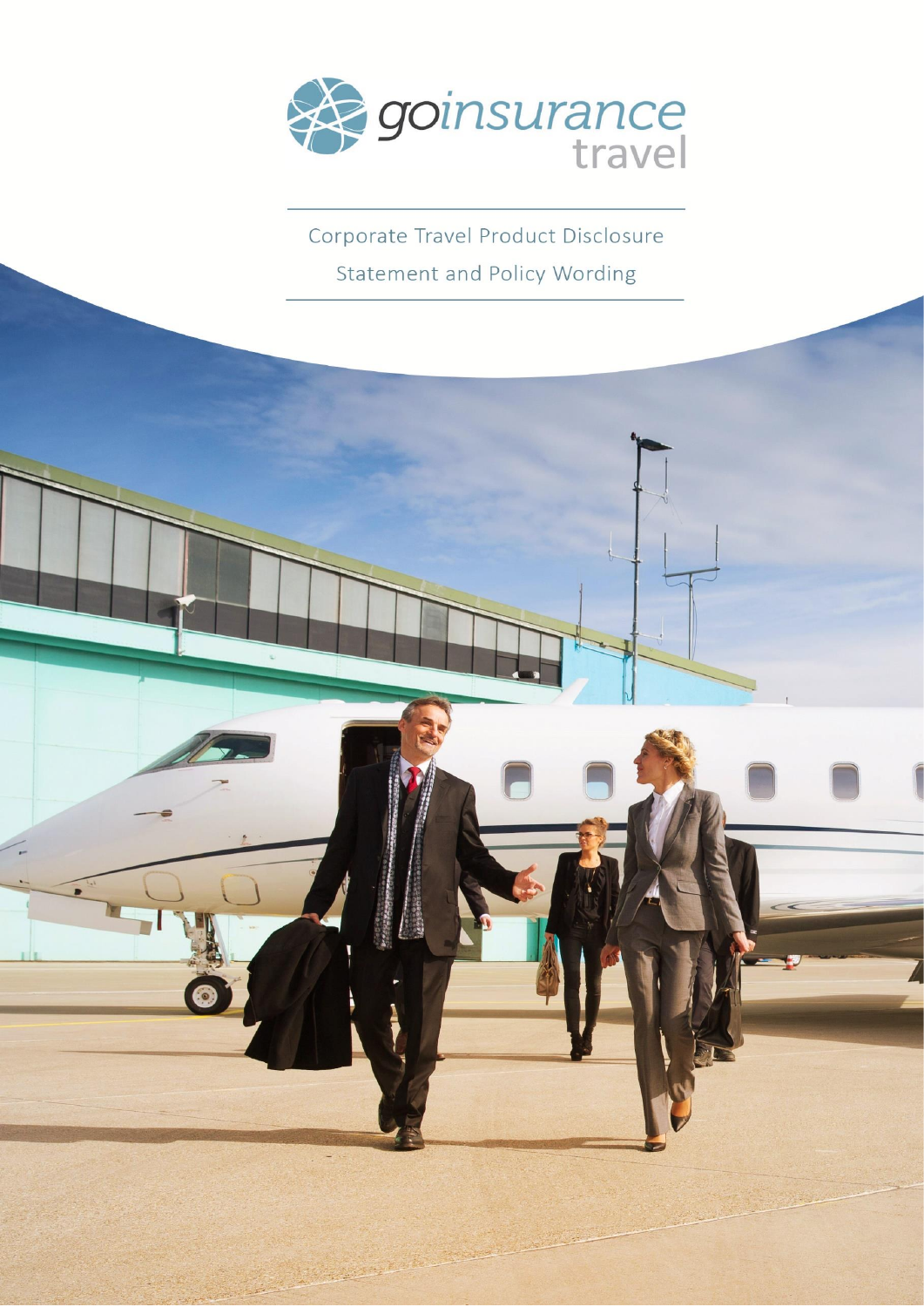# **Contents**

# | Product Disclosure Statement (PDS) 3

I About Go Insurance 3 I About Lloyd's 3 I General Insurance Code of Practice 3 I General Advice 3 I Purpose of the Cover 3 **I Significant Features and Benefits** 3 I Significant Risks 4 I How We calculate the premium 4 I Non payment of premium 4 I Limits of cover 4 I Currency Conversions 4 I Age Limits 4 I How to apply for cover 4 I How to make a claim 4 I Your Duty to Us 4 I Privacy 5 I Complaints 6 I Service of Suit 7 I Policy Cancellation 7 I Cooling Off 7 I Taxation 7 I Financial Compensation Scheme 8 I Updating this PDS 8 I Date prepared 8 I Policy Wording 9 I Definitions 9 I What the Policy Covers 15 Section 1: Cancellation and Curtailment 15 Section 2: Travel Disruption Expenses 15 Section 3: Missed Transport Connection 15 Section 4: Employee Replacement Expenses 16

| Section 5:                 | <b>Overseas Medical, Repatriation</b><br>and Additional Expenses | 17 |
|----------------------------|------------------------------------------------------------------|----|
| Section 6:                 | Search and Rescue                                                | 18 |
|                            |                                                                  | 18 |
| Section 7:                 | <b>Hospital Benefit</b>                                          |    |
| Section 8:                 | Personal Accident                                                | 18 |
| Section 9:                 | Personal Liability                                               | 21 |
| Section 10:                | Legal Expenses                                                   | 21 |
| Section 11:                | Personal Baggage, Business Property<br>and Money                 | 22 |
| Section 12:                | Delayed Personal Baggage                                         | 23 |
| Section 13:                | Hijack, Kidnap and Kidnap for Ransom                             | 23 |
| Section 14:                | Political and Natural Disaster<br><b>Evacuation Expenses</b>     | 24 |
| Section 15:                | Car Hire Excess Waiver                                           | 24 |
| Section 16:                | <b>Extra Territorial Workers Compensation</b>                    | 25 |
| Section 17:                | <b>Identity Theft Benefit</b>                                    | 25 |
| Section 18:                | Corporate Image Protection Benefit                               | 25 |
| Section 19:                | <b>Court Attendance Benefit</b>                                  | 25 |
| Section 20:                | <b>Corporate Transport Benefit</b>                               | 25 |
| Section 21:                | Independent Financial Advice Benefit                             | 26 |
| Section 22:                | <b>Trauma Counselling Benefit</b>                                | 26 |
| Section 23:                | <b>Accidental HIV Infection Benefit</b>                          | 26 |
| Section 24:                | Coma Benefit                                                     | 26 |
| Section 25:                | Orphan Benefit                                                   | 26 |
| Section 26:                | Dependent Child Benefit                                          | 26 |
| Section 27:                | Home Modification Benefit                                        | 27 |
| Section 28:                | Domestic Assistance Benefit                                      | 27 |
| Section 29:                | Coronavirus COVID-19 Benefit                                     | 27 |
|                            | I General Policy Exclusions                                      | 29 |
|                            | I General Policy Conditions                                      | 31 |
|                            | I Global Emergency Assistance                                    | 33 |
| I Claims Procedure         |                                                                  | 33 |
| I Financial Services Guide |                                                                  | 34 |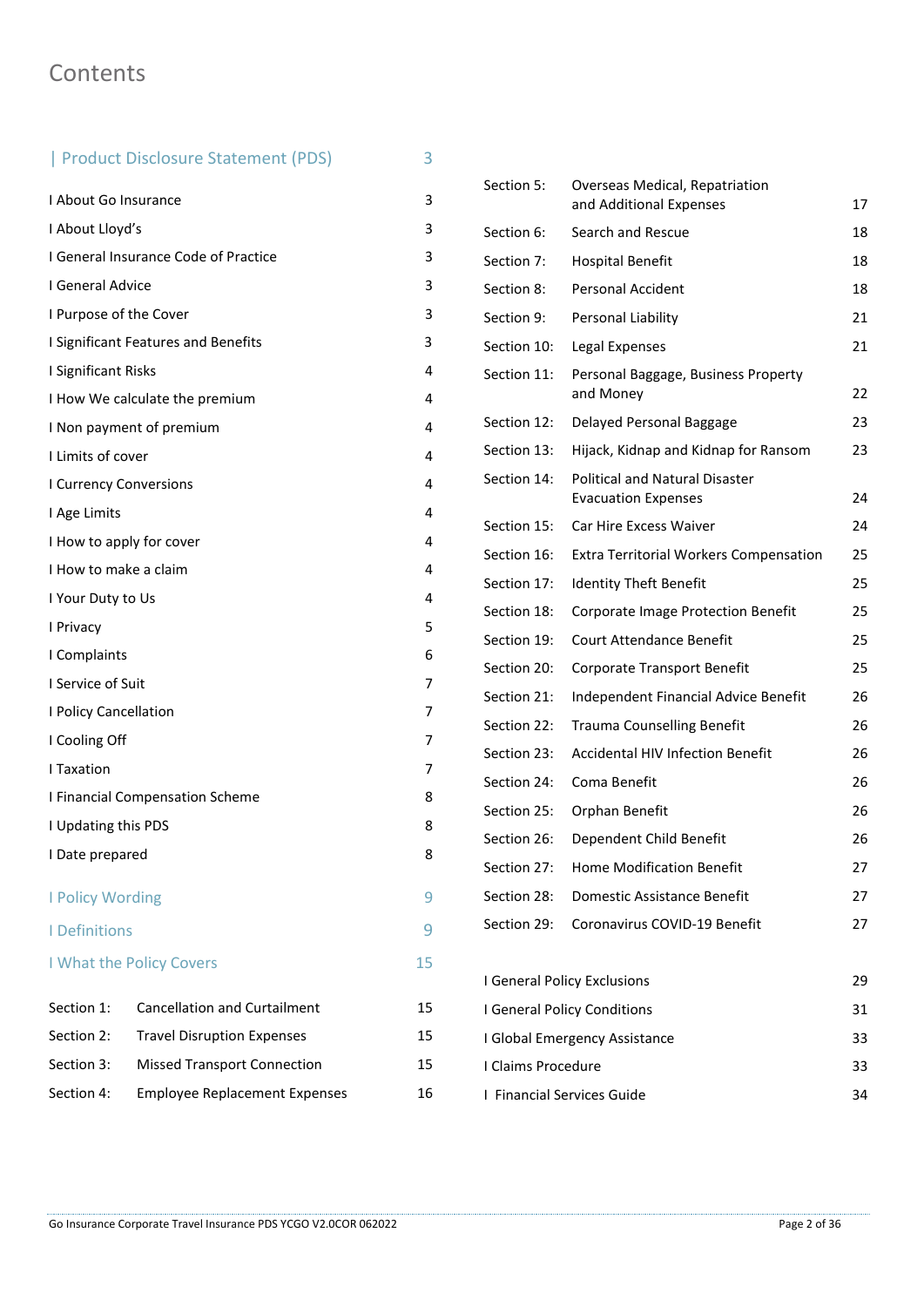# Product **Disclosure** Statement (PDS)

# This Product Disclosure Statement (PDS) has been prepared to help You decide whether this product will meet Your needs.

It sets out the significant features of the insurance Policy including its benefits, risks and information on how the insurance premium is calculated. It also contains important information about Your rights and obligations. You should read the Policy wording to ensure it meets Your needs before making a decision to purchase. We have not considered Your personal needs or financial situation in providing this statement, Policy wording and/or quotation. If necessary, You should seek separate professional advice to determine if this insurance suits Your requirements.

#### I About Go Insurance

YourCover Pty Ltd ABN 35 169 038 466 T/as Go Insurance (Go) is an Australian Financial Services Licensee (no. 461299) authorised by the Australian Securities and Investments Commission (ASIC) to deal in and provide general advice on insurance products. This insurance is underwritten by Certain Underwriters at Lloyd's. These underwriters have authorised Go to act on their behalf to arrange, issue, vary and cancel insurance products. Go is also authorised to handle claims on the Underwriters' behalf.

# | About Lloyd's

Lloyd's is the world's specialist insurance and reinsurance market, bringing together an outstanding concentration of underwriting expertise and talent. It is often the first to insure emerging, unusual and complex risks. Around 80 syndicates are underwriting insurance at Lloyd's, covering all classes of business. Together they interact with thousands of brokers daily to create insurance solutions for businesses in over 200 countries and territories around the world.

# | General Insurance Code of Practice

The Insurance Council of Australia Limited has developed the General Insurance Code of Practice ("the Code"), which is a voluntary self-regulatory code. The Code aims to raise the standards of practice and service in the insurance industry.

Lloyd's has adopted the Code on terms agreed with the Insurance Council of Australia. For further information on the Code please visi[t www.codeofpractice.com.au.](https://urldefense.proofpoint.com/v2/url?u=http-3A__www.codeofpractice.com.au&d=DwMFAg&c=ZnH9XQkNJ63hboBolvM4BvMHpqa6cbGvlWggJ5lnW8w&r=iXadECH1cSW41dbCGrm9bTjGoX5Qe5OShsuNZnzk99Q&m=vuqWIRW974ACcDkF_T8B91F40o0XlpksAS_dnh3DPNQ&s=DJTZIATYxEvrumnxo-XIfq89mdukcNeelXGnds7jTs4&e=)

The Code Governance Committee (CGC) is an independent body that monitors and enforces insurers' compliance with the Code. For more information on the Code Governance Committee (CGC) go to [www.insurancecode.org.au](http://www.insurancecode.org.au/)

# | General Advice

Any advice contained in this PDS and Policy is of a general nature only and does not take into account the personal needs, objectives or financial situation of You or any Insured Person. If necessary, You should seek separate professional advice.

# | Purpose of the cover

The purpose of this Policy is to provide insurance cover against certain unforeseen or unexpected events that may occur whilst You or the Insured Person are travelling. The Policy does not cover all possible events and expenses. The Policy is a contract between You and Certain Underwriters at Lloyd's. Please read the Policy to ensure it meets Your needs. If You require further information, please contact Us or Your broker.

# | Significant Features and Benefits

This Policy offers a range of significant Benefits. For full details of the Benefits provided by this Policy, please refer to the Policy and Your Certificate of Insurance which outlines the sums insured and also notes which Policy sections You selected at the time of Policy purchase. Some significant benefits of the Policy include:

- Overseas medical expenses, evacuation, repatriation and additional travel expenses cover
- Cancellation, Curtailment and Travel Disruption benefits
- Personal Accident benefits
- Personal Liability and Legal Expenses cover
- Search and Rescue benefits
- Car Hire Excess Waiver protection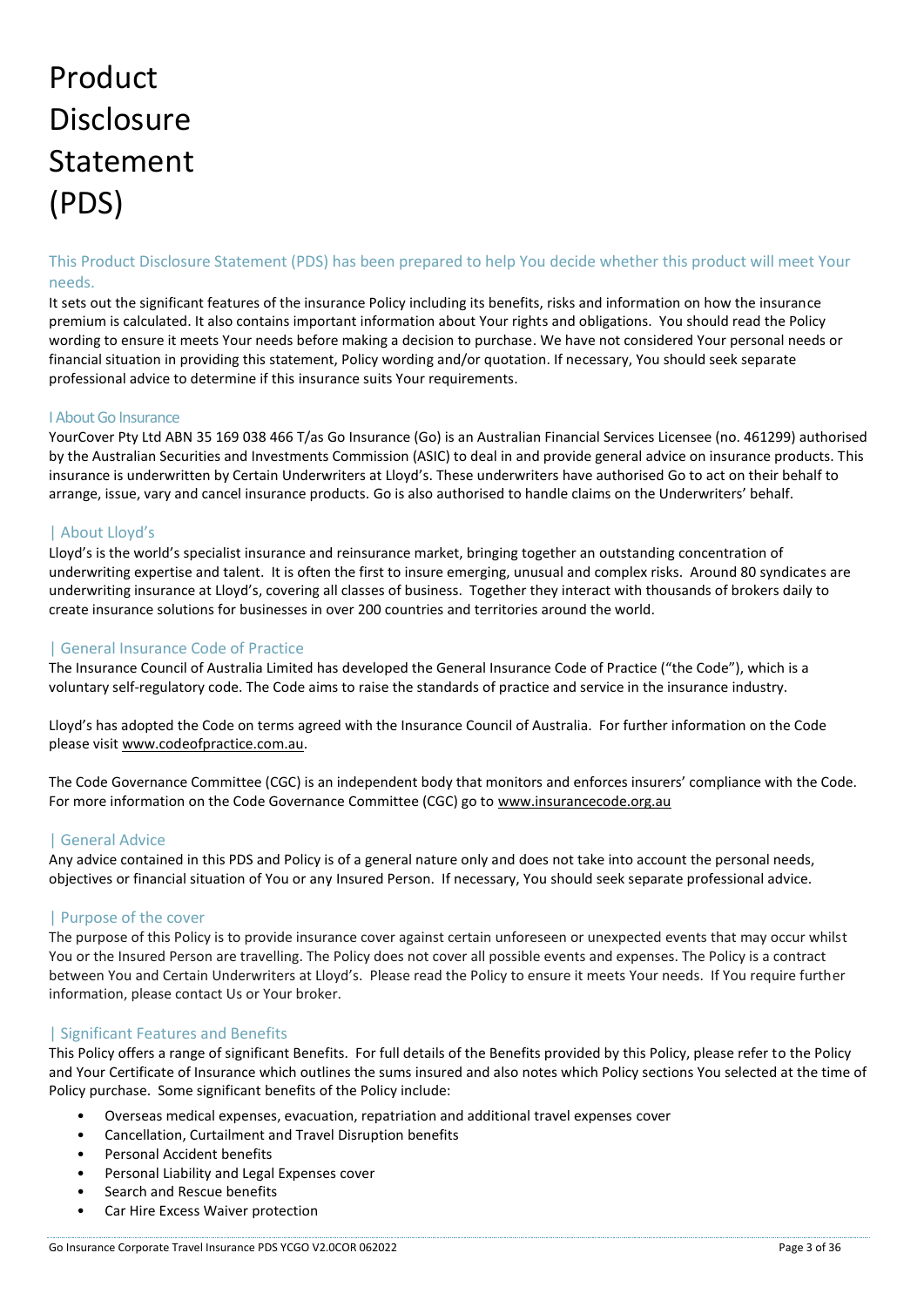- Compensation for loss, theft or damage to Baggage, Money and Business Property
- Hijack, Kidnap and Kidnap for Ransom cover
- Political and Natural Disaster Evacuation benefits

#### | Significant Risks

Possible risks associated with You holding this Policy include:

- Whether the Policy provides the scope of cover You require. You should carefully read the Policy and take note of its terms, conditions and exclusions.
- Whether You can comply with the terms and conditions of the Policy. Failure to comply could result in Us not paying all or part of a claim.
- Your duty to Us is very important. If You have not disclosed relevant information, We may be entitled to decline a claim and this can have consequences on Your further insurance cover.

In certain circumstances, the Policy will not provide any cover to You. You must read the Policy for full details, including the exclusions which apply to each section and the General Exclusions which apply to all Policy sections. For instance, the Policy does not cover:

- Medical and dental treatment provided in Australia;
- Deliberate exposure to needless danger;
- Legal liability arising out of the use of firearms, mechanically propelled vehicles or animals.

# | How We calculate the premium

We consider several issues to calculate the premium. Some of the factors that influence the premium include:

- the sums insured;
- the average duration of trips to be taken;
- the Insured Person's medical history, age and claims history; and
- activities to be undertaken whilst travelling.

The total premium includes all government charges which are shown separately on the certificate. If You change Your policy in any way after issue, You may be entitled to a premium refund or You may be asked to pay additional premium.

# | Non payment of premium

You must pay the premium within the agreed credit terms or Your Policy may not be in force. When You take out the Policy, if You do not pay the premium by the due date or Your payment is dishonoured, then We may give You written notice to cancel the Policy and/or decline any claim/s You have made. When You renew Your Policy, if You don't pay the renewal premium by the due date, the Policy will end and We may decline any claim(s) You have made.

# | Limits of cover

Our total liability for all claims is limited to the amounts specified in each section of the Policy. In the event of duplicate insurance, We may only be liable for Our proportion of the claim.

# | Currency conversions

Settlement of claims for expenditure incurred overseas will be made at the official rate of conversion applicable at the date of the loss or expense. All Benefits are noted in Australian Dollars.

# | Age limits

This Policy does not cover any person who is aged 76 years or more. Section 9 (Personal Accident) provides for reduced Benefits in respect of Insured Persons aged less than 18 years or more than 65 years. Please refer to the Policy for further details.

# | How to apply for cover

To apply for cover, You will need to complete a proposal form which You can obtain from an insurance broker or distributor who has an agency agreement with Us. The broker/distributor can then approach Us to obtain a quotation on Your behalf. In some cases and at Our discretion, We may agree to a provide a quotation and/or issue cover direct.

# | How to make a claim

If You wish to make a claim, there are some important things You must do. For full details of how to make a claim, please refer to the Claims Procedure section of the Policy.

# | Your Duty to Us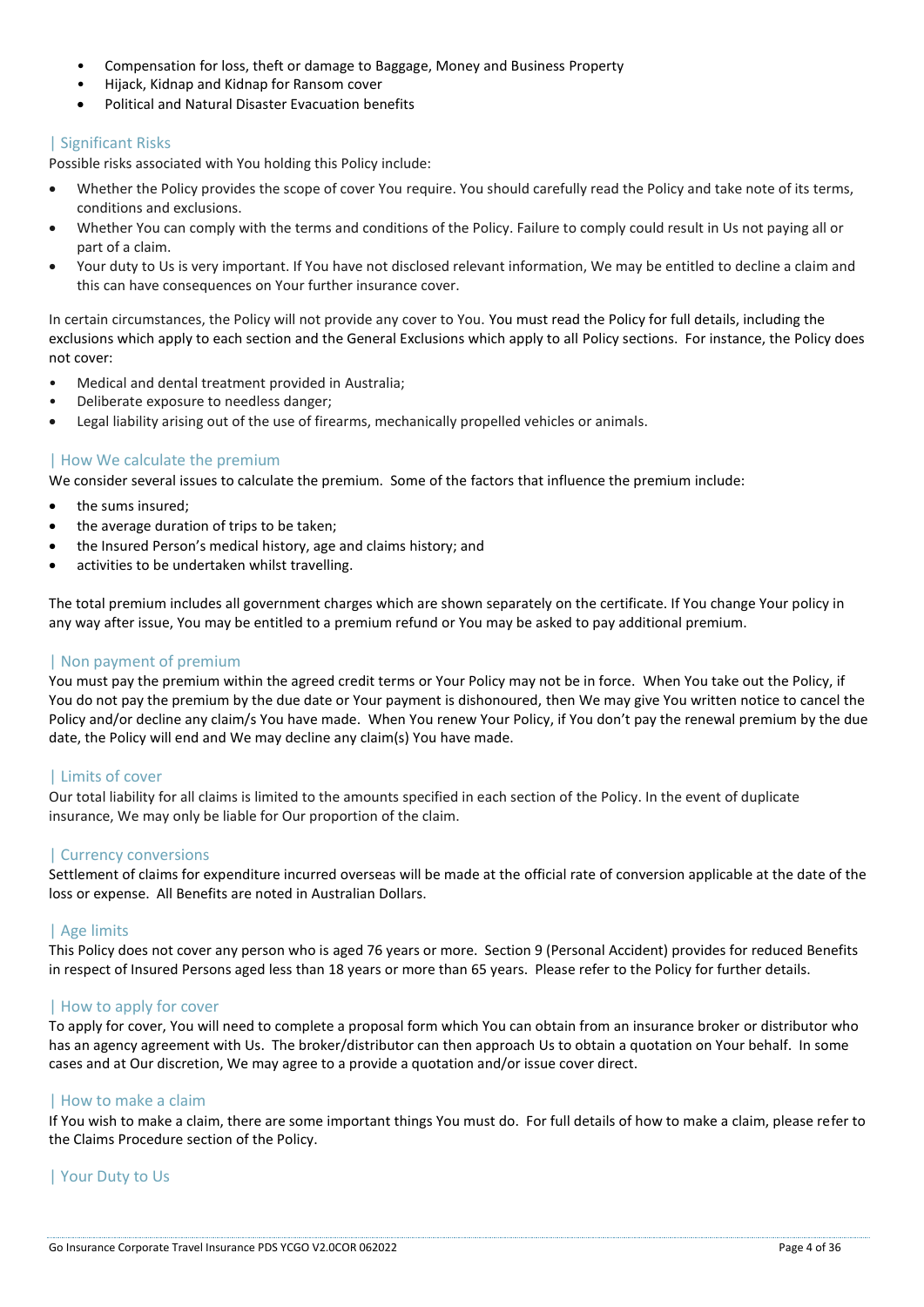Before You enter into an insurance contract, You have a duty to take Reasonable care not to make a misrepresentation to Us when answering questions that We will ask You and providing Us with information. Before You enter into, vary or extend an insurance contract, We will ask You questions that are relevant to Our decision to insure You and on what terms.

You must take reasonable care not to make a misrepresentation to Us when answering those questions. For example, it is important that You answer Our questions fully and accurately, to the best of Your knowledge.

If You do not take reasonable care not to make a misrepresentation to Us, We may cancel Your contract, or deny or reduce the amount We will pay You for a claim, in accordance with Our rights at law.

If You make a misrepresentation to Us which is fraudulent, We can:

- 1. Treat Your policy as if it never existed (i.e. avoid the contract), unless We would have entered into the contract for the same premium and on the same terms anyway; or
- 2. If We are not entitled to avoid the contract or We decide not to avoid the contract, We can reduce the amount that We pay You for a claim so that We are put in the position We would have been in if You had not breached Your duty to Us, in accordance with Our rights at law.

#### | Your Privacy

We are committed to protecting the privacy of the personal information You provide to Us. We collect, hold, use and disclose Your personal information in accordance with the Australian Privacy Principles under the Privacy Act 1988 (Cth) and in accordance with other applicable privacy laws.

#### **Collection of personal information**

We only collect, hold, use and disclose personal information where it is necessary for legitimate business purposes, or where there is a legal requirement to do so. We collect personal information directly from You unless it is unreasonable or impracticable to do so. Where You provide personal information about other individuals, You must make them aware that You will provide this information to Us; the types of persons and entities to which the information will be available; and the purposes for which We and those to whom We disclose the information will use it. You must also make them aware that they can access the information We receive from You.

We collect and use personal information for a number of reasons which include but are not limited to:

- Evaluating Your application for insurance;
- Evaluating any request You make to vary, extend or amend Your policy;
- Issuing and managing the insurance cover We provide to You; and
- Investigating and managing any claims You make against Your policy.

If You do not provide Us with this information or any additional information We request, We may not be able to process Your application, offer You insurance cover or respond to any claim.

#### **Use or disclosure of personal information**

The personal information We collect can be used or disclosed for any purpose connected to Our activities but only where You would reasonably expect for this to occur. When necessary and in relation to the above noted activities, We may need to disclose the personal information We collect to:

- Our relevant employees and agents involved in delivering Our services;
- Medical emergency companies and service providers such as claims handlers, investigators, hospitals, medical and health professionals;
- facilitators such as legal firms, professional experts such as accountants, actuaries, engineers and technology experts;
- the insurance companies with whom We transact business;
- the Lloyd's Syndicates We represent (which are located in the United Kingdom);
- insurance reference bureau or credit reference bureau; and
- reinsurers or reinsurance brokers (which may include reinsurers located outside of Australia).

We may also use or disclose Your personal information if it is required by an Australian law or a court/tribunal order.

#### **Disclosure of personal information to overseas recipients**

If We are required to disclose personal information outside Australia, We will ensure that:

- a) the overseas recipient complies with the Australian Privacy Principles in relation to the information, or
- b) the overseas recipient of the information is subject to a law that has the effect of protecting the information in a substantially similar way to the way in which the Australian Privacy Principles protect the information.

#### **Security of personal information**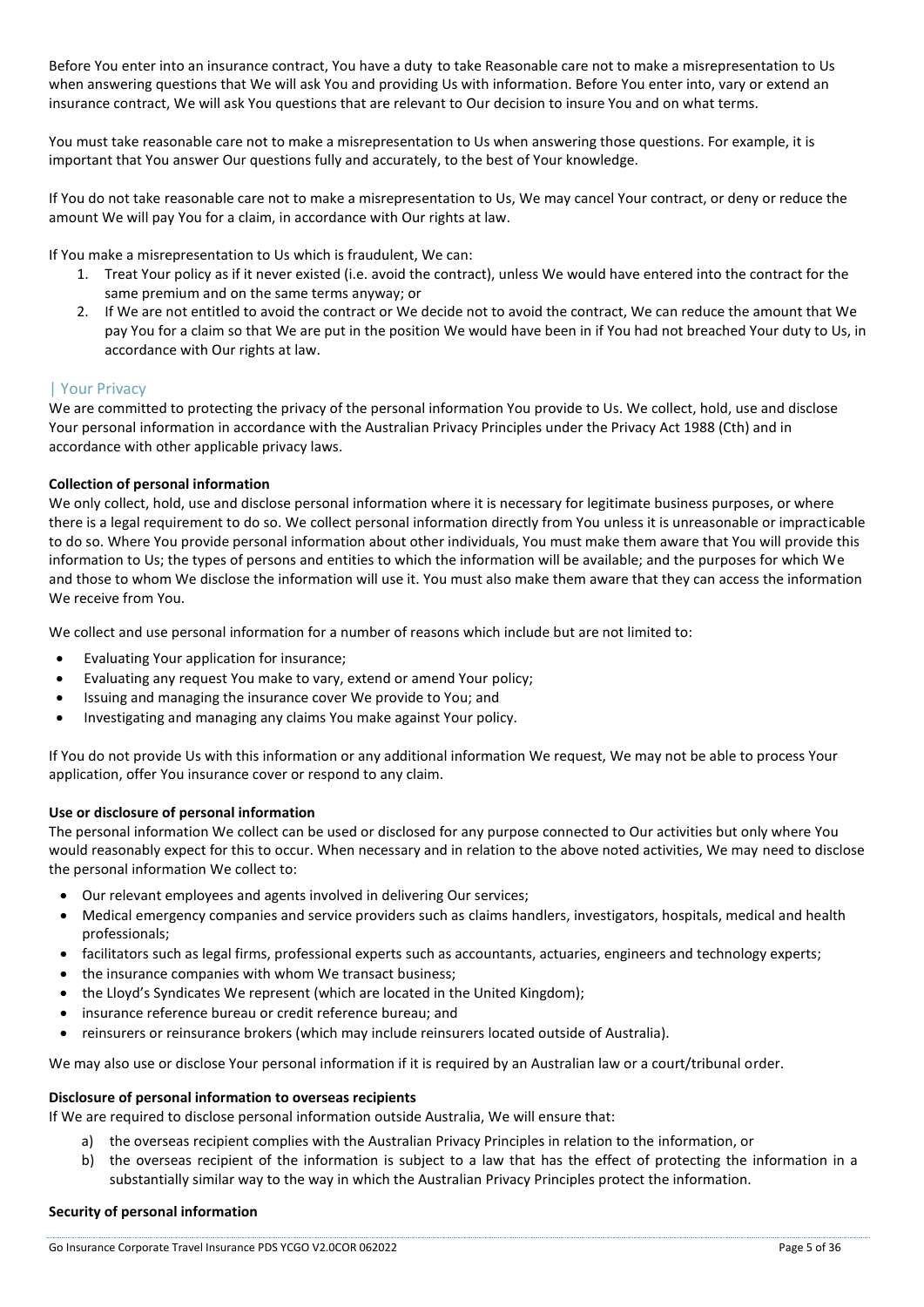We are committed to protecting personal information We hold from misuse, interference and loss, as well as unauthorised access, modification or disclosure.

#### **Access to and correction of personal information**

You may request access to Your personal information, and where necessary, correct any errors in this information (some restrictions and costs may apply). In some circumstances We may not agree to provide access to some or all of the information We hold when We are legally entitled to do so. In such cases We will inform You of the reason for this circumstance. If You would like to access a copy of Your personal information or You wish to correct or update Your personal information, please also contact Us on Email - [mail@goinsurance.com.au](mailto:mail@goinsurance.com.au) or phone + 61 (0) 7 3481 9888.

#### **Use of personal information for marketing**

We may use Your personal information to send You details of new insurance products or other insurance related information unless You have indicated to Us that You do not wish to receive such information. If You do not wish to receive future marketing material from Us, please contact Us o[n mail@goinsurance.com.au](mailto:mail@goinsurance.com.au) or phone + 61 (0) 7 3481 9888.

By completing Your application for this Policy, You agree to Us using and disclosing Your information as set out above. This consent to the use and disclosure of Your personal information remains valid unless You alter or revoke it by giving written notice by emailin[g mail@goinsurance.com.au.](mailto:mail@goinsurance.com.au) If You have any queries about Our privacy policy and how it affects You, please contact Us.

#### **Privacy Complaints Advice:**

Lloyd's and its agents are bound by the obligations of the Privacy Act 1988 as amended by the Privacy Amendment (Private Sector) Act 2000 (the Act) and will be covered by the General Insurance Information Privacy Code (the Code). These set down standards relating to the collection, use, disclosure and handling of personal information.

"Personal information" is essentially information or an opinion about a living individual whose identity is apparent or can reasonably be ascertained from the information or opinion.

An individual who believes their privacy may have been prejudiced has a right to make a complaint about the matter. In the first instance, Your complaint should be addressed to Go Insurance. This may be done either verbally or in writing to:

| Post      | PO Box 5964, Brendale Qld 4500 |
|-----------|--------------------------------|
| Telephone | + 61 (0) 7 3481 9888           |
| Facsimile | + 61 (0) 7 3481 9899           |
| Email     | mail@goinsurance.com.au        |

If You are dissatisfied with the response, You may refer the matter to Lloyd's Australia Ltd, who has the appropriate authority to investigate and address matters of this nature. Lloyd's Australia can be contacted at:

Suite 1603 Level 16 1 Macquarie Place Sydney NSW 2000

| Telephone | + 61 (0) 2 8298 0783    |
|-----------|-------------------------|
| Facsimile | + 61 (0) 2 8298 0788    |
| Email     | idraustralia@lloyds.com |

Lloyd's Australia will respond in writing within 15 working days, and if You remain dissatisfied with their response You will be provided at that time with the details of any other avenues for resolution that may be available to You.

# | Complaints

If You have any concerns or wish to make a complaint in relation to this Policy or Our services, please let Us know and We will attempt to resolve Your concerns in accordance with Our internal dispute resolution procedure. Please contact Go Insurance in the first instance:

| Post      | PO Box 5964             |
|-----------|-------------------------|
|           | Brendale Qld 4500       |
| Telephone | + 61 (0) 7 3481 9888    |
| Facsimile | + 61 (0) 7 3481 9899    |
| Email     | mail@goinsurance.com.au |

We will acknowledge receipt of Your complaint and do Our utmost to resolve the complaint to Your satisfaction within 10 business days.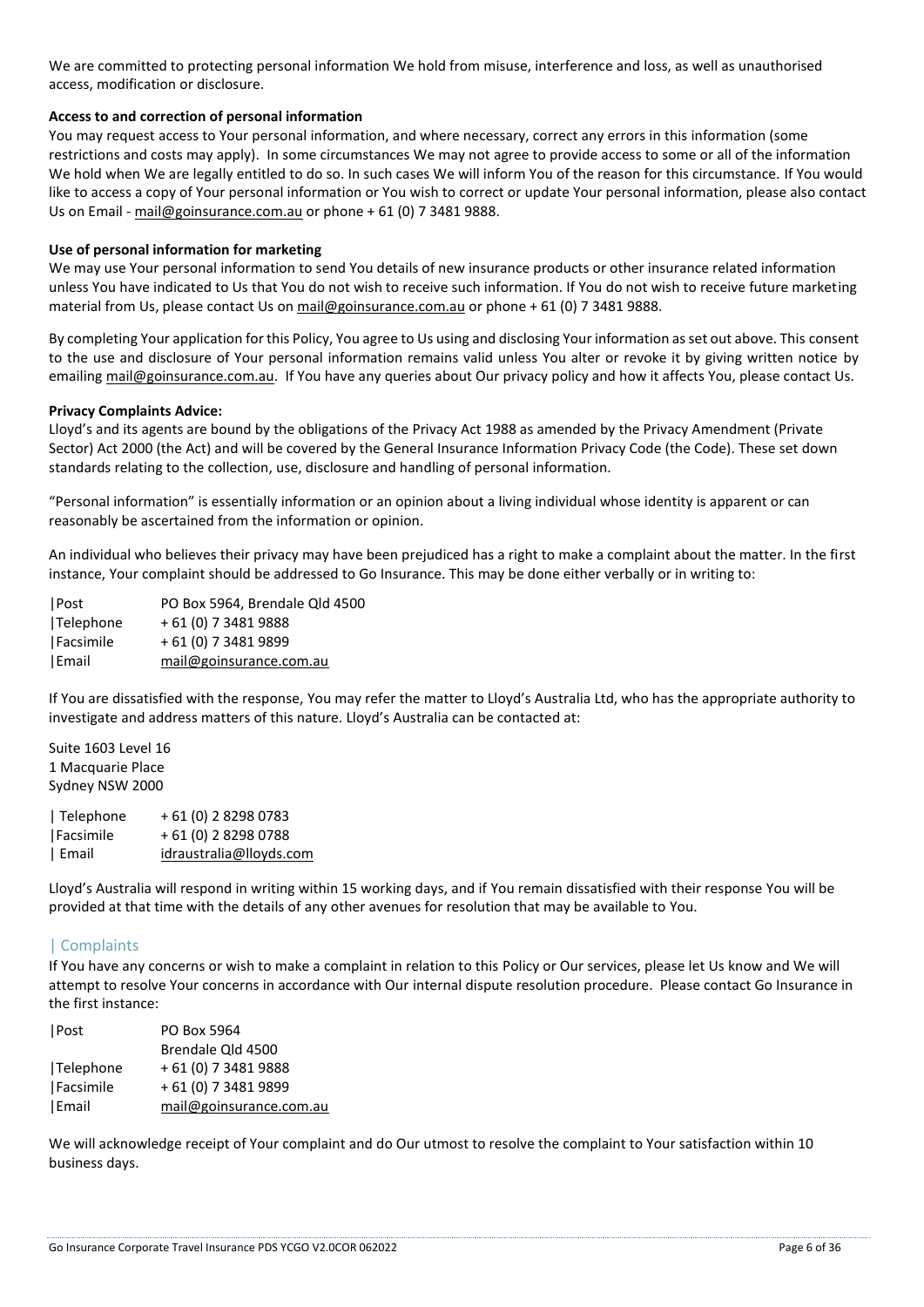If We cannot resolve Your complaint to your satisfaction, We will escalate your matter to Lloyd's Australia who will determine whether it will be reviewed by their office or the Lloyd's UK Complaints team. Lloyd's contact details are:

|Email [idraustralia@lloyds.com](mailto:idraustralia@lloyds.com) |Telephone + 61 (0) 2 8298 0783 |Post Suite 1603 Level 16 1 Macquarie Place, Sydney NSW 2000

A final decision will be provided to you within 30 calendar days of the date on which you first made the complaint unless certain exceptions apply.

You may refer Your complaint to the Australian Financial Complaints Authority (AFCA), if Your complaint is not resolved to Your satisfaction within 30 calendar days of the date on which You first made the complaint or at any time. AFCA can be contacted as follows:

| Telephone | 1800 931 678                  |
|-----------|-------------------------------|
| Email     | info@afca.org.au              |
| Post      | GPO Box 3, Melbourne VIC 3001 |
| Website   | www.afca.org.au               |

Your complaint must be referred to AFCA within 2 years of the final decision, unless AFCA considers special circumstances apply. If Your complaint is not eligible for consideration by AFCA, You may be referred to the Financial Ombudsman Service (UK) or You can seek independent legal advice. You can also access any other external dispute resolution or other options that may be available to You.

# | Service of Suit

The Underwriters accepting this Insurance agree that:

- (i) if a dispute arises under this Insurance, this Insurance will be subject to Australian law and practice and the Underwriters will submit to the jurisdiction of any competent Court in the Commonwealth of Australia;
- (ii) any summons notice or process to be served upon the Underwriters may be served upon:

Lloyd's Underwriters' General Representative in Australia Suite 1603 Level 16 1 Macquarie Place Sydney NSW 2000

who has authority to accept service on the Underwriters' behalf;

(iii) if a suit is instituted against any of the Underwriters, all Underwriters participating in this insurance will abide by the final decision of such Court or any competent Appellate Court.

# | Policy Cancellation

You may cancel this Policy at any time by providing notice to Us in writing.

We may cancel the Policy in any way permitted by law. For instance, We may cancel the Policy if You have

- Failed to comply with Your duty to Us;
- Made a misrepresentation to Us before the Policy was entered into;
- Failed to comply with a Policy provision including failure to pay the applicable premium;
- Made a fraudulent claim under this Policy or any other current policy; or
- Failed to notify Us of a specific act or omission as required by this Policy.

If We cancel the Policy, We will give You written notice. If the Policy is cancelled, We will deduct from the premium, an amount to cover the shortened period for which You were insured by Us and refund the balance to You provided no claim has been paid or is payable and no incident has occurred which could give rise to a claim under this Policy.

# | Cooling Off Period

If You decide that You no longer want this Policy, You are entitled to a refund of the total amount paid provided Your request to cancel the Policy occurs within fourteen (14) days of issue and before any insured travel begins and no claim has been made against Your Policy. We may not provide a refund if You cancel Your Policy outside of the Cooling Off Period. If We do provide a premium refund following Your request to cancel the Policy outside the Cooling Off Period, We may choose to charge an administration fee.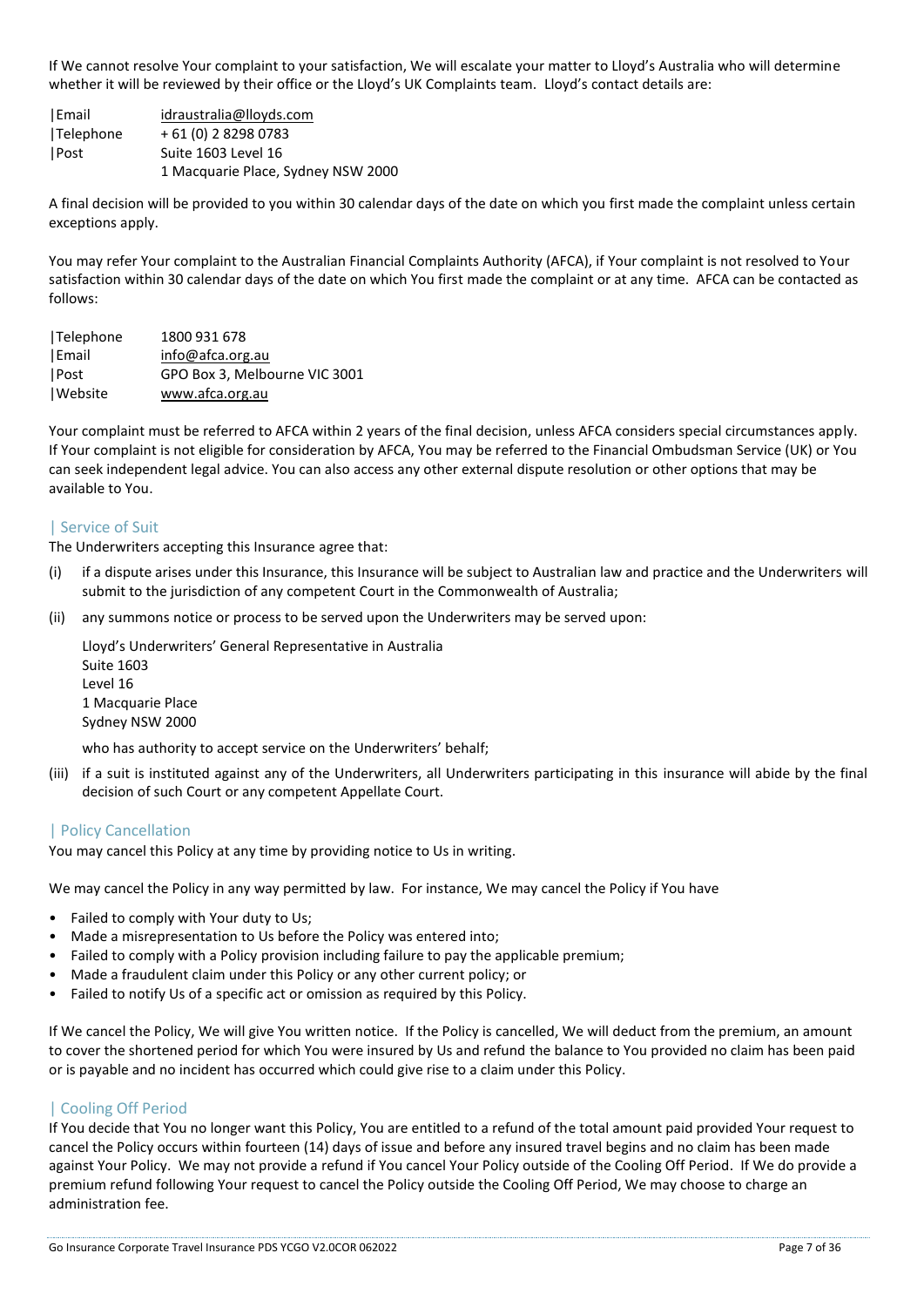If You have purchased this Policy via an insurance broker, You should ask the insurance broker what arrangements apply.

# | Taxation

Depending on Your entitlement to claim Input Tax Credits under the Policy, We may reduce the amount paid in the event of a claim by the amount of any Input Tax Credit. In the event of any payment to an Insured Person under Section 8B, it is the Insured Person's responsibility to declare this payment when completing their usual tax return. If necessary, You or the Insured Person should seek appropriate taxation advice.

# | Financial Claims Scheme

This Policy may be protected under the Financial Claims Scheme which protects certain Insured Persons and third parties in the event of an insurer becoming insolvent. In the unlikely event this occurs, You may be entitled to access the Financial Claims Scheme provided You meet the eligibility criteria. APRA is responsible for the administration of the Financial Claims Scheme and You can contact APRA on 1300 558 849 or by visiting [www.apra.gov.au.](file:///C:/Users/Dean/AppData/Local/Microsoft/Windows/INetCache/Content.Outlook/HLD5SVBN/www.apra.gov.au)

# | Updating the Product Disclosure Statement

We may need to amend this PDS at a later date. A paper copy of any updated information is available free of charge by contacting Us or Your insurance broker. We will issue You with a new PDS or a supplementary PDS where the update is to correct a misleading or deceptive statement or an omission which is materially adverse from the viewpoint of a reasonable person deciding whether to purchase this insurance.

# | Date Prepared

This PDS was authorised on 1 June 2022 and remains valid until superseded by a new or supplementary PDS. Claims are assessed in accordance with the PDS/Policy wording effective at the time of purchase.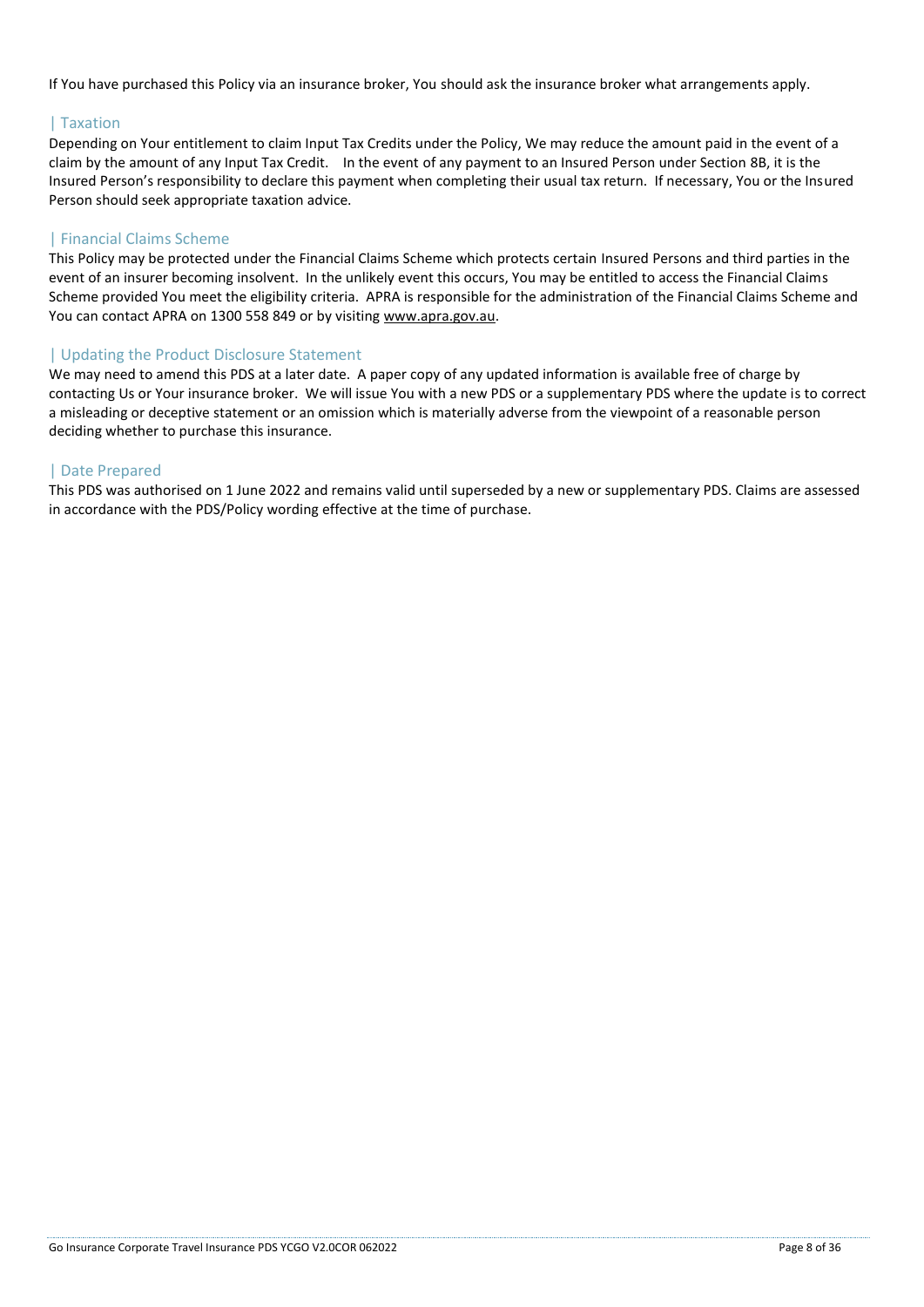# **Policy** Wording

# Definitions: Words That Have Special Meaning

Some words in this Policy have special meanings. Where this is the case, the word(s) will commence with a capital letter. In such cases, the word(s) relate to the following definitions.

Throughout this Policy, words in the singular include the plural and vice versa. The male gender includes the female and neuter.

The following definitions apply to all sections of the Policy and all clauses, extensions and endorsements unless otherwise stated.

#### | Accident/Accidental

A sudden, unexpected, unusual, specific, external event which occurs at a single identifiable time and place during the Period of Insurance.

#### | Act of Terrorism

An act, including but not limited to, the use of force or violence and/or the threat thereof, of any person or group(s) of persons, whether acting alone or on behalf of or in connection with any organisation(s) or governments, committed for political, religious, ideological or similar purposes including the intention to influence any government and/or to put the public or any member of the public in fear.

#### | Adverse Weather Conditions

Weather of such severity that the police or other relevant authority warn by means of public communication facilities (including but not limited to television or radio) that it is unsafe for individuals to attempt to travel via the route on which the Insured Person is scheduled to travel or any reasonable alternative route.

#### | Aggregate Limit of Liability

The maximum amount of all Benefits payable under this Policy (excluding Personal Liability). If the aggregate amount of all Benefits payable under this Policy exceeds the Aggregate Limit of Liability, the Benefit payable for each Insured Person shall be proportionately reduced until the total of all Benefits does not exceed the Aggregate Limit of Liability.

# | Benefit(s)

Any benefit to which an Insured Person is entitled under the terms of this Policy.

# | Benefit Period

The maximum period from the date of Temporary Total Disablement or Temporary Partial Disablement for which compensation is payable. This period starts at the end of the Excess Period.

#### | Business Property

General office supplies, business documentation, stationery, manuscripts and plans belonging to You or the Insured Person and which are used for business purposes.

#### | Bodily Injury

Identifiable physical injury which:

- (a) is sustained by the Insured Person, and
- (b) is caused by an Accident that occurs during the Period of Insurance (for claims against section 1) or the Period of Travel, and
- (c) solely and independently of any other cause, except Illness directly resulting from or medical or surgical treatment rendered necessary by such injury, occasions the death or disablement of the Insured Person within 12 months from the date of the Accident (for claims against section 8).

#### | Certificate of Insurance

Certificate of insurance attaching to and forming part of the Policy or any subsequently substituted certificate of insurance. The certificate of insurance is part of the contract of insurance and sets out Your details, the Policy sections that apply, the Period of Insurance and any amendments to the Policy.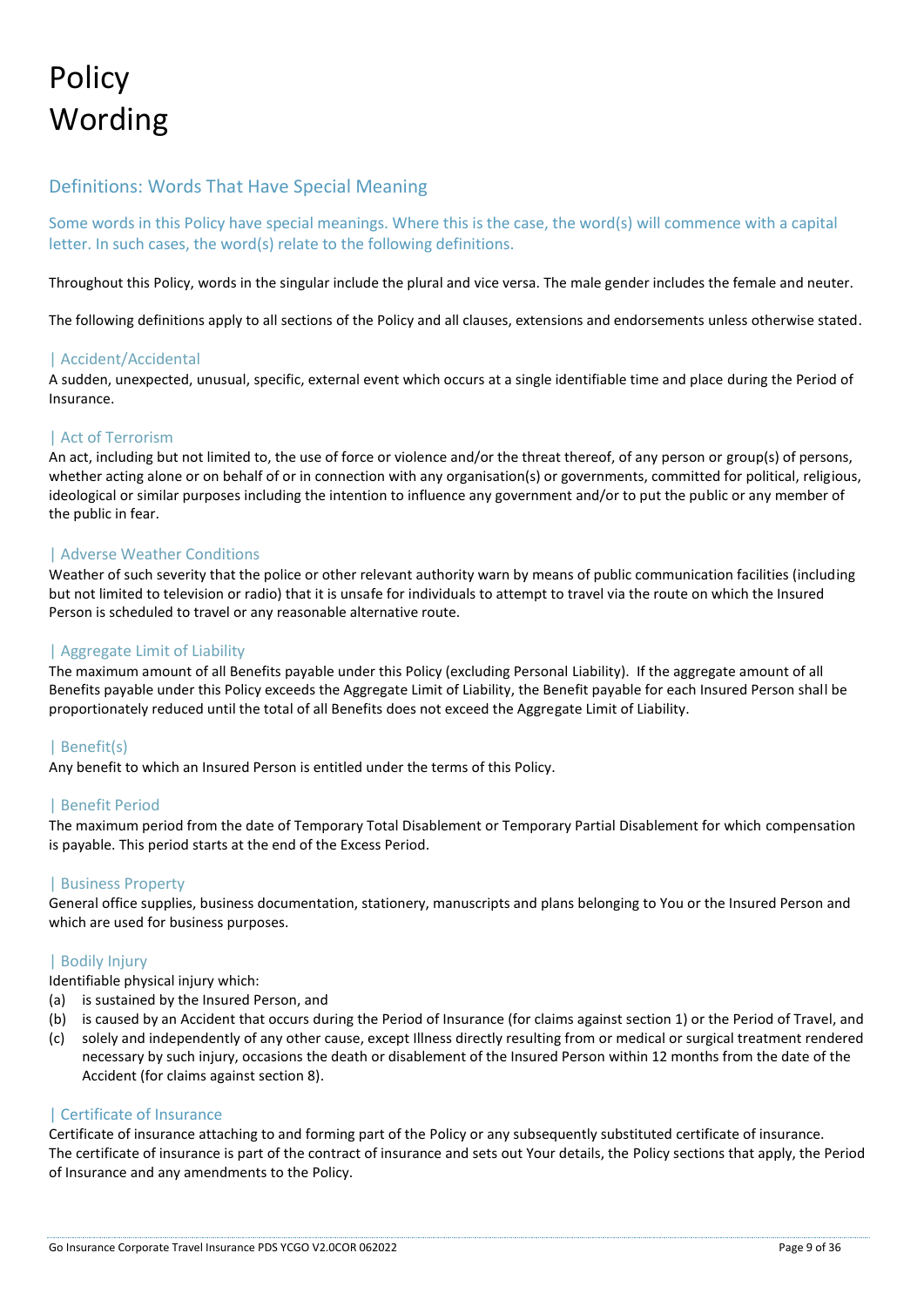# | Close Relative

Any of the following who is aged under 85 years and resident in the Insured Person's Country of Residence – Your mother, father, legal guardian, sister, brother, husband, wife, fiancé(e), common law cohabitating domestic partner, daughter, son, grandparent, grandchild, parent-in-law, son-in-law, daughter-in-law, sister-in-law, brother-in-law.

#### | Computer Systems

Any computer, hardware, software, communications system, electronic device (including, but not limited to, smart phone, laptop, tablet, wearable device), server, cloud or microcontroller including any similar system or any configuration of the aforementioned and including any associated input, output, data storage device, networking equipment or back up facility, owned or operated by the Insured or any other party.

#### | Consequential Loss

Any other loss, damage or additional expense following on from an event for which You are claiming.

# | Consultant

A person or company appointed by Us that specialises in the negotiations of Kidnap and Kidnap for Ransom release.

#### | Coronavirus COVID-19

Any contagious or infectious disease or illness or any illness or disease directly or indirectly resulting from any of the following:

- a) Coronavirus disease (Coronavirus COVID-19);
- b) Any mutation of variation of Coronavirus COVID-19;
- c) Severe acute respiratory syndrome coronavirus 2 (SARS-CoV-2);
- d) Any mutation or variations of SARS-CoV-2;
- e) Any fear or threat of a), b), c), or d) above.

#### | Country of Residence

The country in which the Insured Person permanently resides and where they will be repatriated if medically necessary during the Period of Travel.

#### | Cyber Loss

Any loss, damage, liability, claim, cost or expense of whatsoever nature directly or indirectly caused by, contributed to by, resulting from, arising out of or in connection with any Cyber Act or Cyber Incident including, but not limited to, any action taken in controlling, preventing, suppressing or remediating any Cyber Act or Cyber Incident.

#### | Cyber Act

An unauthorised, malicious or criminal act or series of related unauthorised, malicious or criminal acts, regardless of time and place, or the threat or hoax thereof involving access to, processing of, use of or operation of any Computer System.

# | Cyber Incident

Any error or omission or series of related errors or omissions involving access to, processing of, use of or operation of any Computer System; or any partial or total unavailability or failure or series of related partial or total unavailability or failures to access, process, use or operate any Computer System.

#### | Data

Information, facts, concepts, code or any other information of any kind that is recorded or transmitted in a form to be used, accessed, processed, transmitted or stored by a Computer System.

#### | Dependent Child

An unmarried child of the Insured Person or the Insured Person's spouse who lives with the Insured Person and is under the age of 18 years or up to the age of 23 years if in full time education and primarily dependant on the Insured Person for financial maintenance and support.

#### | Director

An appointed or elected member of the board of directors of a company.

#### | Electronic Equipment

Electronic items such as personal or business computer, laptop, computer tablet, mobile telephone, GPS device, personal music device, digital camera, video camera and any other item We deem to be electronic for which the Insured Person is legally responsible and is taken on or acquired during the Period of Travel.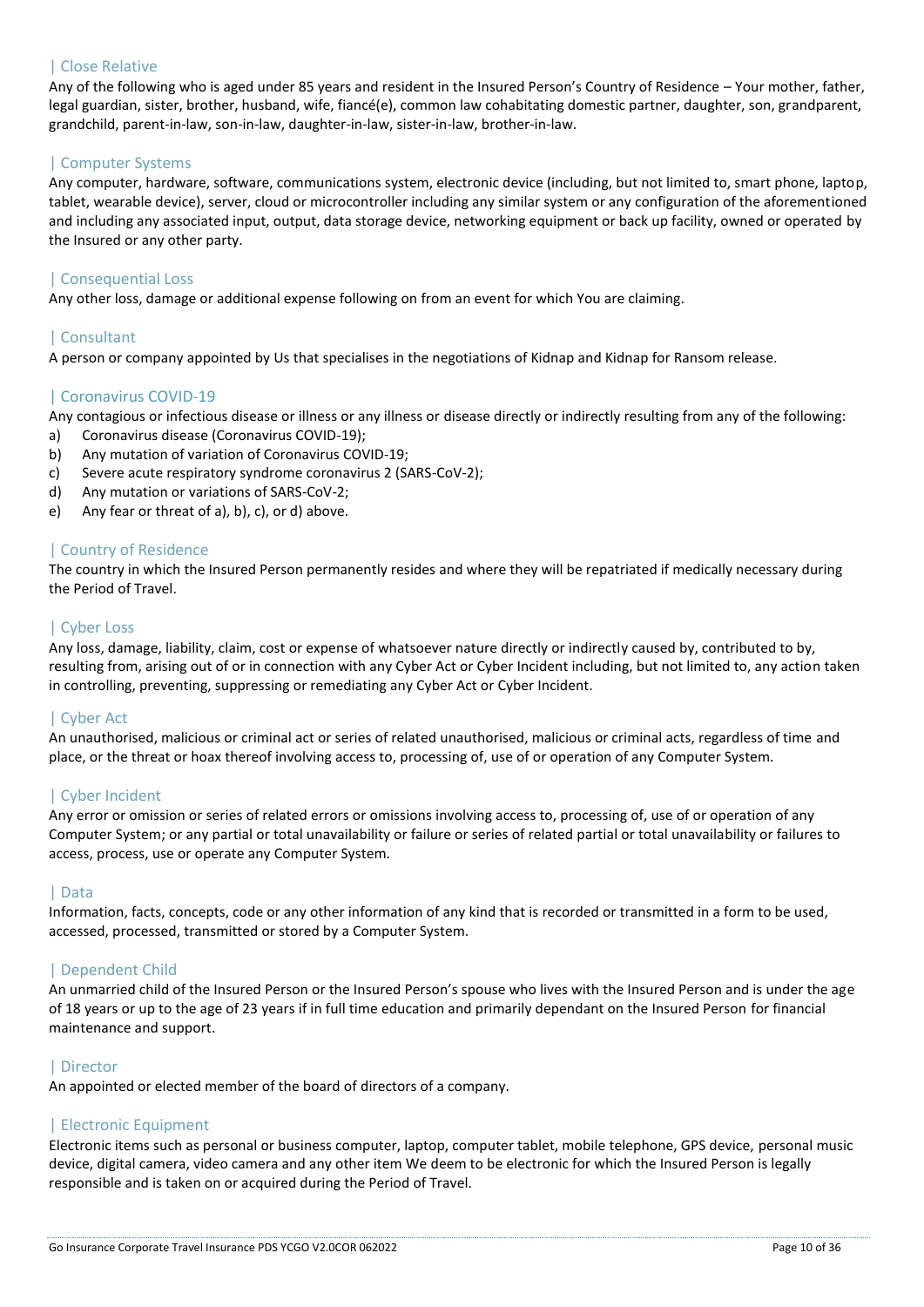# | Employee

Any person in Your service including Directors (executive and non-executive), consultants, contractors, sub-contractors and/or self-employed persons engaged to undertake work on Your behalf.

# | Epidemic

Fast spreading contagious or infectious disease or illness in an area as documented by a recognised public health authority.

#### | Excess

Your financial contribution towards any valid claim. The Excess is that amount of the claim which You must bear and will be applied per Insured Person for each incident that results in a valid claim.

# | Excess Period

The period prior to the commencement of the Benefit Period for which no Benefit is payable.

# | Express Kidnapping

The unlawful seizure, abduction and detention by force or fraud of the Insured Person against their will by an individual or group for the purpose of obtaining cash directly from the Insured Person by way of fraudulent or coercive use of a financial card.

# | Fraud

An intentional deception made for personal gain or to damage You or the Insured Person.

#### | Hijack

The unlawful seizure or wrongful exercise of control of an aircraft or conveyance, or the crew thereof, in which the Insured Person is travelling as a passenger.

#### | Illness

Any disease, sickness, malady or infection which is unexpectedly contracted during the Period of Insurance and/or first manifests itself after the Insured Person departs on the Period of Travel and which requires treatment by a Medical Practitioner. In respect of claims against section 1, such treatment must result in the Medical Practitioner certifying that the condition prevents commencement or continuation of the Insured Person's Period of Travel.

# | Incidental Holiday

A non-business related trip taken immediately before, during and/or immediately after a business-related Period of Travel.

# | Insured Person

Any person shown or described in the Certificate of Insurance as being an Insured Person. For each Insured Person, cover applies until the end of the Period of Insurance or the date upon which the Insured Person ceases their employment or association with You, whichever is the sooner.

#### | Kidnap

The unlawful seizure, abduction and detention by force or fraud of the Insured Person against their will by an individual or group.

# | Kidnap for Ransom

The unlawful seizure, abduction and detention by force or fraud of the Insured Person against their will by an individual or group for the purpose of obtaining a form of payment for their release.

# | Left Behind

Not taken by the Insured Person when vacating or leaving any hotel or hostel accommodation, restaurant, café, bar or any other Public Place including public transport.

# | Limb, Limbs

The entire arm (between the shoulder and the wrist) or the entire leg (between the hip and the ankle).

#### | Medical Practitioner

A registered practising member of the medical profession recognised by the law of the country in which they are practising and who is not related to You, the Insured Person or any person with whom the Insured Person is travelling.

#### | Money

Bank notes, coins, postal and money orders, travellers cheques, bank cheques, prepaid travel money cards, credit and debit cards and any other negotiable instrument.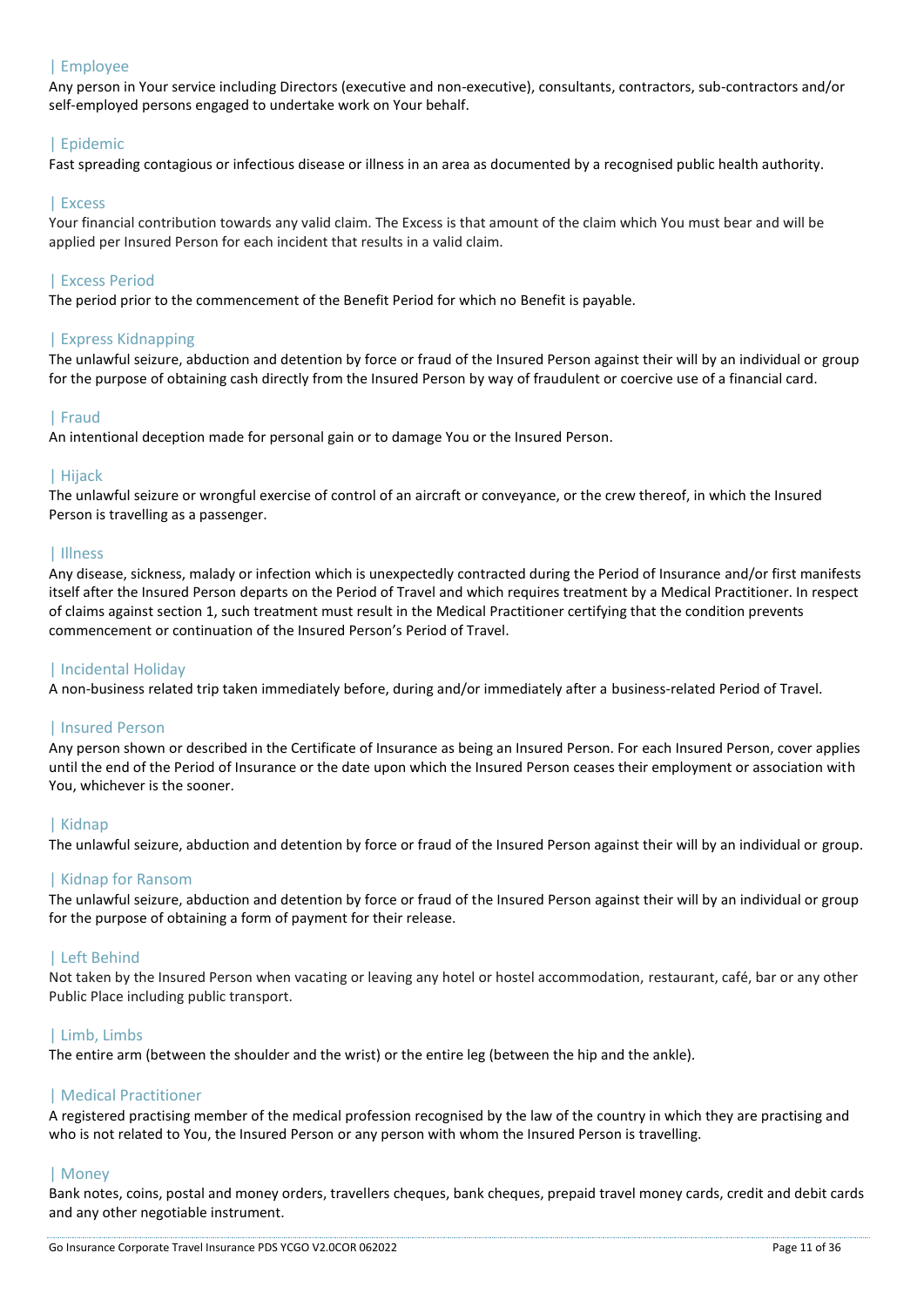# | Moped / Scooter

Any two-wheeled or three-wheeled motor vehicle with an engine capacity no greater than 100cc.

# | Motorcycle

Any two-wheeled or three-wheeled motor vehicle with an engine capacity no greater than 250cc.

#### | Natural Disaster

An event or force of nature that has catastrophic consequences such as earthquake, flood, tsunami, volcanic eruption, bushfire or cyclone but not an Epidemic or Pandemic.

#### | Our, Us, We, Underwriters

Certain Underwriters at Lloyd's.

# | Pandemic

Form of an epidemic that extends throughout an entire continent, even the entire human race.

# | Partner

The Insured Person's spouse, civil partner, or the person with whom they are co-habiting as a couple.

# | Period of Insurance

The period beginning at the effective time and date and ending at the expiry time and date as shown in the Certificate of Insurance and any other period for which We have accepted Your premium.

Where the Insured Person's Period of Travel extends past the expiry of the Period of Insurance, cover will remain in force until they return to their home or place of employment (whichever occurs first).

If a Period of Travel is declared but does not commence in the Period of Insurance, cover ceases at the expiry time and date as shown in the Certificate of Insurance.

# | Period of Travel

The time during the Period of Insurance when the Insured Person leaves their home or place of employment (whichever occurs last) during the whole time away and until their return to their home or place of employment (whichever occurs first).

# | Permanent Partial Disablement

Disablement which forever prevents the Insured Person from attending to more than 50% of the duties of his business or occupation whilst he is under the regular care of and acting in accordance with the instructions or advice of a Medical Practitioner.

#### | Permanent Total Disablement

Disablement which continues for more than 12 consecutive months and at that time is certified by a Medical Practitioner to be beyond hope of improvement and entirely prevents the Insured Person from engaging in any business, profession, occupation or employment for which he is qualified by training, education or experience.

# | Permanent Total Loss of Hearing

Permanent total and irrecoverable loss of hearing which lasts 12 consecutive months and at the expiry of that period is medically certified as beyond hope of improvement.

# | Permanent Total Loss of Sight

Permanent total and irrecoverable loss of sight which lasts 12 consecutive months and at the expiry of that period is medically certified as beyond hope of improvement.

# | Personal Baggage

Personal property, Electronic Equipment, and/or Valuables belonging to the Insured Person or for which they are legally responsible and taken on or acquired during the Period of Travel.

# | Policy

The Policy consists of:

- a. Your proposal for insurance (application);
- b. The quotation You have been given either in writing or electronically;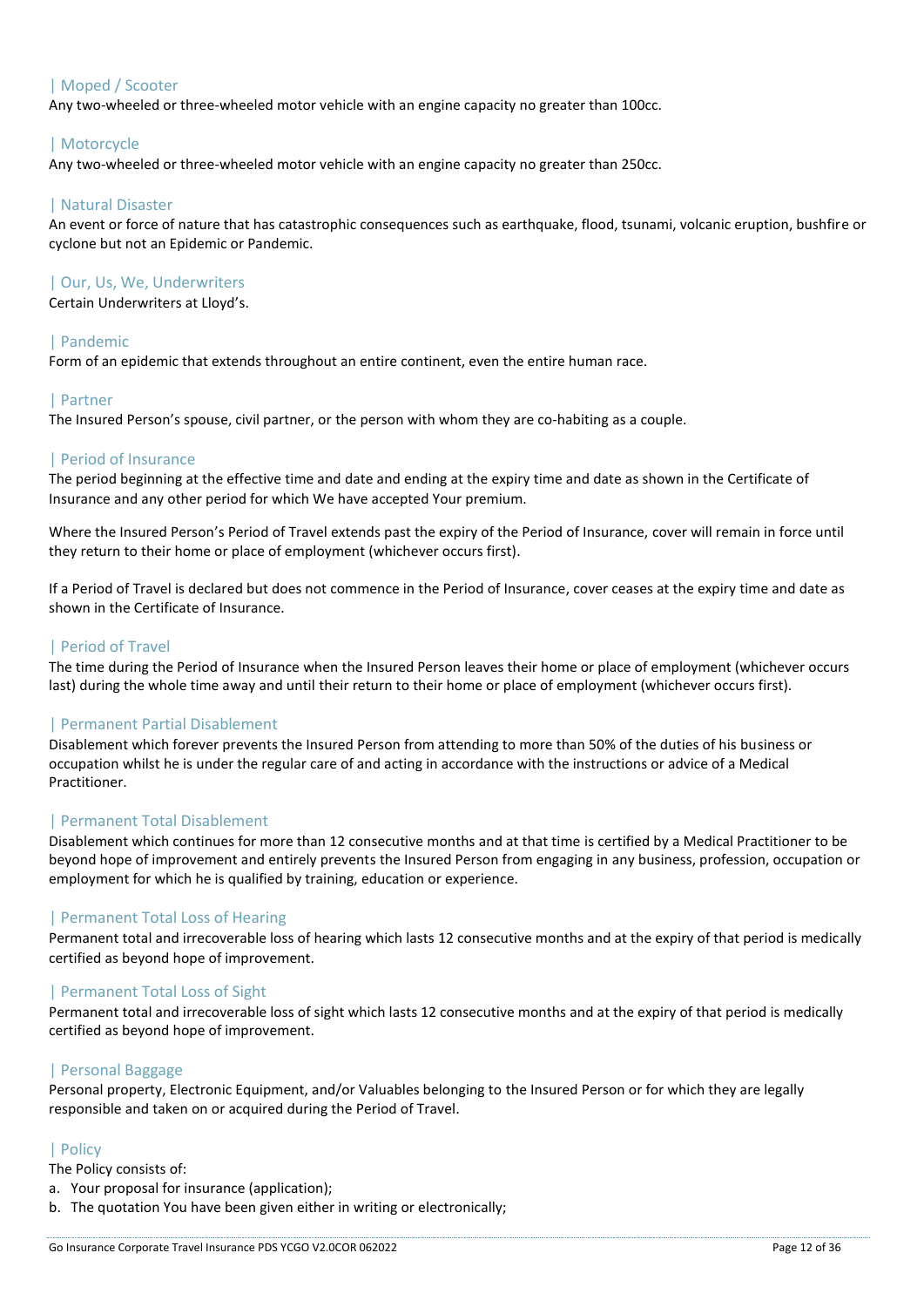- c. This document (Policy wording including the Schedule of Benefits);
- d. Your Certificate of Insurance;
- e. Any additional information/declarations supplied to Us by You or on Your behalf in relation to the Policy or variation thereto; and
- f. Any written endorsements We issue to You.

# | Pollution

Pollution or contamination by naturally occurring or man-made substances, forces, organisms or any combination of them whether permanent or transitory.

# | Pre-Booked

Either booked by You or by the Insured Person prior to commencement of the Period of Travel and for which payment has been or will be made.

# | Pre-existing Medical Condition

Any injury, sickness, disease, disability or condition for which treatment, medication or advice has been received or prescribed by a doctor, dentist or allied health professional in the twelve (12) months immediately prior to the Insured Person's Period of Travel; and/or a condition for which symptoms have manifest and a reasonable person in the circumstances would be expected to be aware of at the time of booking a trip or commencing a Period of Travel.

# | Public Place

Any place to which the public has access except a place where only You, the Insured Person or accommodation providers have access. Such places include but are not limited to buses, trains, planes, taxis, airports, railway stations, bus terminals, shops, streets, galleries, museums, markets, accommodation foyers and common areas, beaches, carparks, restaurants and public toilets.

# | Public Transport

Any aircraft, ship, train, coach or similar mode of transport operated under licence for the purpose of carrying passengers for which a fee is payable and on which the Insured Person is booked to travel.

# | Radiation

The emission, discharge, dispersal, release or escape of fissile material emitting a level of radioactivity capable of causing incapacitating disablement or death.

# | Ransom Monies

Cash, bullion, securities, property or services.

# | Reasonable (for the purpose of Sections 1, 2, 3, 4, 5, 6, 7, 12, 15 and 29)

For medical/dental treatment - a comparable level of care which would be expected in Australia;

For travel, accommodation and similar expenses - the standard mode or level in the country the Insured Person is in but not better than the travel class or accommodation rating comparable to the level You or the Insured Person booked for the Period of Travel.

# | Reasonable Care

The Insured Person's responsibility to exercise an appropriate degree of care which a reasonable person in the circumstances would do to minimise the potential of suffering any Bodily Injury / Illness or any loss/damage and to safeguard insured property.

# | Salary

- 1. For an Insured Person employed by You, the average weekly value of their income package earned from personal exertion (including wages, motor vehicle and travelling allowances, subscriptions, fees, subsidies, meal and clothing allowances) before deductions and income tax but excluding bonuses, commissions, overtime and other allowances.
- 2. For a self-employed Insured Person, their average gross weekly income earned from personal exertion after deduction of all business expenses incurred to earn that income.

In all cases, the Insured Person's average gross weekly income will be calculated by reference to his earnings in the 6 months prior to the Bodily Injury giving rise to the claim (or any shorter period if they have not been employed by You for a period of 6 months).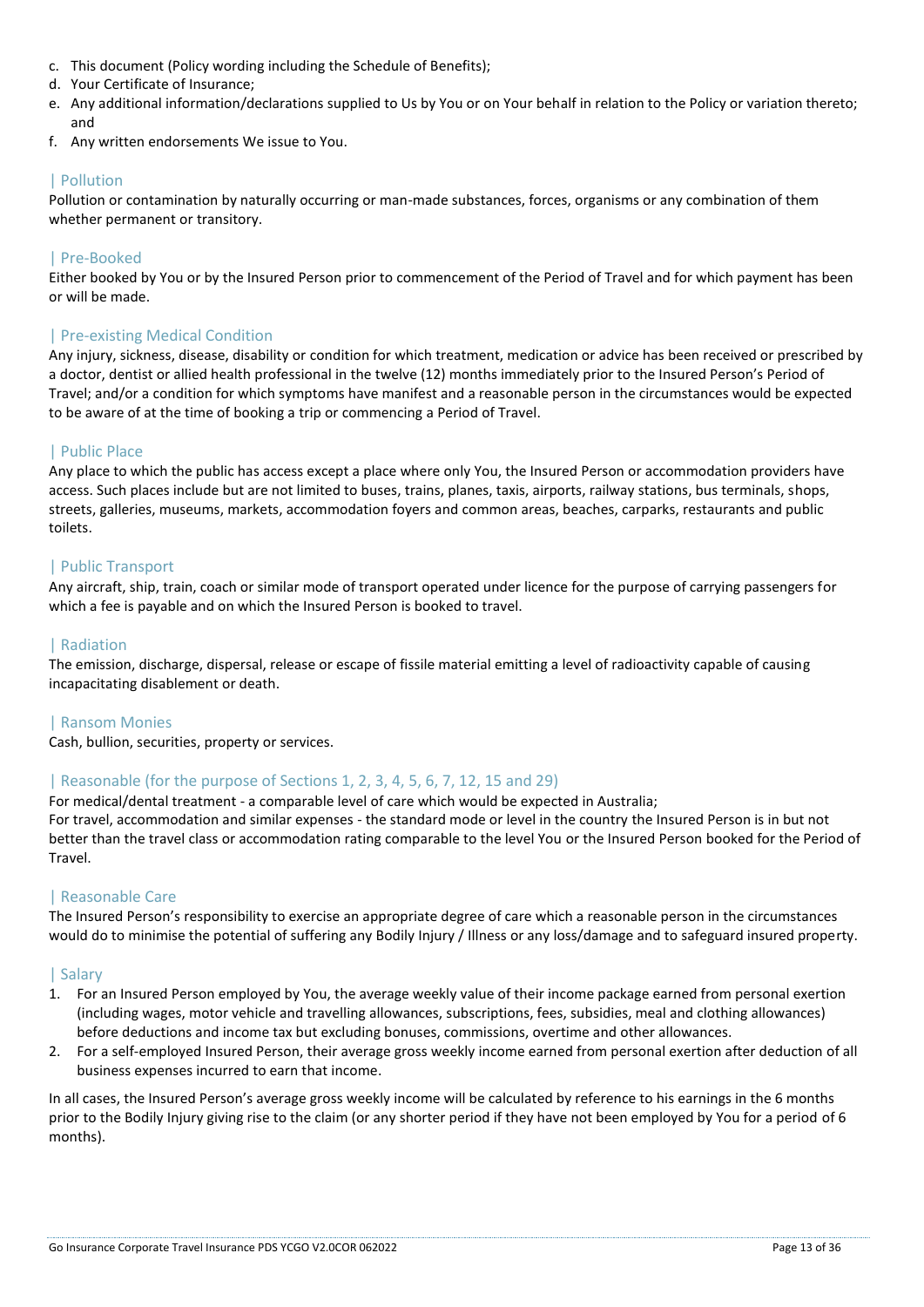# | Temporary Total Disablement

Disablement which temporarily and totally prevents the Insured Person from attending to any part of his usual business or occupation whilst he is under the regular care of and acting in accordance with the instructions or advice of a Medical Practitioner.

# | Temporary Partial Disablement

Disablement which temporarily prevents the Insured Person from attending to more than 50% of the duties of his business or occupation whilst he is under the regular care of and acting in accordance with the instructions or advice of a Medical Practitioner.

# | Tooth, Teeth

Sound and natural permanent tooth (teeth) but not first or baby teeth, implants, prostheses or other dental restorations.

#### | Total Loss

Complete and permanent physical loss or loss of use of the relevant body part.

#### | Travel Documents

Passports, visas, entry permits, travel tickets, driving licences or other similar documents in possession and control of the Insured Person.

#### | Travel Service Provider

Any commercial airline, hotel, accommodation provider, car hire company, bus line, shipping line or railway company.

# | Unattended

Leaving Your or the Insured Person's property with a person the Insured Person did not know prior to commencing the Period of Travel; leaving it in a position where it can be taken without the Insured Person's knowledge (including a Public Place); or leaving it at such a distance that the Insured Person is unable to prevent it from being taken.

#### | War

Any activity or conflict where military force is used and includes one of the following:

- 1. Hostilities or warlike operations (whether War be declared or not)
- 2. Invasion, civil War, rebellion, insurrection, revolution
- 3. Act of an enemy foreign to the nationality of the Insured Person or the country in or over which the act occurs
- 4. Civil commotion assuming the proportions of, or amounting to, an uprising
- 5. Overthrow of the legally constituted government
- 6. Military or usurped power
- 7. Explosions of War weapons
- 8. Murder or assault subsequently proved beyond reasonable doubt to have been the act of agents of a state foreign to the nationality of the Insured Person whether war be declared with that state or not.

#### | Valuables

Jewellery, watches, spectacles, sunglasses, hearing aids, headphones, items made of or containing gold, silver or other precious metals or (semi) precious stones, CDs, DVDs, leather goods, animal skins / furs, antiques, binoculars, telescopes, works of art and musical instruments.

#### | You, Your, Yours, Policyholder

The insured entity and/or Insured Person as stated in the Certificate of Insurance.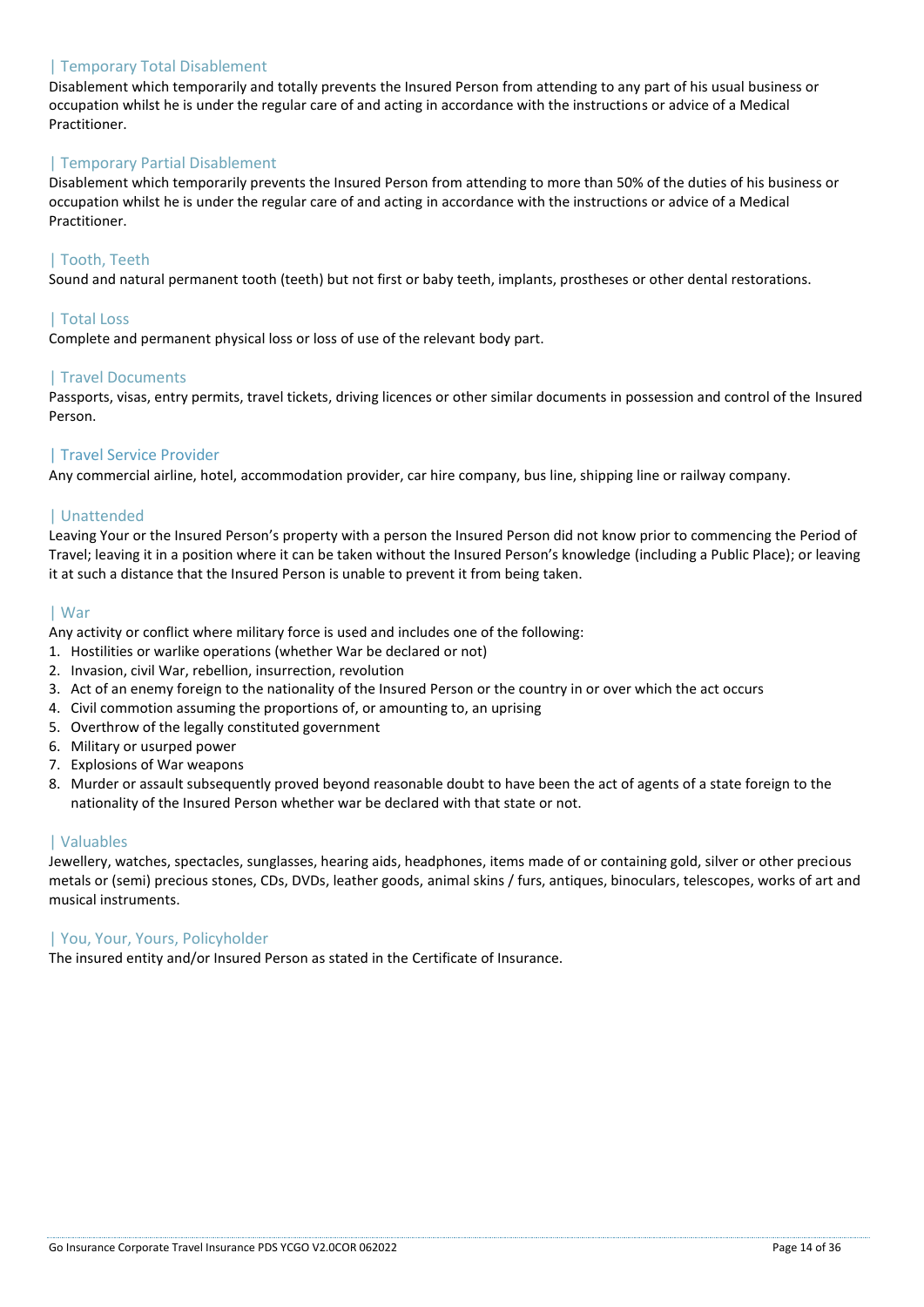# What the Policy Covers

# | The Policy

We will cover the Insured Person against the circumstances outlined in sections 1 to 29 below happening whilst the Insured Person is travelling on behalf of the Policyholder (including Incidental Holiday travel) having a destination outside their usual Country of Residence or within their usual Country of Residence if such trips involve an overnight stay or air travel. Cover also extends to declared private travel undertaken by the Policyholder's Director(s), their accompanying Partner and Dependent Children.

# | Section 1 - Cancellation or Curtailment

The cancellation section is operative from the date of booking a Period of Travel or the commencement date of the Period of Insurance whichever is the later.

We will pay up to the amount shown in the Certificate of Insurance for all deposits and advance payments that have been paid or contracted to be paid for transport and accommodation costs (including Reasonable additional transport and accommodation expenses incurred for the Insured Person to return to their Country of Residence) if a Pre-Booked Period of Travel has to be cancelled, cut short or rearranged directly and necessarily as a result of:-

- 1. The unexpected death, Bodily Injury, Illness or compulsory quarantine of:
	- (a) The Insured Person;
	- (b) Any member of the travel party;
	- (c) Any person with whom the Insured Person intends to reside or conduct business during the Period of Travel; or
	- (d) A Close Relative or business associate of the Insured Person.
- 2. Summoning to jury service or witness attendance in a court of their Country of Residence or unavoidable requirement to be present in their Country of Residence for service in any military or civil emergency of:
	- (a) The Insured Person; or
	- (b) Any member of the travel party.
- 3. Major damage or burglary at the home or place of business of:
	- (a) The Insured Person;
	- (b) Any member of the travel party; or
	- (c) Any person with whom the Insured Person intends to reside or conduct business during the Period of Travel.
- 4. Adverse Weather Conditions or Natural Disaster.
- 5. Strike, labour dispute, mechanical breakdown or failure of the means of transport where the departure of such means of transport on which the Insured Person is booked to travel is delayed by at least 24 hours.
- 6. Any other unforeseen circumstances (not listed in this section) which are outside Your control or the control of the Insured Person.

# | Section 2 – Travel Disruption Expenses

We will pay up to the amount shown in the Certificate of Insurance for Reasonable additional travel, accommodation and meal expenses necessarily incurred for the Insured Person to continue a Period of Travel if the Insured Person is forced to alter their Pre-Booked travel arrangements as a direct result of:

- 1. Strike, locked out workers or industrial action.
- 2. Riot or civil unrest.
- 3. Bomb scare, criminal action, an Act of Terrorism or Hijack.
- 4. Natural Disaster or Adverse Weather Conditions.
- 5. Accident to or mechanical breakdown of Public Transport.
- 6. The death, Bodily Injury or Illness of a fellow passenger or crew member.
- 7. Any other unforeseen circumstances (not listed in this section) which are outside Your control or the control of the Insured Person.

# | Section 3 – Missed Transport Connection

We will pay up to the amount shown in the Certificate of Insurance for Reasonable additional travel and accommodation expenses incurred if the Insured Person is scheduled to attend a business meeting or conference which cannot be delayed or rescheduled and they fail to meet a Pre-Booked connection due to:

- 1. Strike, locked out workers or industrial action.
- 2. Riot or civil unrest.
- 3. Bomb scare, criminal action, an Act of Terrorism or Hijack.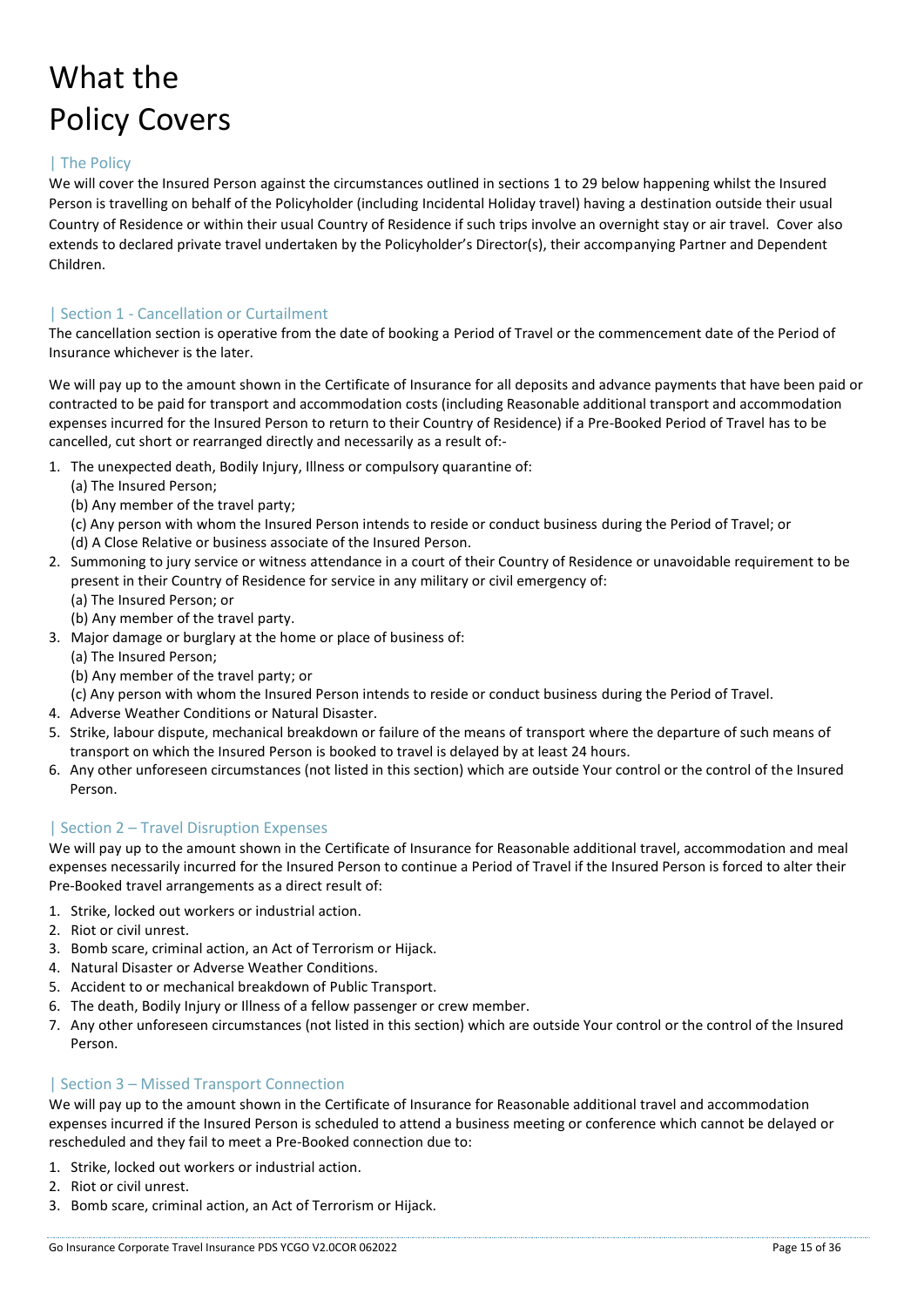- 4. Natural Disaster or Adverse Weather Conditions.
- 5. Accident to or mechanical breakdown of Public Transport.
- 6. Any other unforeseen circumstances (not listed in this section) which are outside Your control or the control of the Insured Person.

# Conditions applicable to Cancellation or Curtailment, Travel Disruption and Missed Transport Connection

- 1. Claims for points lost under frequent flyer or similar loyalty reward programs will be reimbursed based on the cash value of those points nominated by the program provider if the points cannot be credited back to Your account.
- 2. In selecting the route, mode of transport and time of departure for the Period of Travel, the Insured Person must do all things reasonable and practical to minimise the possibility of late arrival at the departure point(s).
- 3. Any claim attributable to accident or mechanical breakdown of non-scheduled transport must be supported by a police, garage or motoring organisation report confirming the date, time and cause of the accident or mechanical breakdown.
- 4. In the event of a claim due to failure or delay of Public Transport, You must provide written confirmation from the carrier, transport company or relevant authority confirming the duration of the delay and its cause.
- 5. If You or the Insured Person become aware of circumstances which make it necessary for the Period of Travel to be cancelled prior to departure, You or the Insured Person must advise Your travel providers in writing within 48 hours. The maximum amount We will pay will be limited to the applicable cancellation charges at that time.
- 6. If You or the Insured Person wish to curtail the Period of Travel and claim additional costs thereby incurred, You must obtain Our consent. Failure to obtain Our agreement to the proposed arrangements may result in Your claim being limited or declined.
- 7. The Benefits provided under sections 1-3 are not cumulative. You cannot claim against more than one Policy section in respect of the same event. If You make a claim for disruption to pre-booked travel arrangements, We retain the right to decide which Policy section will be considered to determine policy response.

# | Section 4 - Employee Replacement Expenses

If during the Period of Travel the Insured Person is victim of a Hijack, dies or must return home due to:

- 1. Their Bodily Injury, Illness or compulsory quarantine;
- 2. The death, Bodily Injury or Illness of their Close Relative which necessitates the Insured Person's return to their Country of Residence; or
- 3. Any other unforeseen circumstances (not listed in this section) which are outside Your control or the control of the Insured Person,

We will pay up to the amount shown in the Certificate of Insurance for any Reasonable additional expenses necessarily incurred in:

- (a) Returning the Insured Person to their Country of Residence; and
- (b) Sending another Employee to complete the original business of the Insured Person.

# Exclusions applicable to Cancellation or Curtailment, Travel Disruption Expenses, Missed Transport Connection and Employee Replacement Expenses

We will not pay any claim for:

- 1. Any amount which is refundable or otherwise recoverable or offered as credit (regardless of whether You accept the refund or credit) from any source including tour operators, travel agents or Travel Service Provider(s).
- 2. Losses or costs arising from the failure of any travel agent, tour operator, transport or accommodation provider, person or agency to pass on monies paid by You or on Your behalf to Travel Service Provider(s).
- 3. Losses arising from the failure of any travel agent, tour operator, transport or accommodation provider, person or agency to deliver promised or contracted services.
- 4. Travel agent cancellation fees above the level of commission and/or service fees normally earned by the agent if the Insured Person's Period of Travel had not been cancelled.
- 5. Any amount that exceeds the Insured Person's or Your contractual liability.
- 6. Loss arising from the Insured Person's disinclination/reluctance to travel, deciding to curtail the Period of Travel, changing their travel plans and/or loss of enjoyment.
- 7. Loss arising from or related to the Insured Person being made redundant, resigning or having his contract of employment terminated within 31 days prior to a Period of Travel or once the Period of Travel has commenced.
- 8. Loss arising from or related to errors or omissions in the Insured Person's booking arrangements, failure to obtain vaccinations/inoculations or prevention of access by the government of a country into which the Insured Person wishes to enter (other than as provided for under this Policy).
- 9. The failure of any travel agent, tour operator, accommodation provider, hire company or travel carrier to provide advertised services and/or facilities.
- 10. Your or the Insured Person's personal circumstances, business commitments, financial and/or contractual obligations.
- 11. Loss arising from any regulations made by any public authority or government.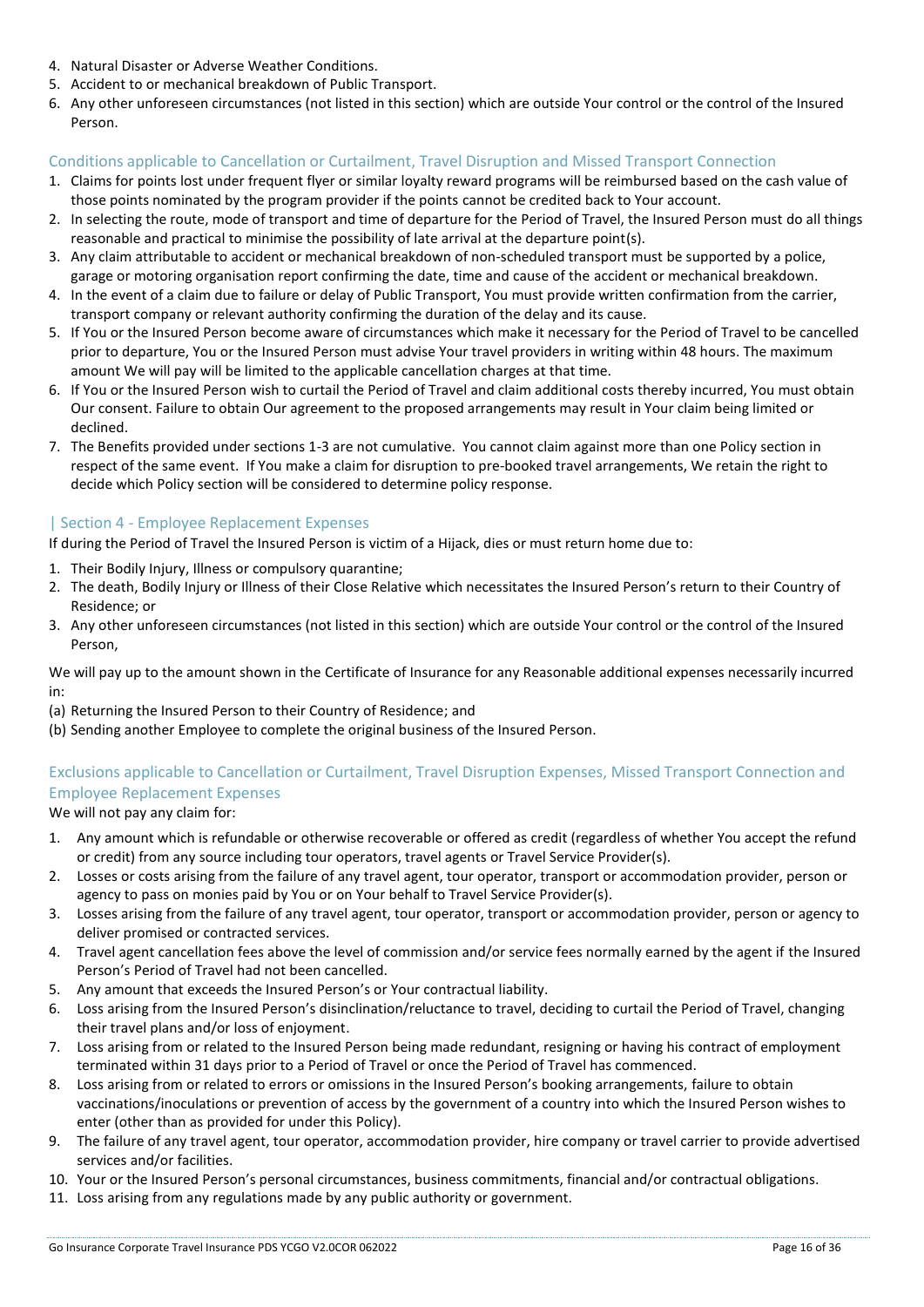- 12. Delay of, or for cancellation following the delay of, a ship, aircraft or train, if:
	- (a) The Insured Person fails to check in according to their itinerary unless the failure was itself due to strike or industrial action; and/or
	- (b) The delay is due to the withdrawal from service temporarily or permanently of Public Transport on the orders or recommendation of any Port Authority or Civil Aviation or any similar body in any country.
- 13. Loss arising out of any of the contingencies specified above in exclusion 11 if such contingencies had already started or been forecast before the Period of Travel was booked or the Policy was effected, whichever is the later.
- 14. Loss resulting from the inability of any tour operator, carrier or wholesaler to fulfil any travel arrangements due to a deficiency in the required number of travellers to commence any travel or tour.
- 15. Your or the Insured Person's failure to obtain the necessary travel permits, visas or documents that result in refusal of entry to the destination.
- 16. Loss arising from circumstances known to You or the Insured Person prior to booking the Period of Travel and/or purchasing the Policy and which could reasonably be expected to give rise to the cancellation, curtailment or rearrangement of the Period of Travel.
- 17. Loss of pre-paid travel and/or accommodation arrangements which were unused where We have also paid additional travel and/or accommodation expenses for the same period.
- 18. Loss, damage, liability, cost or expense arising directly or indirectly out of a Cyber Act or Cyber Incident.
- 19. Loss and/or costs arising directly or indirectly from Coronavirus COVID-19. Please see Section 29 for details of the limited cover provided for claims arising from Coronavirus COVID-19.
- 20. Any event or loss which is excluded by the General Exclusions applicable to this Policy.

# | Section 5 – Overseas Medical, Repatriation and Additional Expenses

If the Insured Person suffers Bodily Injury or Illness whilst overseas during the Period of Travel, We will pay up to the amount shown in the Certificate of Insurance for the following:

- 1. The Reasonable cost of medical and surgical treatment including specialists' fees, hospital, nursing home and nursing attendance charges, massage and manipulative treatment, surgical and medical requisites and ambulance charges necessarily incurred outside the Insured Person's Country of Residence.
- 2. The Reasonable cost of emergency dental treatment to natural teeth incurred outside the Insured Person's Country of Residence for the immediate relief of pain and suffering. The most We will pay for emergency dental treatment in any one Period of Travel is \$2,000 per Insured Person.
- 3. The Reasonable cost of repatriation (including medical escort if required) to the Insured Person's Country of Residence by whatever means deemed medically necessary. We reserve the right to either repatriate or evacuate the Insured Person to another region or country where medical facilities comparable to those available in Australia exist where in the opinion of the treating Medical Practitioner and Our medical advisers the Insured Person is fit to travel. In these circumstances We reserve the right to determine the manner in which repatriation or evacuation will occur.
- 4. The Reasonable cost of repatriating the Insured Person's mortal remains and personal effects to their Country of Residence or the Reasonable cost of a funeral in the country where death occurs.
- 5. The Reasonable cost of additional travel and accommodation expenses incurred for the Insured Person and one member of the travelling party to remain if necessary on medical grounds when, in the opinion of the Insured Person's treating Medical Practitioner and Our medical advisers that the Pre-Booked onward travel or return journey is impossible on medical grounds.
- 6. The Reasonable cost of travel and accommodation for a Close Relative to travel to the Insured Person where in the opinion of the treating Medical Practitioner and Our medical advisers, their presence is necessary on medical grounds.

# Conditions applicable to Overseas Medical, Repatriation and Additional Expenses

- 1. If the Insured Person is admitted to hospital as an inpatient or is likely to incur medical costs which exceed \$5,000, You must contact Us. Failure to do so may result in Your claim being limited or declined.
- 2. If the Insured Person wishes to return to their Country of Residence other than as scheduled and claim additional costs incurred, You must obtain Our consent. Failure to obtain Our agreement to the proposed arrangements may result in Your claim being limited or declined. The Insured Person must use medical facilities covered by any Reciprocal Health Agreements where possible. Where the Insured Person wishes to obtain treatment outside the facilities covered by applicable Reciprocal Health Agreements, We must authorise this.
- 3. If We agree to repatriate the Insured Person to their Country of Residence, We may use their Pre-Booked return ticket towards Our costs.
- 4. If We determine that the Insured Person should return to their Country of Residence but You and/or the Insured Person do not agree, We will pay the equivalent amount that would have been incurred in respect of Your claim if You and/or the Insured Person had agreed with Our recommendation. You will then be responsible for any ongoing or additional costs relating to or arising from the event and/or medical condition for which You have claimed. Where We do not require the Insured Person to return to their Country of Residence for treatment, We will only pay for necessary and Reasonable treatment received overseas as provided for under this section for up to 12 months after the Bodily Injury or Illness giving rise to Your claim first occurred.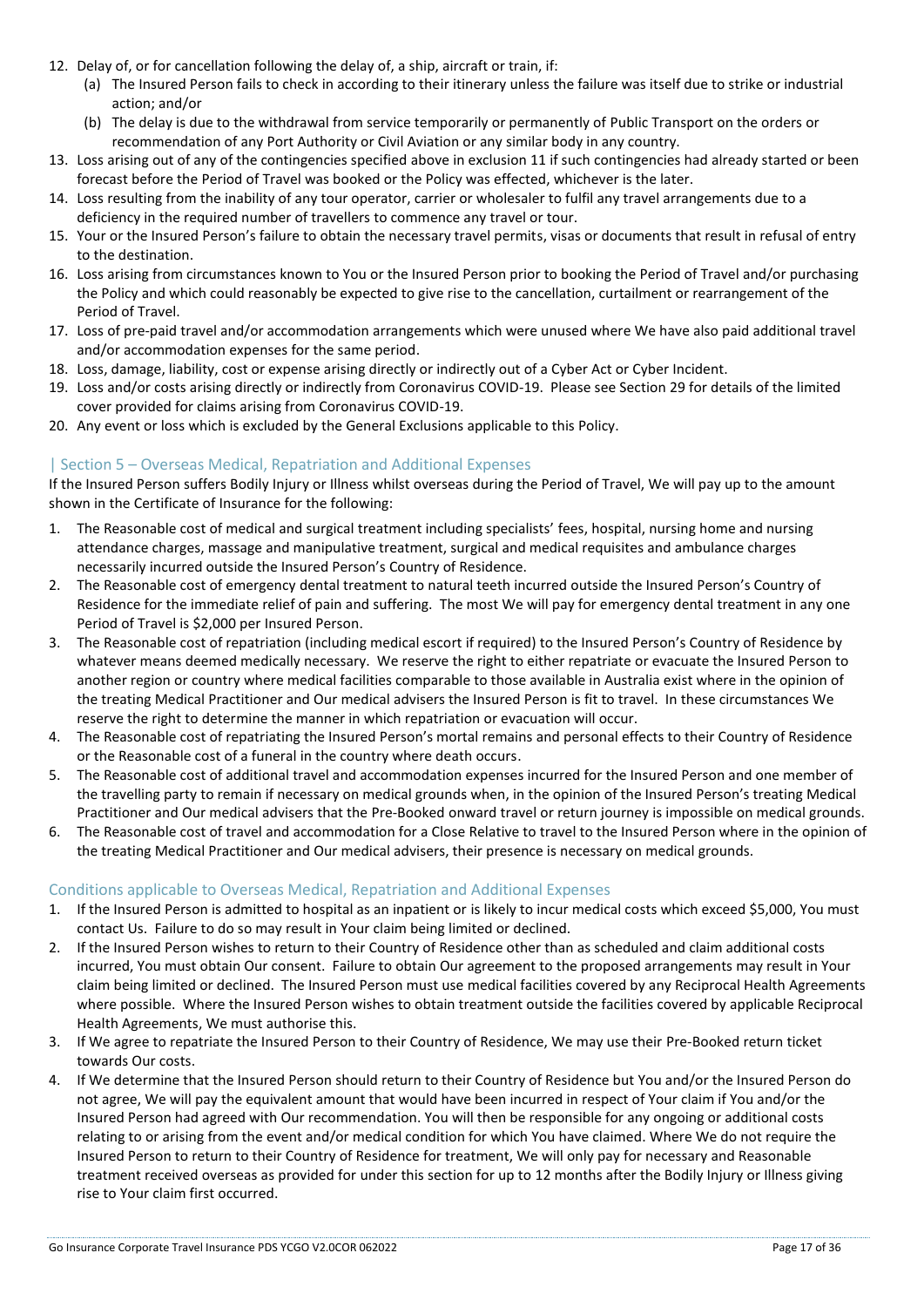# | Section 6 - Search and Rescue Expenses

We will pay up to the amount shown in the Certificate of Insurance for Reasonable additional costs that are necessarily incurred to conduct a search and rescue operation to locate the Insured Person reported as missing to the police, coastguard or other authority responsible for rescue service where:

- (a) It is known or suspected that the Insured Person may have sustained Bodily Injury or become ill; or
- (b) Weather or safety conditions are such that it becomes necessary to do so to prevent the Insured Person from sustaining Bodily Injury or becoming ill.

In the event of a claim under this section, a written statement must be obtained from the police, coastguard or other authority that was responsible for the search and rescue operation.

# | Section 7 - Hospital Benefit

In the event of the Insured Person suffering Bodily Injury or Illness during the Period of Travel and being admitted as a hospital inpatient for a continuous period of 24 hours or more, We will pay to the Insured Person \$100 per day or part thereof up to the amount shown in the Certificate of Insurance.

# Exclusions applicable to Overseas Medical, Repatriation and Additional Expenses, Search and Rescue Expenses and Hospital Benefit

We will not pay any claim for:

- 1. The cost of ongoing treatment, investigation and/or medication for a Pre-existing Medical Condition.
- 3. Expenses incurred more than 12 months after the date of the incident which gave rise to the claim.
- 4. Expenses incurred in the Insured Person's Country of Residence.
- 5. Expenses which We are prohibited from paying by law. We will not pay any expenses which are recoverable from any other source including Medicare or private health insurance.
- 6. The cost of medical treatment where such payment would contravene Australian law (including the National Health Act 1953, Australian Health Insurance Act 1973 and Private Health Insurance Act 2007, amendments thereto and any other legislation yet to be enacted).
- 7. Medical treatment which is cosmetic, routine, experimental, preventive or elective and/or can reasonably be delayed until the Insured Person returns to their Country of Residence.
- 8. Medical treatment not verified by a report obtained from the treating Medical Practitioner and/or the cost of over-thecounter medication/consumables unless the Insured Person has consulted a Medical Practitioner in respect of the Bodily Injury or Illness giving rise to the claim.
- 9. Additional accommodation expenses where We have also paid a claim for the value of cancelled / forfeited accommodation in respect of the same period.
- 10. Private hospital or medical treatment where public funded services or care is available, including but not limited to under any Reciprocal Health Agreement (RHA) between the Australian government and the government of any other country.
- 11. Medical treatment of any kind after the Insured Person has refused the offer of repatriation when in the opinion of the treating Medical Practitioner and Our medical advisers the Insured Person is fit to travel.
- 12. Expenses incurred for search and rescue without Our prior approval except in any situation or circumstance where it is not reasonably practicable to do so.
- 13. Costs incurred for search and rescue expenses where the police, coastguard or other authority responsible for rescue service advise that continuing the search and rescue operation is no longer viable.
- 14. Loss and/or cost arising directly or indirectly from Coronavirus COVID-19. Please see Section 29 for details of the limited cover provided for claims arising from Coronavirus COVID-19.
- 15. Any event or loss which is excluded by the General Exclusions applicable to this Policy.

# | Section 8 - Personal Accident - 8A – Capital Benefits

If the Insured Person suffers Bodily Injury during the Period of Travel which results in their death or disablement within 12 months of the Accident giving rise to the claim, We will pay to the Insured Person (or their estate in the event of their death), the corresponding Benefit listed in the table below.

If the Insured Person disappears and after 12 calendar months it is reasonable for Us to consider they have died because of a Bodily Injury, We will pay the death Benefit. This undertaking is conditional upon You agreeing to repay the death Benefit if it is subsequently found that the Insured Person did not die as a result of a Bodily Injury.

Cover under this section applies only if nominated in the Certificate of Insurance. The amount payable shall be the percentage listed in the table below of the amount shown against Section 8A in the Certificate of Insurance.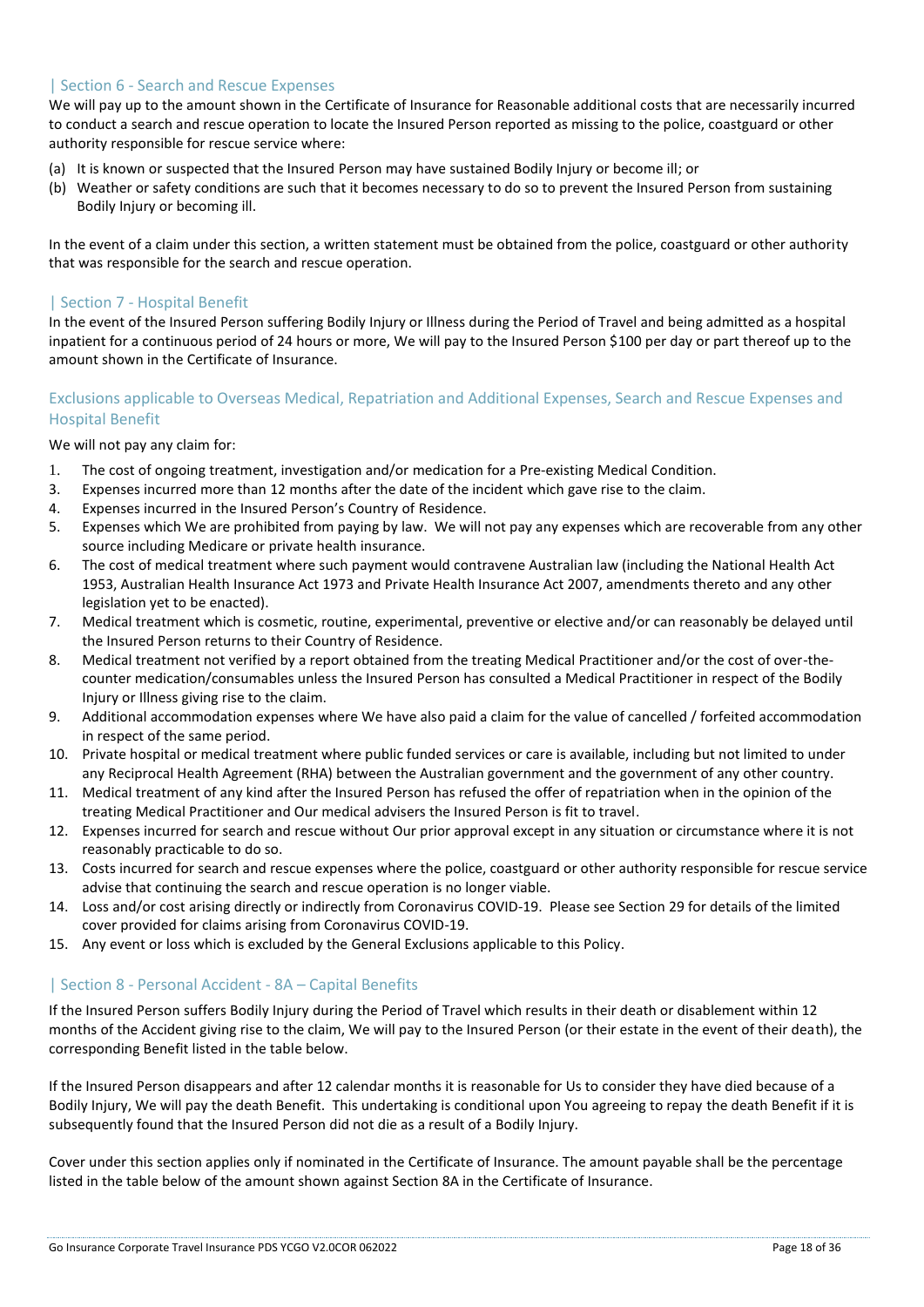|                | Bodily Injury resulting in:                                                                        | Percentage<br>of Benefit<br>payable |
|----------------|----------------------------------------------------------------------------------------------------|-------------------------------------|
| 1.             | Death                                                                                              | 100%                                |
| 2.             | Permanent Total Disablement                                                                        | 100%                                |
| 3.             | Permanent paraplegia or quadriplegia                                                               | 100%                                |
| 4.             | Permanent Total Loss of Sight in both eyes                                                         | 100%                                |
| 5.             | Permanent Total Loss of Sight in one eye                                                           | 60%                                 |
| 6.             | Permanent Total Loss of use of two Limbs                                                           | 100%                                |
| 7 <sub>1</sub> | Permanent Total Loss of use of one Limb                                                            | 80%                                 |
| 8.             | Permanent Total Loss of Hearing in both ears                                                       | 75%                                 |
| 9.             | Permanent Total Loss of Hearing in one ear                                                         | 15%                                 |
| 10.            | Third degree burns and / or resultant disfigurement covering more than 40% of<br>the external body | 50%                                 |
| 11.            | Permanent Total Loss of use of four fingers and thumb on one hand                                  | 70%                                 |
| 12.            | Permanent Total Loss of use of four fingers on one hand                                            | 40%                                 |
| 13.            | Permanent Total Loss of use of one finger                                                          | 10%                                 |
| 14.            | Loss of at least 50% of sound, natural teeth (per tooth to a maximum of \$10,000)                  | 1%                                  |

In the event of Permanent Partial Disablement not otherwise provided for in the above table, the amount payable will be a percentage of the Sum Insured shown in the Certificate of Insurance that We, at Our absolute discretion, determine as being commensurate with the degree of disability arising from the Bodily Injury which has given rise to the claim, but subject to a maximum not exceeding \$50,000.

In the event the Insured Person suffers a broken bone as a result of an Accident during the Period of Travel, We will pay the following Benefits to the Insured Person.

|     | Bodily Injury resulting in:                             | <b>Benefit</b><br>payable |
|-----|---------------------------------------------------------|---------------------------|
| 15. | Broken neck or spine                                    | \$5,000                   |
| 16. | Broken skull, hip or pelvis                             | \$2,500                   |
| 17. | Broken jaw, collar bone or shoulder blade               | \$1,000                   |
| 18. | Broken upper leg, upper arm, kneecap, elbow or nose     | \$750                     |
| 19. | Broken lower arm, lower leg, wrist, ankle, hand or foot | \$500                     |
| 20. | Broken ribs (per rib)                                   | \$200                     |
| 21. | Broken finger, thumb, toe (per digit)                   | \$100                     |

# 8B – Weekly Injury Benefits

This section applies if included in the Certificate of Insurance.

If the Insured Person suffers Temporary Total Disablement as a result of Bodily Injury sustained during the Period of Travel and the Temporary Total Disablement persists after the Excess Period, We will pay to the Insured Person the lesser of 85% of the Insured Person's Salary or \$1,000 per week but such payment shall not exceed the amount shown in the Certificate of Insurance.

If the Insured Person suffers Temporary Partial Disablement as a result of Bodily Injury sustained during the Period of Travel and the Temporary Partial Disablement persists after the Excess Period, We will pay to the Insured Person the lesser of 85% of the Insured Person's Salary or \$1,000 per week but less any current earnings which result from the Insured Person working in a reduced capacity (but not exceeding the amount shown in the Certificate of Insurance). If the Insured Person can work in a reduced capacity but chooses not to do so, the maximum amount payable under this section is 25% of the amount shown in the Certificate of Insurance for this Benefit (but not exceeding the amount shown in the Certificate of Insurance).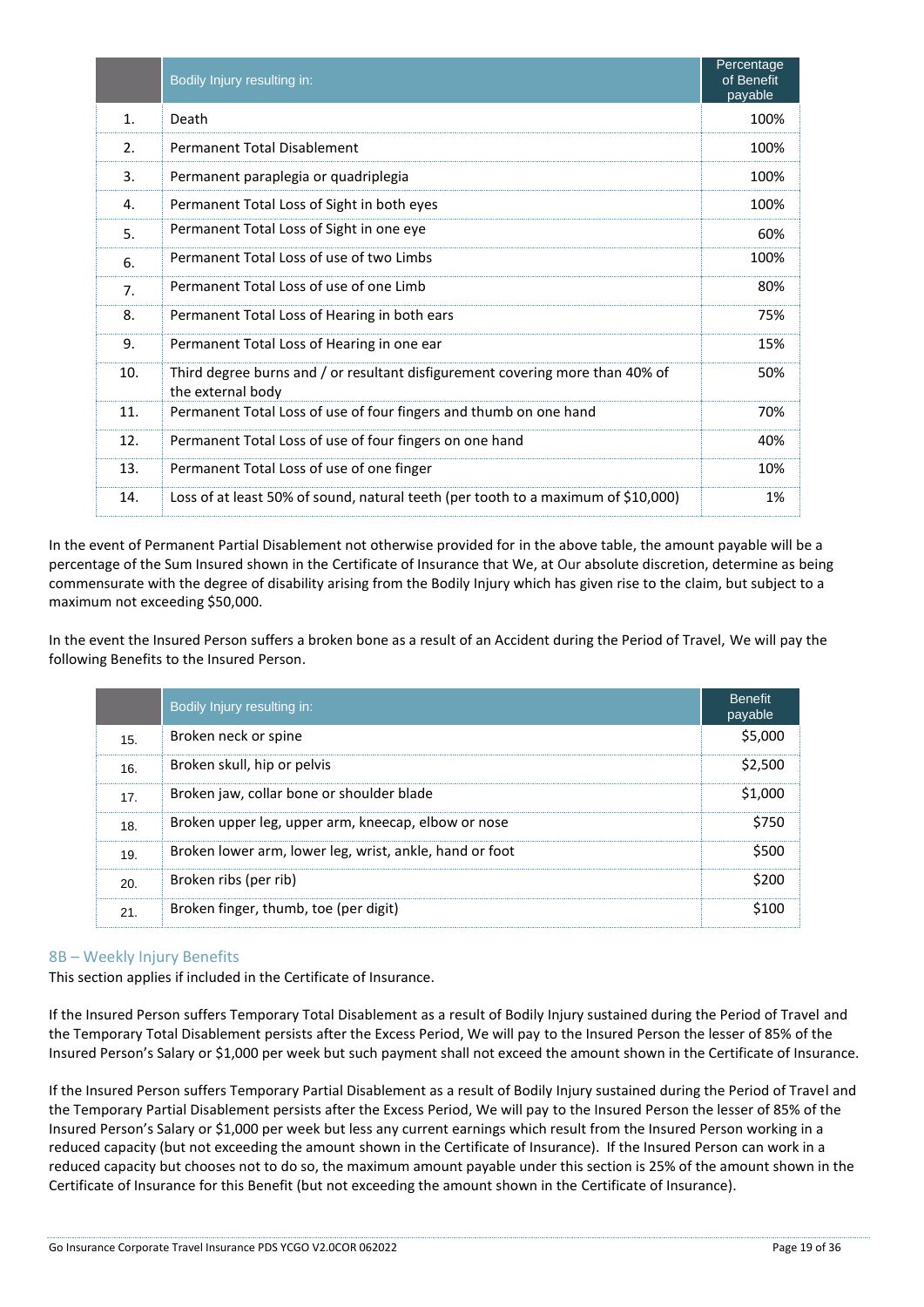# 8C – Bodily Injury resulting in surgery outside Australia

This section applies if included in the Certificate of Insurance. If the Insured Person receives surgery whilst overseas to treat a Bodily Injury sustained during the Period of Travel, We will pay the following Benefits to the Insured Person.

| Bodily Injury necessitating:                                          | <b>Benefit</b><br>payable |
|-----------------------------------------------------------------------|---------------------------|
| Brain surgery                                                         | \$20,000                  |
| Amputation of a Limb                                                  | S20.000                   |
| Fracture of a Limb or dislocation of a joint requiring open reduction | S5.000                    |
| Any other surgical procedure performed under general anaesthesia      | S2.500                    |

# Conditions applicable to Personal Accident

- 1. We will not pay more than one of the Benefits covered under sections 8A and/or 8C in respect of the same Accident. If a Benefit is payable under section 8A and 8C in respect of the same Accident, the highest Benefit amount will be paid.
- 2. If payment of a claim is made under section 8B and subsequently a Benefit is claimable under section 8A from the same Accident, then any amount already paid shall be deducted from any lump sum payment due.
- 3. Benefits payable under section 8B will not be payable after the expiry of the Benefit Period, during the Excess Period, after the Insured Person is deemed fit to return to work by a Medical Practitioner and/or after the Insured Person's death.
- 4. The Insured Person must follow the advice of or submit to treatment recommended by the treating Medical Practitioner for the Bodily Injury or Illness which gave rise to the claim. Failure to do so may result in Your claim being limited or declined.
- 5. If the Insured Person suffers a recurrence of Temporary Total Disablement or Temporary Partial Disablement from the same or related cause within six months, the subsequent period of disablement will be deemed a continuation of the prior disablement. A new Excess Period will not apply and the total Benefit Period shall not exceed the maximum Benefit Period as specified in the Certificate of Insurance inclusive of the Benefits already paid.
- 6. If the Insured Person returns to work for more than five days during the Excess Period and suffers a recurrence of the Bodily Injury or Illness which gave rise to the claim, then the Excess Period shall recommence from the day that the Insured Person suffered Temporary Total Disablement after returning to work.
- 7. In the event of an Accident involving more than one Insured Person, where the total value of the claims exceeds the Aggregate Limit of Liability, the amount payable in respect of each Insured Person shall be proportionally reduced until the total does not exceed that limit.
- 8. Where the Insured Person is a Dependent Child
	- (a) The death Benefit under section 8A shall be limited to \$10,000; and
	- (b) The definition of Permanent Total Disablement shall be amended to read as follows: "Disablement which entirely prevents the Insured Person from attending to full time education for a period of 12 consecutive months and at the end of that period is beyond hope of improvement and without prospect of being able to undertake any gainful occupation or of being able to support him/herself financially"
- 9. Where the Insured Person is one of Your Employees and is over the age of 65 years at the effective date of this Policy, the definition for Permanent Total Disablement shall be amended to read as follows:

"Disablement which entirely prevents the Insured Person from attending to any business or occupation of any and every kind and which lasts 12 months and at the end of that period is beyond hope of improvement".

- 10. Where the Insured Person is over the age of 70 years at the date of this Policy, the death Benefit under section 8A shall be limited to \$10,000.
- 11. The maximum amount payable for any claim against section 8A in respect of an Insured Person aged less than 18 years or more than 66 years at the date of the Accident shall not exceed the lesser of \$100,000 or the amount shown in the Certificate of Insurance.
- 12. Benefits payable under section 8B will be made monthly in arrears.
- 13. The amount of any Benefit payable for Temporary Total Disablement and Temporary Partial Disablement will be reduced by the amount of any compensation benefits payable under any workers' compensation or accident compensation scheme and the amount of any sick pay received or any disability entitlement so that the total amount of any such Benefit payable under the Policy shall not exceed the percentage of Salary of the Insured Person shown in the Certificate of Insurance and/or the Salary of the Insured Person.
- 14. If a Benefit is payable under this section and it is also payable under any other policy issued by Us, the claim will only be payable under one policy and in which case, We will pay the claim under the policy which carries the highest Benefit amount to which the claim relates.

#### Exclusions applicable to Personal Accident

We will not pay any claim:

1. Arising from or attributable to disease, natural causes or surgical treatment (unless rendered necessary by Bodily Injury covered hereunder).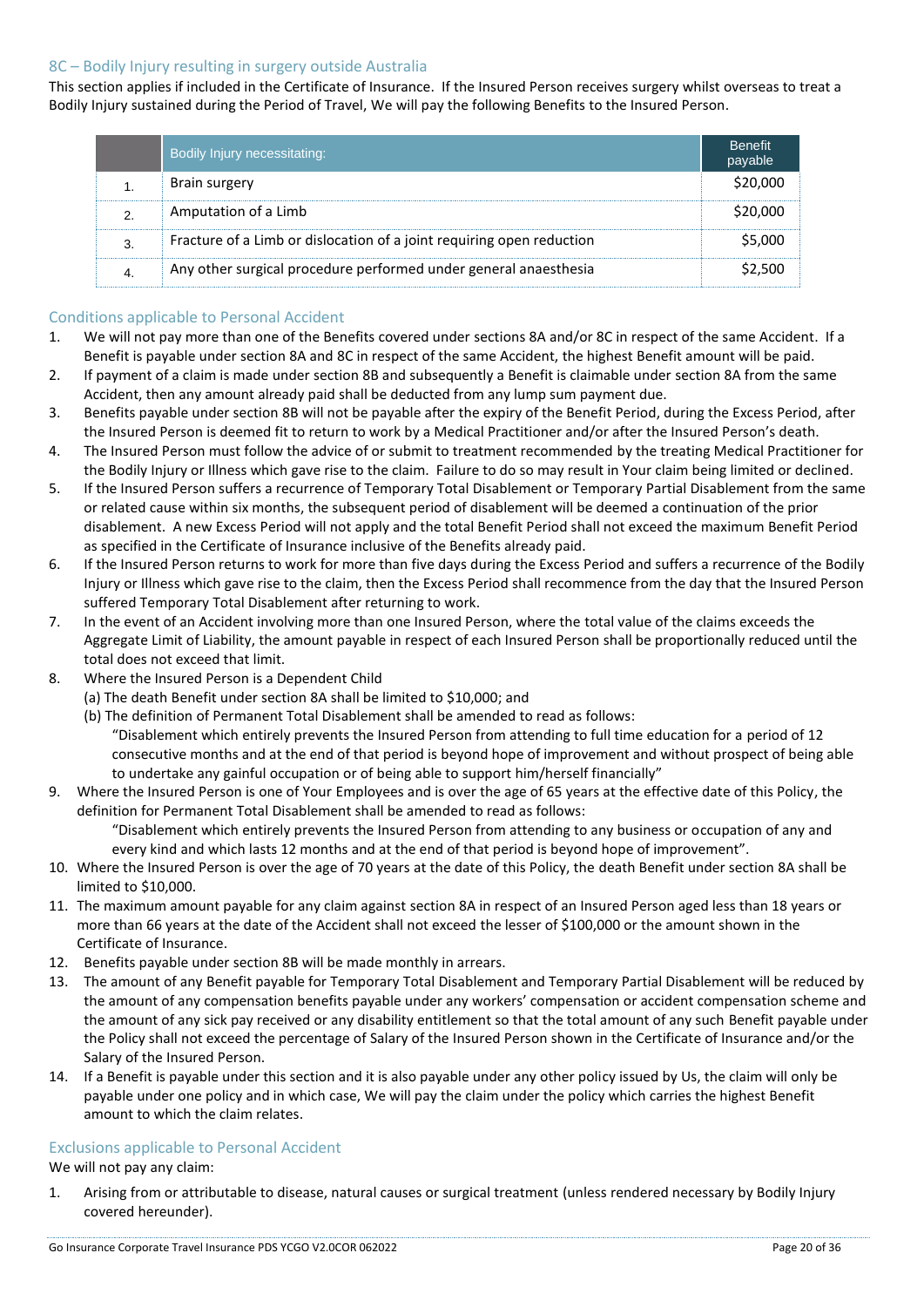- 2. For any type of Illness, disease and/or infection unless medically acquired during treatment of the Bodily Injury.
- 3. Arising directly or indirectly from any Pre-existing Medical Condition.
- 4. Where the Insured Person does not follow the advice and instructions of the treating Medical Practitioner.
- 5. Which is excluded by the General Exclusions applicable to this Policy.

# | Section 9 - Personal Liability

We will pay up to the amount shown in the Certificate of Insurance, for any one event or series of events (including legal expenses), if the Insured Person becomes legally liable to pay compensation for death, bodily injury to another person or for Accidental loss of or damage to property belonging to another person, which occurs during the Period of Travel.

# Conditions applicable to Personal Liability - (see also General Conditions)

- 1. You and the Insured Person must not make any admission of liability whatsoever, or make any arrangements, offer or promise of payment without Our written consent.
- 2. We shall be entitled to take over and conduct, in the name of the Insured Person, a defence of any claim or to prosecute in his name any claims for indemnity, contribution, or damages or otherwise against any third party. In such case, We will have discretion over the conduct of any negotiations or proceedings or the settlement of any claim. The Insured Person shall, whenever possible, give Us all such information and assistance as We may reasonably require.
- 3. In the conduct of any claim, You and the Insured Person shall comply with all rules of court and orders made by the court, shall attend any hearings, meetings or conferences and sign any documents, as may be reasonably required.

# Exclusions applicable to Personal Liability

We will not pay any claim for:

- 1. Bodily Injury to any member of the Insured Person's family or household, or to any of Your Employees.
- 2. Accidental loss or damage to property owned by You, the Insured Person, the Insured Person's family or Your Employees.
- 3. Liability which has been assumed by You or the Insured Person under agreement unless the liability would have attached in the absence of such agreement.
- 4. Liability arising from the pursuit of any business, trade, profession, occupation or supply of goods and services.
- 5. Liability arising out of the ownership, possession or use of any horse drawn or mechanically propelled vehicle (other than golf buggies), aircraft, waterborne craft (other than sailboards, surfboards, canoes, rowing dinghies, foot or hand propelled paddle boats, and inflatable dinghies).
- 6. Liability arising from ownership or occupation of land or buildings (other than occupation of any rented holiday accommodation).
- 7. Liability resulting from a wilful or malicious act.
- 8. Liability arising from the ownership or use of any firearm or weapon.
- 9. Liability arising from animals belonging to or in the Insured Person's care or custody.
- 10. Any event or loss which is excluded by the General Exclusions applicable to this Policy.

# | Section 10 - Legal Expenses

We will pay up to the amount shown in the Certificate of Insurance, for legal expenses incurred by or on behalf of the Insured Person in the pursuit of a claim for damages against a third party who has caused death, Bodily Injury or Illness of the Insured Person during the Period of Travel.

# Conditions applicable to Legal Expenses

- 1. We shall be entitled to nominate and appoint a legal representative to act on behalf of the Insured Person (or their estate) and to always have direct access to that legal representative.
- 2. We reserve the right to withdraw at any stage and thereafter shall not be liable for any further expenses after the appointed legal representative or claims administrator has obtained the opinion that a reasonably prudent uninsured would not incur further costs in pursuing the matter.
- 3. In the conduct of any claim, You and the Insured Person shall comply with all rules of court and orders made by the court, shall attend any hearings, meetings or conferences and sign any documents, as may be reasonably required.

# Exclusions applicable to Legal Expenses

We will not pay any claim for:

- 1. Legal expenses incurred without Our written consent (which shall not be unreasonably withheld).
- 2. Legal action against travel agents, tour operators, Us, the Insured Person's Close Relative, You and/or Your Employees.
- 3. The continued pursuit of any claim where We consider You or the Insured Person do not have a likely prospect of establishing a legal liability against the party being pursued and/or of recovering charges from such party.
- 4. Punitive and exemplary damages.
- 5. Loss, damage, death, Bodily Injury or Illness directly or indirectly caused by Pollution.
- 6. Any event or loss is excluded by the General Exclusions applicable to this Policy.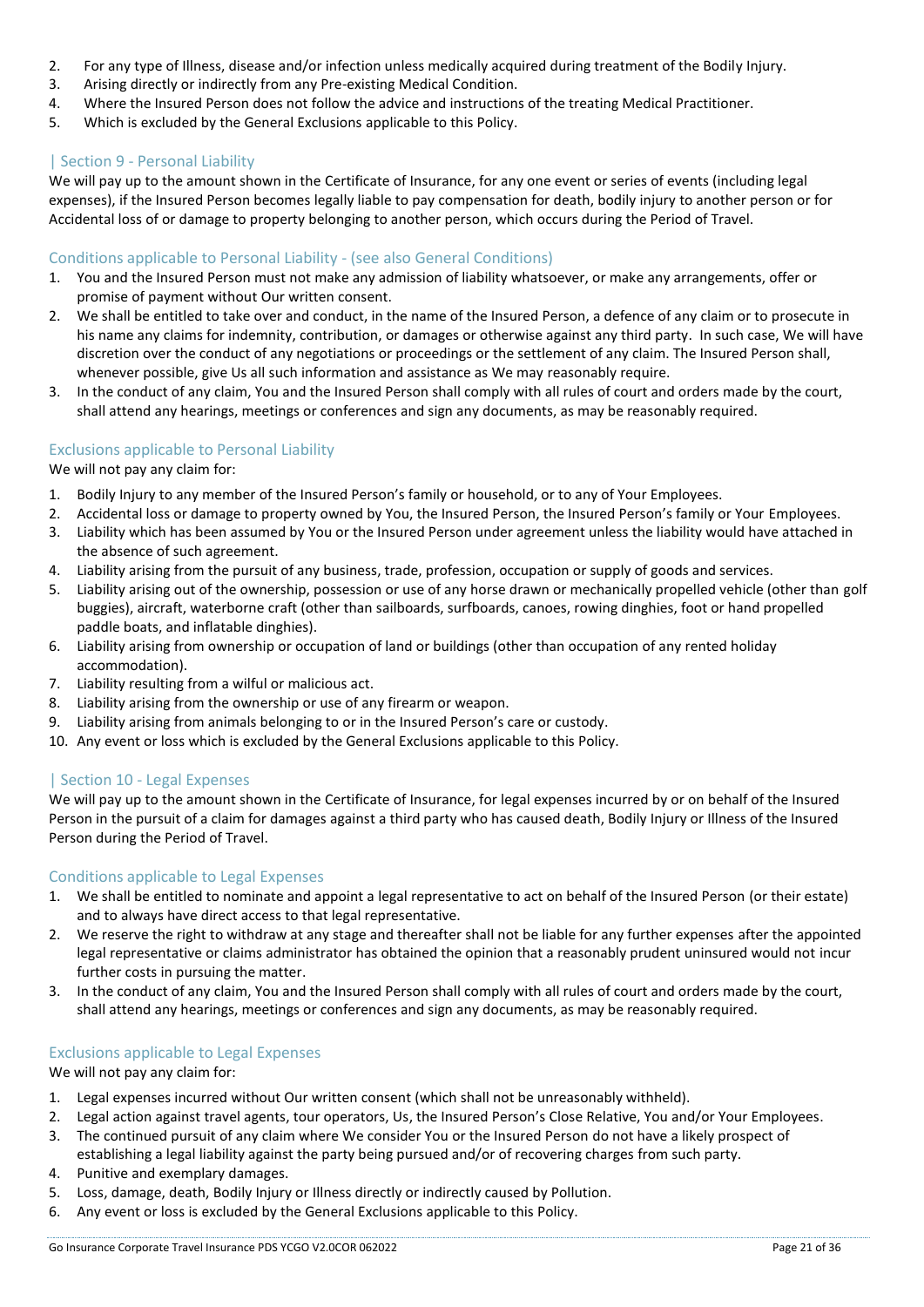#### | Section 11 - Personal Baggage, Business Property and Money

We will pay up to the amounts shown in the Certificate of Insurance for loss, theft or damage to accompanied Personal Baggage, Business Property, Electronic Equipment, Money and Valuables which occurs during the Period of Travel. The most We will pay for any one item or set of items under this section is limited to the corresponding amount noted on the Certificate of Insurance.

#### Extensions applicable to Personal Baggage, Business Property and Money

# | Loss of Keys

If during the Period of Travel, the Insured Person loses their house keys to their main permanent residence in their Country of Residence, We will pay for the parts and labour costs of replacing the locks up to the amount shown in the Certificate of Insurance.

#### | Loss of Travel Documents

In the event of loss, theft or damage to Travel Documents, We will pay up to the amount shown in the Certificate of Insurance for Reasonable additional expenses incurred for travel, accommodation and other associated costs, to enable the Insured Person to obtain essential replacement Travel Documents.

#### Conditions applicable to Personal Baggage, Business Property and Money

- 1. The Insured Person shall always take Reasonable Care in the supervision of the insured property.
- 2. The Insured Person shall in the event of any loss, take all reasonable steps to recover such item(s).
- 3. In the event of a total loss or irreparable damage to an item, We will, at our option, pay the original cost price or the replacement cost of that article without deduction for wear and tear or depreciation providing that evidence of the original purchase is provided. Where such evidence is not provided, We will, at our option, pay the original cost price or the replacement cost of that article with deduction for wear and tear or depreciation.
- 4. The Insured Person must report any loss and/or theft of Personal Baggage, Business Property, Travel Documents and/or Money to the police or similar authority within 24 hours of discovery, and a written statement must be obtained.
- 5. Money shall be covered from the time of collection from a bank or travel agent or from 72 hours prior to commencement of the Period of Travel, whichever is the later, and up to 48 hours after completion of the Period of Travel, or time of conversion or encashment, whichever is the earlier.
- 6. Claims for loss, theft or damage under this section must be substantiated by receipts or proof of purchase of claimed articles and withdrawal confirmation for any money lost or stolen.

# Exclusions applicable to Personal Baggage, Business Property and Money

#### We will not pay any claim for:

- 1. Damage caused by atmospheric or weather conditions, mould, fungus, insects, birds, moth, vermin, rust, corrosion, wear and tear or gradual deterioration.
- 2. Loss, theft or damage to items sent by post, freight or other form of unaccompanied transit.
- 3. Loss or damage caused by any form of cleaning, repair, restoration or alteration.
- 4. Damage due to leakage of liquid, powder or other substances from containers carried in the Insured Person's luggage.
- 5. Money shortages due to accounting or similar error, omission, depreciation in value or failure of automatic teller machines to issue the correct amount of cash.
- 6. Loss and/or theft of Personal Baggage, Electronic Equipment, Valuables, Business Property, Travel Documents and/or Money not reported to the police or similar authority within 24 hours of discovery, and a written statement obtained.
- 7. Loss arising from confiscation or destruction by customs or any other authority.
- 8. Personal Baggage, Electronic Equipment, Valuables, Business Property, Travel Documents or Money which are insured elsewhere (except for any part of the loss that is not covered by the other policy).
- 9. Loss or damage to items whilst in the custody of a Travel Service Provider, unless reported to the relevant company within 24 hours of discovery and a report obtained.
- 10. Loss, theft or damage to Electronic Equipment, Valuables, Travel Documents and/or Money which have been checked-in and/or transported in the cargo hold of any aircraft, bus, train, ship, ferry or similar transport.
- 11. Loss, theft or damage to Electronic Equipment, Valuables, Travel Documents and/or Money from a tent, an unattended motor vehicle or where they have been Left Behind or Unattended in a Public Place.
- 12. Loss of more than \$1000 for all non-defined items of property lost, stolen or damaged from a tent, an unattended motor vehicle or where they have been Left Behind or Unattended in a Public Place.
- 13. Electrical and/or mechanical breakdown.
- 14. The fraudulent use of credit cards, debit cards or cheques, if the Insured Person has not reported the loss of the card to the issuing bank or company and has not complied with the terms and conditions under which the card was issued. Our liability shall be limited to any loss not covered by any guarantee given by the issuing bank or company to the Insured Person.
- 15. Loss of or damage to fragile articles unless caused by fire or by an Accident to the aircraft, ship or vehicle in which they are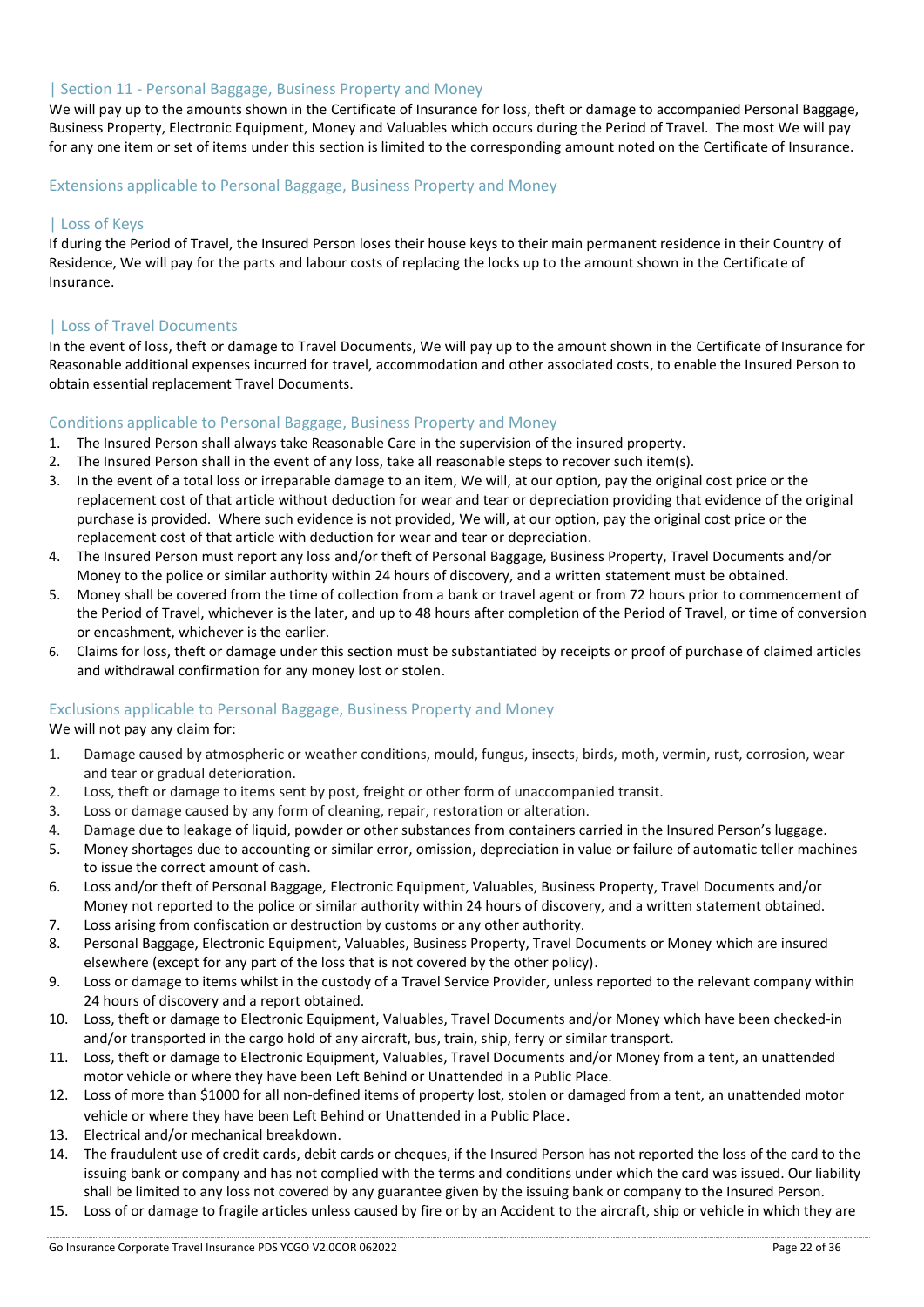being carried.

- 16. Loss, theft or damage to contact or corneal lenses, dentures, bonds, coupons, securities, antiques, pictures, motor vehicles, (including spare parts and accessories), boats and/or ancillary equipment including windsurfing equipment and sailboards.
- 16. Loss, theft or damage to household effects, furniture, furnishings and perishable items.
- 17. Loss, theft or damage to sports clothing or sporting equipment whilst in use.
- 18. Loss, theft or damage occasioned by persons the Insured Person has invited into their private accommodation or hire car.
- 19. Which is excluded by the General Exclusions applicable to this Policy.

#### | Section 12 - Delayed Personal Baggage

If the Insured Person's checked-in Personal Baggage is temporarily lost by the carrier for more than 12 hours, We will pay up to the amount shown in the Certificate of Insurance for the purchase of immediate necessities. If the loss becomes permanent, then any payment made under this section will be deducted from any claim submitted under section 11.

#### Conditions applicable to Delayed Personal Baggage

- 1. If the Insured Person is entitled to compensation from the carrier, We will only pay the difference between the amount of the Insured Person's expenses and the amount of compensation received from the carrier up to the amount shown in the Certificate of Insurance.
- 2. You must provide the original Property Irregularity Report (PIR) issued by the carrier and original receipts for all claimed expenses.
- 3. This section does not operate if the Insured Person's Personal Baggage is misdirected, misplaced or delayed on the return or final sector of the Period of Travel.

# | Section 13 – Hijack, Kidnap and Kidnap for Ransom

In the event of detention, internment, Hijack, Kidnap or Kidnap for Ransom of the Insured Person during the Period of Travel, We will pay \$100 per day or part thereof until release, for a maximum of 60 days.

In the event of the Express Kidnapping of the Insured Person during the Period of Travel, We will pay \$100 per day or part thereof until release, for a maximum of 7 days.

In addition, We will indemnify You or the Insured Person for additional expenses necessarily and reasonably incurred by way of Consultant costs, legal, hotel, travel, related incidental expenses, Ransom Monies and the like, to secure release of the Insured Person.

The maximum Benefit payable under this section is \$250,000 (as stated in the Certificate of Insurance) for all claims combined occurring during each Period of Insurance. Of this amount, We will not pay more than \$50,000 in respect of Consultants' costs.

#### Conditions applicable to Hijack, Kidnap and Kidnap for Ransom

- 1. The Insured Person has not engaged in any political or other activity that he knows would put him at an unusually high level of risk.
- 2. The Insured Person has no family or business connections that could be expected to put him in an unusually high level of risk.
- 3. The Insured Person's visas and documents are in order.
- 4. In the event of an incident, We must be contacted immediately with as much information as possible of any situation that could give rise to a claim.
- 5. No offer, promise or payment shall be made by You or the Insured Person without Our consent.

# Exclusions applicable to Hijack, Kidnap and Kidnap for Ransom

We will not pay for:

- 1. Any claim arising from any Period of Travel within the Insured Person's Country of Residence.
- 2. Any Kidnap and Kidnap for Ransom occurring in Afghanistan, Iran, Iraq, Nigeria, Niger, Philippines, South Sudan, Yemen, any country located in central or South America or any country in which the United Nations armed forces are deployed.
- 3. Any claim in respect of the Kidnap or Kidnap for Ransom of a child by their parent or guardian.
- 4. Any claim resulting from any fraudulent, dishonest or criminal act committed or attempted by You, the Insured Person, authorised representative of You or the Insured Person including any person who has custody of any Ransom Monies.
- 5. Any amount which You or the Insured Person become legally liable to pay as the result of any legal action for damages including legal costs incurred in defence of such action as the result of alleged negligence or incompetence in hostage retrieval operations or negotiations following the Hijack, Kidnap, Kidnap for Ransom or Express Kidnapping of the Insured Person or alleged negligence in not preventing the Hijack, Kidnap, Kidnap for Ransom or Express Kidnapping of the Insured Person.
- 6. Any Ransom Monies, sums, property or other consideration surrendered to any person other than persons or their associates responsible for making a previously communicated ransom demand to the Insured Person or any person(s) authorised to act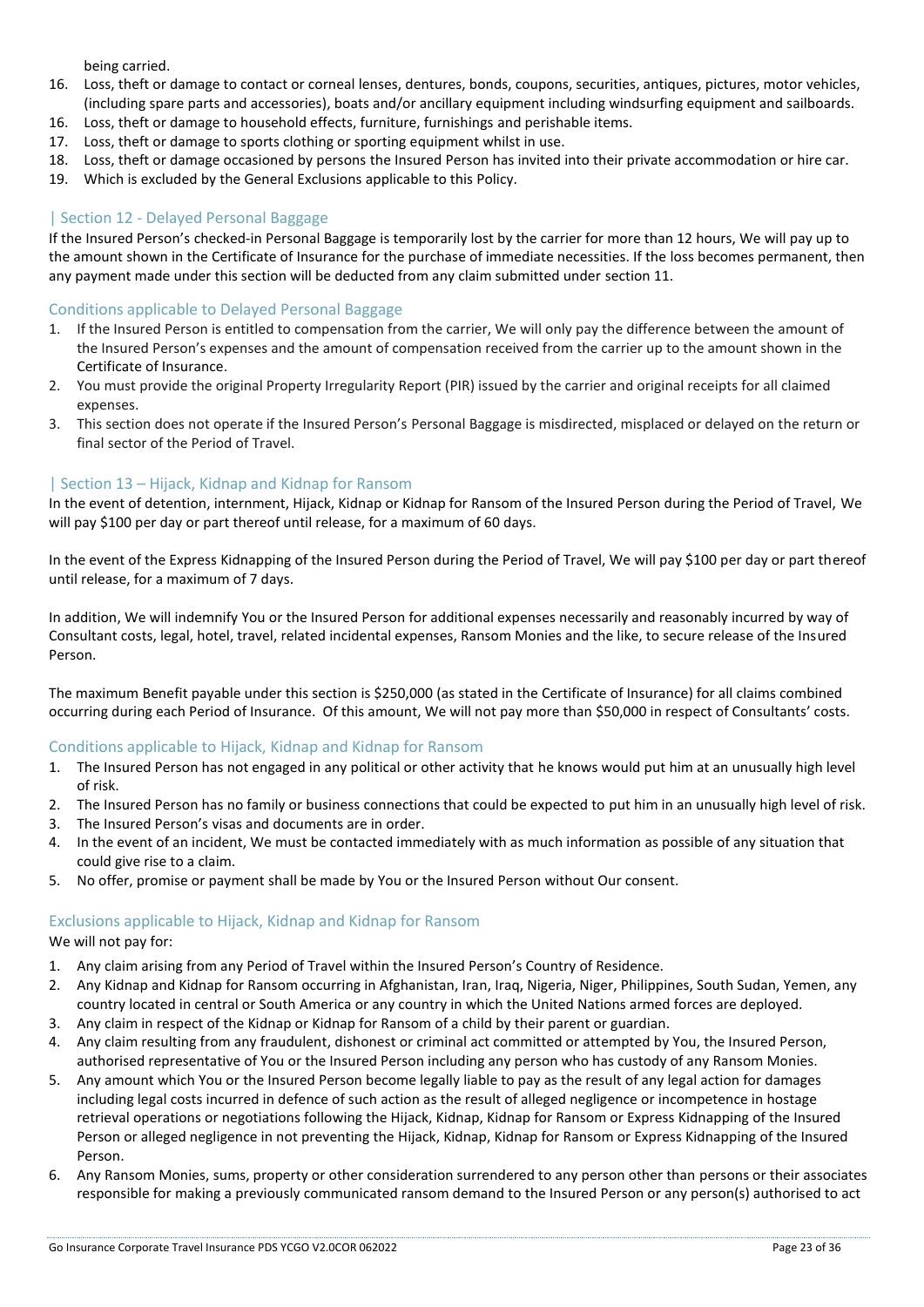on behalf of the Insured Person.

- 7. Any claim arising out of any act(s) by the Insured Person that would be considered an offence by a court of Australia if the act had been committed in Australia.
- 8. Any claim for or in respect of an insured entity or Insured Person who has previously had Hijack, Kidnap or Kidnap for Ransom insurance declined or cancelled.
- 9. Any claim which is excluded by the General Exclusions applicable to this Policy.

# | Section 14 - Political and Natural Disaster Evacuation Expenses

Should the Insured Person require evacuation from the country in which they are working due to:

- 1. A formal recommendation by the Australian Department of Foreign Affairs and Trade that the Insured Person (or a class of persons which includes the Insured Person) specifically leave the country they are in;
- 2. The Insured Person being expelled or declared persona non grata in the country they are in;
- 3. A Natural Disaster which necessitates their immediate evacuation in order to avoid risk of Bodily Injury or Illness;

We will pay up to the amount shown in the Certificate of Insurance for Reasonable and necessary costs incurred in:

- 1. Returning the Insured Person to their Country of Residence; or
- 2. Evacuating the Insured Person to the nearest place of safety.

If the Insured Person is unable to return directly to their Country of Residence, We will pay up to \$200 per day for a maximum of 15 days or until such time as the Insured Person can be evacuated to their Country of Residence, whichever occurs first, for Reasonable and necessary expenses incurred for accommodation, transportation and food (provided that the total under this section shall not exceed the amount shown in the Certificate of Insurance).

# Conditions applicable to Political and Natural Disaster Evacuation Expenses

1. In the event of a claim under this section, We must be contacted immediately and We will make all necessary travel arrangements to evacuate the Insured Person. Failure to notify Us may result in Your claim being limited or declined.

# Exclusions applicable to Political and Natural Disaster Evacuation Expenses

We will not pay for any claim:

- 1. If You or the Insured Person have breached or are accused of breaching the laws of the country from which the Insured Person must be evacuated.
- 2. Which results from Your or the Insured Person's failure to maintain and possess duly authorised and required documents, visas, permits and the like that are necessary for the Insured Person to remain in the country.
- 3. Arising from or attributable to debt, commercial failure, insolvency, the repossession of property or any other financial cause.
- 4. Following Your or the Insured Person's failure to:
	- (a) Honour any obligations in any contract or licence;
	- (b) Provide bond or other security because of any liability assumed by You or the Insured Person; and/or
	- (c) Obey any conditions in a licence.
- 5. For evacuation from the Insured Person's Country of Residence.
- 6. Where political unrest or a Natural Disaster existed prior to the Insured Person entering the country or its occurrence was foreseeable before the Insured Person entered the country.
- 7. For expenses necessarily incurred as part of the original travel budget.
- 8. Where We deem it is too dangerous to evacuate the Insured Person or it is illegal to do so.
- 9. Which is excluded by the General Exclusions applicable to this Policy.

# | Section 15 - Car Hire Excess Waiver

We will pay up to the amount shown in the Certificate of Insurance for any monetary excess or deductible that You or the Insured Person are legally liable to pay in respect of loss or damage to a rental vehicle hired by the Insured Person during the Period of Travel.

# Conditions Applicable to Car Hire Excess Waiver

- 1. The rental car must be rented from a licensed rental agency.
- 2. The Insured Person must comply with all the requirements of the rental organisation under the hiring agreement and of the vehicle insurer.

# Exclusions Applicable to Car Hire Excess Waiver

We will not pay for any claim:

- 1. Arising out of loss or damage due to the operation of the rental vehicle in violation of the terms of the rental agreement.
- 2. Due to wear and tear, gradual deterioration, damage from insects or vermin, inherent vice, latent defect, wilful damage by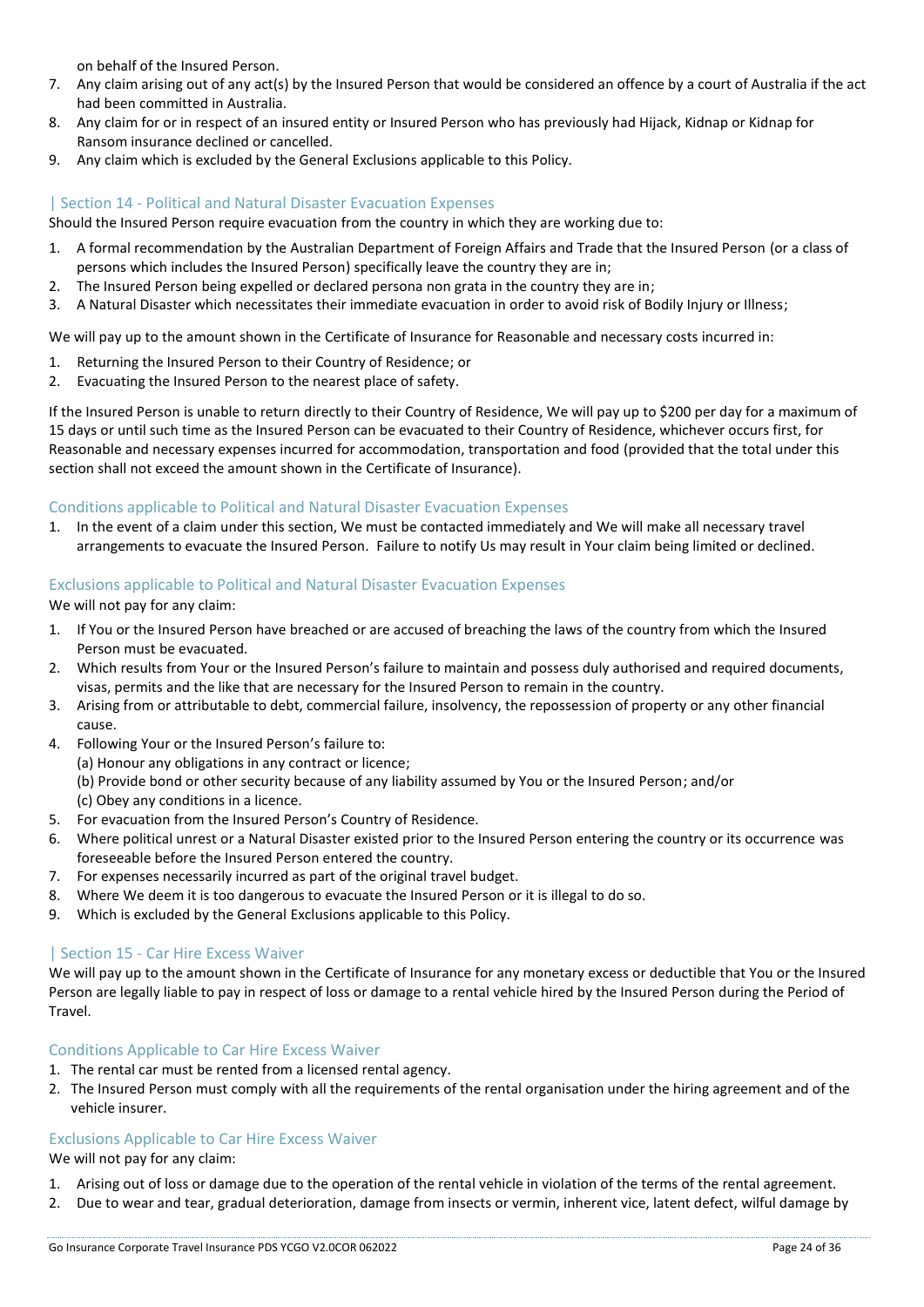the Insured Person or damage that existed at the commencement of the rental period.

- 3. For damage sustained solely to tyres, windows and/or windscreens.
- 4. For mechanical or electrical failure that is not attributable to Accident damage.
- 5. Which is excluded by the General Exclusions applicable to this Policy.

# | Section 16 – Extra Territorial Workers Compensation

If the Insured Person suffers Accidental death, Bodily Injury or Illness during the Period of Travel, We will pay up to the amount shown in the Certificate of Insurance compensation Benefits for which You are liable under any workers' compensation legislation which provides benefits to injured workers or their dependents for Accidental death, Bodily Injury or Illness arising out of their employment and/or common law damages (except where the entitlement arises solely under statute).

The cover provided under this section will be limited as follows:

- 1. In the event of a claim for compensation Benefits, We will only pay the difference (if any) between the amount the Insured Person (or their dependent/s if applicable) is able to claim under Your workers compensation policy and the amount shown in the Certificate of Insurance.
- 2. In the event of common law damages, the difference between the damages and legal costs You incur and the amount of cover which is available to You under Your workers' compensation policy but not exceeding the amount shown in the Certificate of Insurance.
- 3. The aggregate amount shown in the Certificate of Insurance is the maximum amount payable for all compensation, damages, Benefits, costs and expenses for all of Your Employees arising out of all Accidents which occur during the Period of Insurance.

# Conditions Applicable to Extra Territorial Workers Compensation

- 1. The Insured Person is Your Employee at the time of the Accident giving rise to the claim and the Insured Person is employed within Australia in a managerial, clerical, administrative, technical or sales position with the majority of their duties being performed in Australia.
- 2. You hold a valid and current workers' compensation policy covering Your Employees as required under Australian law.
- 3. The Insured Person is working outside the Australian state or territory of their usual place of employment on a temporary basis (i.e. not more than 6 months).

# Exclusions Applicable to Extra Territorial Workers Compensation

We will not pay for any claim:

- 1. In respect of punitive, exemplary or aggravated damages.
- 2. Which is excluded by the General Exclusions applicable to this Policy.

# | Section 17 – Identity Theft Benefit

If during the Period of Travel the Insured Person suffers theft of personal data or documents relating to their identity and this results in fraudulent use to obtain money, goods or services, We will pay up to the amount shown in the Certificate of Insurance for reasonable expenses incurred with Our written consent:

- 1. To pursue closure of any disputed accounts or credit facilities.
- 2. To re-submit applications for loans, grants, credit or debit facilities that are rejected solely due to the lender receiving incorrect information as a result of the identity theft.
- 3. For notarising affidavits or similar documents, amending or correctly records relating to the Insured Person's true name/identity as a result of the identity theft.
- 4. To defend any demand brought against the Insured Person by a creditor, collection agency or any other entity acting on a creditor's behalf for non-payment of goods or services or default on a loan resulting from the identity theft.
- 5. To remove any civil judgment wrongly entered against the Insured Person as a result of the identity theft.

# | Section 18 – Corporate Image Protection Benefit

If during the Period of Travel the Insured Person suffers a Bodily Injury that results in death or Permanent Total Disablement, We will pay up to the amount shown in the Certificate of Insurance for the reasonable cost incurred to engage the services of image/public relations consultants for the purpose of protecting Your corporate image/brand.

# | Section 19 – Court Attendance Benefit

If during the Period of Insurance the Insured Person is required to attend court in relation to a valid claim against Section 10 (Personal Liability), We will pay the Insured Person \$100 per day for each day the Insured Person attends court up to the amount shown in the Certificate of Insurance.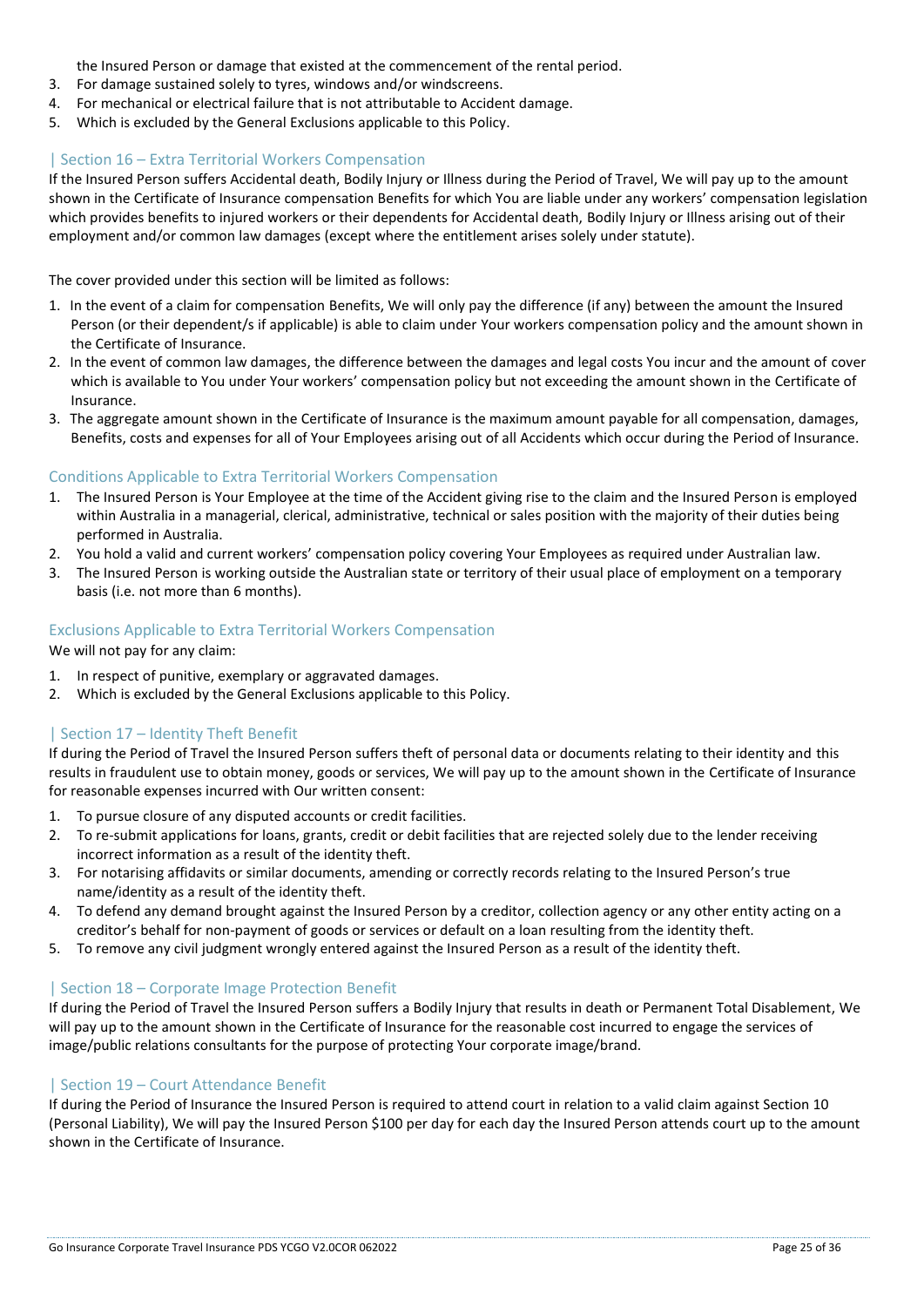# | Section 20 – Corporate Transport Benefit

If the Insured Person suffers Temporary Total Disablement or Temporary Partial Disablement as a result of Bodily Injury or Illness sustained during the Period of Travel and for which Benefits are payable under this Policy, We will pay up to the amount shown in the Certificate of Insurance for reasonable costs incurred to hire a suitable chauffeured vehicle or taxi to transport the Insured Person directly to and from their normal place of residence and normal place of work.

This Benefit is conditional on the provision of medical evidence from a Medical Practitioner certifying that the Insured Person is unable to operate a motor vehicle or travel on other available modes of transport. The maximum period for which We will pay under this section is 26 weeks and the Benefit is only payable in respect of additional costs that would not have otherwise been incurred.

#### | Section 21 – Independent Financial Advice Benefit

If during the Period of Travel the Insured Person sustains a Bodily Injury for which a Benefit is paid under Section 8A – Personal Accident for event 1 (death), event 2 (Permanent Total Disablement), event 3 (Permanent paraplegia or quadriplegia), event 4 (Permanent Total Loss of Sight in both eyes) or event 6 (Permanent Total Loss of use of two Limbs), We will pay to the Insured Person up to the amount shown in the Certificate of Insurance for the reasonable cost of professional financial planning advice in respect of the section 8A Benefit paid.

This Benefit is conditional on the costs being incurred within six (6) calendar months of the section 8A Benefit having been paid and provided that the financial planning advice is obtained from a person who is not the Insured Person, their Close Relative, Partner or an Employee.

# | Section 22 – Trauma Counselling Benefit

If during the Period of Travel the Insured Person suffers psychological trauma resulting from them being a victim of or eye witness to an act of murder, sexual assault, rape, violent robbery or Act of Terrorism, We will pay up to the amount shown in the Certificate of Insurance for the cost of trauma counselling provided by a registered psychologist or psychiatrist who is not the Insured Person, their Close Relative or Partner.

This Benefit is conditional on the trauma counselling being certified by a Medical Practitioner as medically necessary.

# | Section 23 – Accidental HIV Infection Benefit

If during the Period of Travel the Insured Person Accidentally contracts the Human Immunodeficiency Virus (HIV), We will pay the amount shown in Certificate of Insurance to the Insured Person. This Benefit is payable if the infection is contracted:

- 1. As a direct result of a Bodily Injury to the Insured Person; or
- 2. As a direct result of the Insured Person receiving medical treatment provided by a Medical Practitioner following Bodily Injury or Illness.

This Benefit is conditional on the following.

- 1. There is a positive diagnosis within six (6) calendar months of the event giving rise to the HIV infection;
- 2. Any event leading to (or likely to lead to) a positive HIV diagnosis is reported to Us and medical tests are carried out by a Medical Practitioner within 48 hours of the event; and
- 3. A recognised laboratory performs medical and clinical tests that conclusively prove that the Insured Person was not HIV positive prior to the event giving rise to the claim under this section.

#### | Section 24 – Coma Benefit

If during the Period of Travel the Insured Person sustains a Bodily Injury which directly causes or results in their continuous state of unconsciousness, We will pay to the Insured Person an amount of \$100 per day for each day that they remain unconscious up to the amount shown in the Certificate of Insurance. This Benefit is conditional on the provision of medical evidence from a Medical Practitioner certifying that the Bodily Injury sustained by the Insured Person caused their continuous state of unconsciousness.

# | Section 25 – Orphan Benefit

If during the Period of Travel the Insured Person and their accompanying Partner both suffer Accidental death resulting from the same event and they are survived by Dependent Child(ren) We will pay \$5,000 for each Dependent Child of the Insured Person up to the amount shown in the Certificate of Insurance.

This Benefit is not payable in addition to any Benefit paid under Section 26.

# | Section 26 – Dependent Child Benefit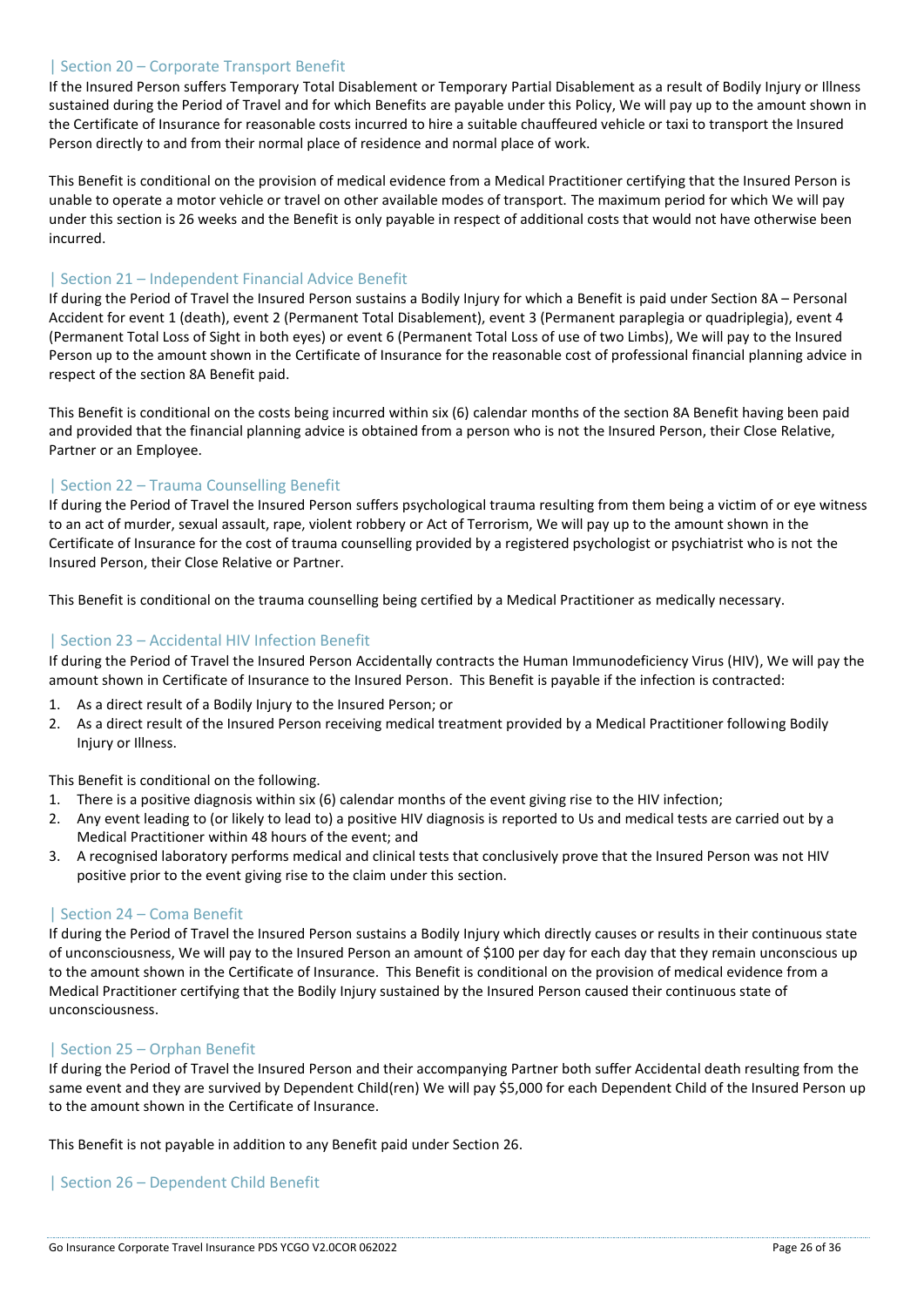If during the Period of Travel the Insured Person suffers Accidental death and is survived by Dependent Child(ren) We will pay \$5,000 for each Dependent Child of the Insured Person up to the amount shown in the Certificate of Insurance.

This Benefit is not payable in addition to any Benefit paid under Section 25.

# | Section 27 – Home Modification Benefit

If during the Period of Travel the Insured Person sustains a Bodily Injury for which a benefit is paid under section 8A – Personal Accident for event 2 (Permanent Total Disablement) or event 3 (Permanent paraplegia or quadriplegia), We will pay up to the amount shown in the Certificate of Insurance for reasonable costs incurred to 1) modify the Insured Person's home and/or motor vehicle; or 2) relocate the Insured Person to more suitable residential accommodation.

This Benefit is conditional on the provision of medical evidence from a Medical Practitioner certifying that the modification or relocation is medically necessary.

# | Section 28 – Domestic Assistance Benefit

If the Insured Person suffers Temporary Total Disablement or Temporary Partial Disablement as a result of Bodily Injury or Illness sustained during the Period of Travel and for which Benefits are payable under this Policy, We will pay up to the amount shown in the Certificate of Insurance for reasonable costs incurred for the hire of domestic assistance.

This Benefit is conditional on the provision of medical evidence from a Medical Practitioner certifying that the Insured Person is unable to perform domestic duties and provided the domestic assistance is not provided by the Insured Person, their Partner, their Close Relative or any other person who ordinarily resides with the Insured Person. The maximum period for which We will pay under this section is 26 weeks and the Benefit is only payable in respect of additional costs that would not have otherwise been incurred.

# | Section 29 – Coronavirus COVID-19 Benefit

**Cover under this Policy is extended to include claims arising from Coronavirus COVID-19 under section 1 (Cancellation and Curtailment) and section 5 (Overseas Medical, Repatriation and Additional Expenses) as noted below.** 

Except as amended by this section, cover for claims arising from Coronavirus COVID-19 are subject to the same conditions and exclusions as section 1 (Cancellation and Curtailment) and section 5 (Overseas Medical, Repatriation and Additional Expenses) in addition to the conditions and exclusions noted in this section.

Cover under this Section 29 starts from the date and time We issue the Policy to You if this is within 24 hours after booking the Insured Person's Period of Travel. If You did not purchase this Policy within 24 hours after booking the Insured Person's Period of Travel, then We insure You under this Section 29 from 7 days after the date and time We issue the Policy to You.

#### **Section 1 – Cancellation and Curtailment**

We will pay up to the amount shown in the Certificate of Insurance in the event the Insured Person's Period of Travel is necessarily and unavoidably cancelled, cut short or rearranged because:

- i) The Insured Person contracts Coronavirus COVID-19 in Australia and a Medical Practitioner certifies that the Insured Person is medically unfit to undertake the pre-booked Period of Travel. The diagnosis must be confirmed by a PCR test or a rapid antigen test (RAT) taken under medical supervision or by a Medical Practitioner.
- ii) The Insured Person is ordered by the Australian government or a state health authority into mandatory quarantine or selfisolation because the Insured Person lives with someone who has contracted Coronavirus COVID-19 and the Insured Person is deemed to be a household contact. This order must be made after You or the Insured Person booked the Period of Travel or purchased the Policy (whichever is the later). This quarantine or self-isolation order must still be in force at the time of the Insured Person's scheduled departure so as to prevent them from undertaking the pre-booked Period of Travel.
- iii) The Insured Person's Partner or Close Relative contracts Coronavirus COVID-19 in Australia and a Medical Practitioner certifies in writing that the level of infection is life threatening.
- iv) The Insured Person is ordered into mandatory quarantine by a government or public health authority during the Period of Travel because the Insured Person has contracted Coronavirus COVID-19.
- v) The Insured Person is denied boarding of Public Transport due to the detection of possible Coronavirus COVID-19 symptoms.

#### **Section 5 – Overseas Medical, Repatriation and Additional Expenses**

This section is extended to include cover if the Insured Person is diagnosed with Coronavirus COVID-19 by a Medical Practitioner whilst travelling overseas during the Period of Travel.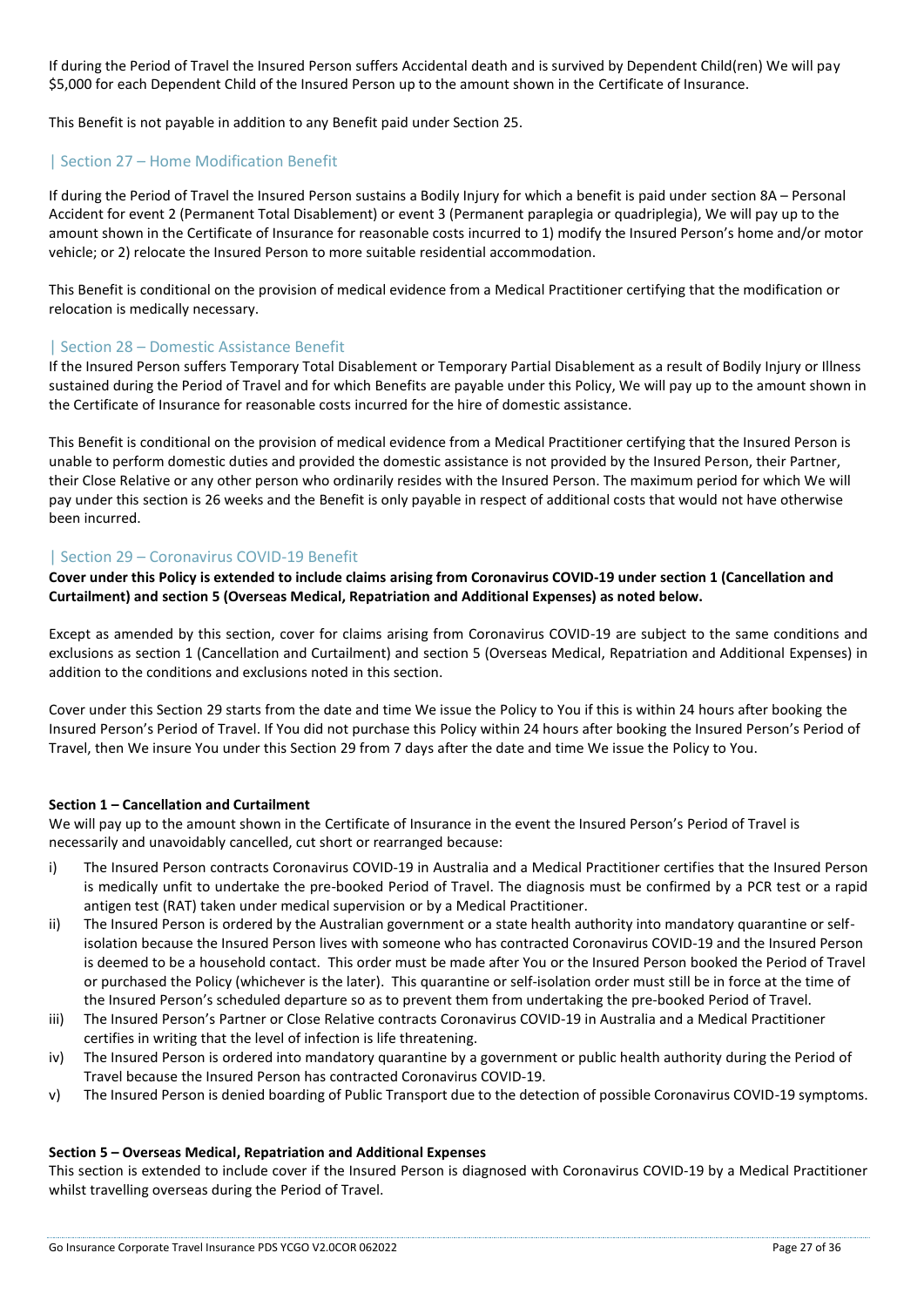We will also pay for the Reasonable cost of additional accommodation if, whilst travelling overseas during the Period of Travel, the Insured Person is ordered into mandatory quarantine because the Insured Person has contracted Coronavirus COVID-19.

# Specific Conditions – Coronavirus COVID-19 Benefit

- 1. If the Insured Person had planned to utilise free-of-charge accommodation during the Period of Travel (e.g. staying with friends and family) and the Insured Person needs to arrange alternative accommodation because they or their host contracts Coronavirus COVID-19, We will only pay alternative accommodation costs for the mandatory quarantine period. This benefit is limited to the cost of the alternative accommodation or \$150 per night (whichever is the lesser).
- **2.** If the Insured Person contracts Coronavirus COVID-19 while travelling and can remain in their pre-booked accommodation during their isolation period, there is no benefit payable for costs the Insured Person would have otherwise incurred. If the Insured Person has to leave their pre-booked accommodation due to Coronavirus COVID-19 infection, any refund or credit available for their pre-booked and unused accommodation will be offset against the claim for isolation/quarantine accommodation.
- **3.** If the Insured Person incurs additional travelling expenses (e.g. new airfares to travel post-recovery, any refund available on their original travel arrangements will be payable to Us or deducted from the claim. If any credit is available to You or the Insured Person on unused original travel arrangements, this will be offset against any claim payable under this section for additional costs incurred.
- **4.** This section will respond to medical, additional accommodation/quarantine/isolation and travel expenses necessarily incurred due to the Insured Person contracting or being exposed to Coronavirus COVID-19. It does not pay for costs which You or the Insured Person would have always incurred – e.g food, beverages and sustenance expenses. It also does not pay for discretional costs the Insured Person incurs during the isolation period including entertainment, alcohol, internet and phone charges etc.
- 5. General Exclusion 14 is waived in instances where the Insured Person is travelling to a destination for which the Australian Department of Foreign Affairs has in force a "Do not travel" warning which relates only to Coronavirus COVID-19. Where the "Do not travel" warning relates any other reason and/or in addition to Coronavirus COVID-19, General Exclusion 14 is not waived and We will not pay any claim arising from or related to travel to that destination.

#### Specific Exclusions – Coronavirus COVID-19 Benefit

We will not pay for any claim:

- 1. Which is excluded by section 1, section 5 and/or the General Exclusions applicable to this Policy.
- 2. Arising from You or the Insured Person deciding to cancel the Period of Travel because of potential exposure to Coronavirus COVID-19 or similar contagious disease.
- 3. Where You, the Insured Person, the Insured Person's Partner or Close Relative cannot provide evidence of a positive Coronavirus COVID-19 diagnosis in the form of 1) a PCR test result; 2) a rapid antigen test (RAT) result performed under medical supervision; 3) written confirmation from a Medical Practitioner; or 4) evidence of registration on the relevant government register for positive Coronavirus COVID-19 cases (as applicable).
- 4. For cancelled travel arrangements and/or additional travel costs where the Insured Person is not able to provide evidence of 1) being subject to enforced government or public health authority quarantine/self-isolation/prevention of travel orders; or 2) having been denied boarding by the carrier with which the Insured Person was pre-booked to travel on the grounds of Coronavirus COVID-19 symptom identification (as applicable).
- 5. Arising from the Insured Person failing to follow government or public health authority quarantine/self-isolation orders or instructions.
- 6. For the cost of Coronavirus COVID-19 testing which is mandatory for travellers wishing to travel, enter or exit any region, area, state or country.
- 7. Arising from mandatory self-isolation or quarantine requirements which apply to travellers wishing to enter, travel through or cross over any area, border, region or country.
- 8. Arising from You or the Insured Person neglecting to observe government, public health authority and/or World Health Organisation preventative and precautionary measures including vaccination, hygiene or social distancing guidelines.
- 9. For cancellation or curtailment of pre-booked travel within Australia if a state or territory government or relevant local authority imposes border restrictions and/or closes state or regional borders so that the Insured Person is prevented from travelling as planned due to the existence or perceived threat of Coronavirus COVID-19 transmission within the community of that state or region.
- 10. For cancellation or curtailment of an international Trip if the government of the country the Insured Person wishes to enter imposes border restrictions or closes its borders so that the Insured Person is prevented from travelling as planned and/or entering the country due to the existence or perceived threat of Coronavirus COVID-19 transmission.
- 11. For medical treatment which is self-administered and/or taken without medical direction or medical supervision.
- 12. In respect of accommodation costs arising from Your or the Insured Person's decision to self-isolate as a precautionary measure or where there is no official government or public health authority requirement for the Insured Person to selfisolate.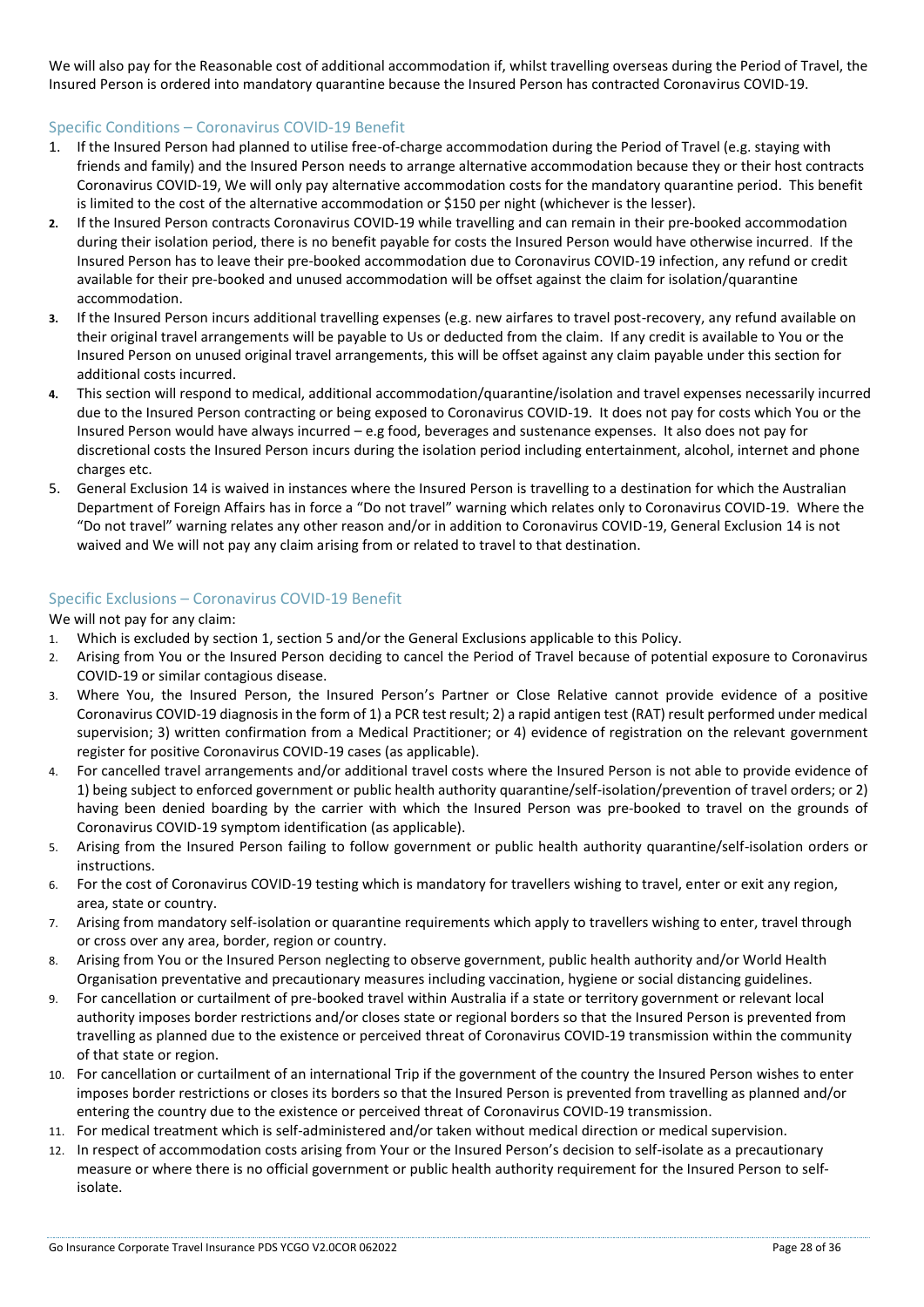- 13. For accommodation costs incurred because the destination government or public health authority requires travellers to enter mandatory quarantine or self-isolation prior to entering, travelling through or crossing over any area, border, region or country. For the avoidance of doubt, if mandatory quarantine or self-isolation is required regardless of the Insured Person having contracted, been exposed to or suspected of having Coronavirus COVID-19, this exclusion applies.
- 14. Any claim where You or the Insured Person cannot provide written proof of the need to incur medical or additional expenses.
- 15. Any claim arising or relating to a Coronavirus COVID-19 diagnosis which predates the purchase of the policy.
- 16. Any claim arising or resulting from a Travel Service Provider rerouting, rescheduling or cancelling the Insured Person's prebooked transport due to Coronavirus COVID-19 border closures or travel restrictions.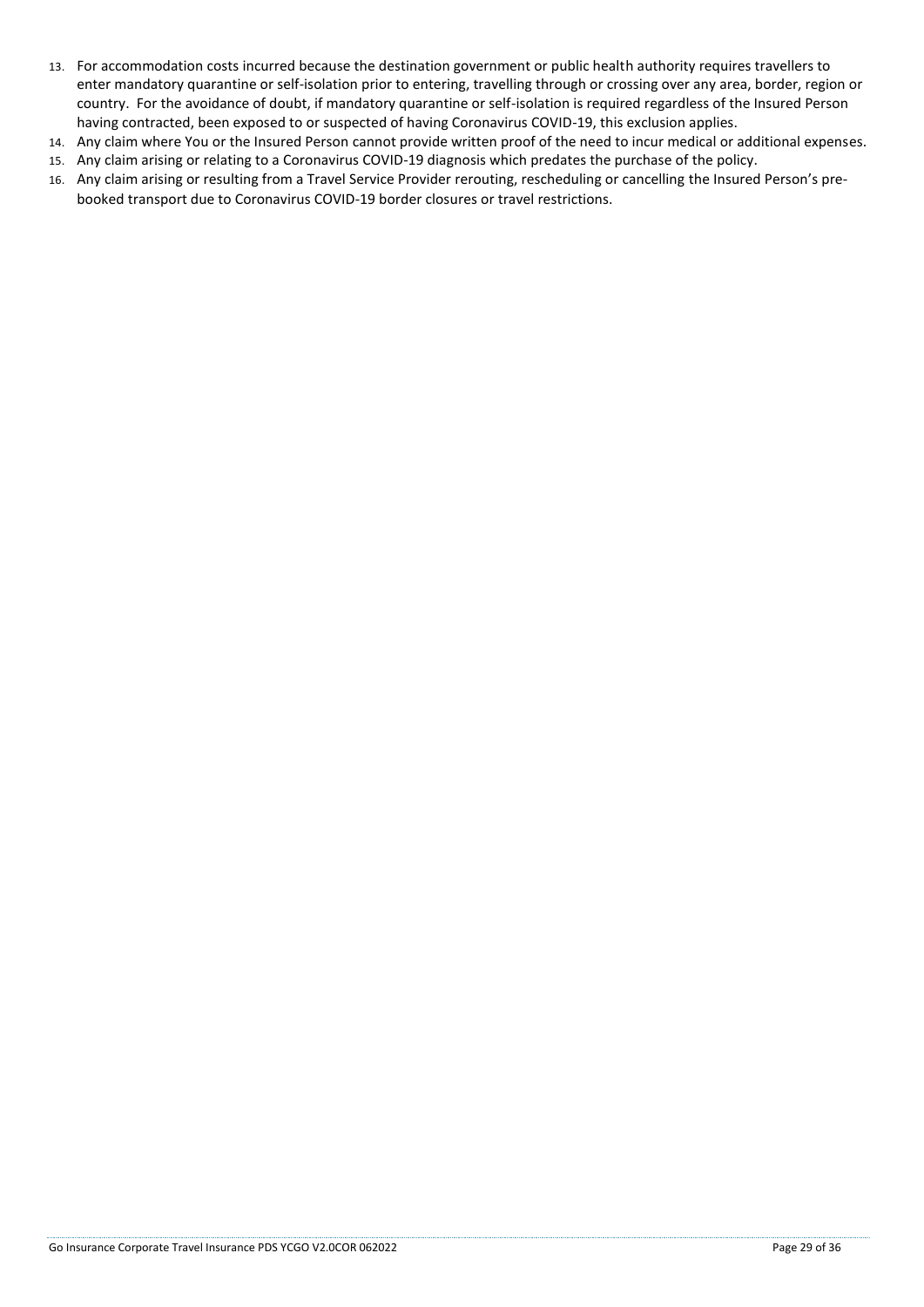# | General Policy Exclusions

The following Policy Exclusions apply to all sections of the Policy and all clauses, extensions and endorsements unless otherwise stated.

# We will not be liable for the following:

- 1. Claims arising directly or indirectly out of any Period of Travel which is booked or commenced by the Insured Person:
	- (a) Against the advice of a Medical Practitioner and/or where the Insured Person is unfit to travel;
	- (b) Contrary to health and safety restriction(s) of an airline or carrier with whom the Insured Person has booked to travel;
	- (c) To obtain medical treatment or convalescent care; and/or
	- (d) After the Insured Person has been given a terminal prognosis.
- 2. Any claim for an Insured Person who is aged 76 years or over at the effective date of this Policy.
- 3. Any claim directly or indirectly caused or contributed to by the Insured Person's:
	- (a) Intentional self-injury;
	- (b) Suicide or attempted suicide;
	- (c) Provoked assault or fighting except in bona fide self-defence;
	- (d) Own criminal act;
	- (e) Engagement or participation in civil commotions or riots of any kind; and/or
	- (f) Deliberate exposure to needless danger (except in an attempt to save human life).
- 4. Any claim for death, Bodily Injury, Illness, disablement, loss or expense from the Insured Person's participation in:
	- (a) Any form of operational duties as a member of the armed forces (except for the cover specifically provided by section  $1(2)$ ;
	- (b) Aeronautics or aviation, except travelling in an aircraft as a fare paying passenger in a fully licensed passenger carrying aircraft;
	- (c) Riding or driving in any kind of race;
	- (d) Mountaineering or rock climbing requiring the use of ropes or guides or special equipment, and/or
	- (e) Professional sports and/or sports tours.
- 5. Claims where medical or other suitable evidence is not provided.
- 6. Any claim arising directly or indirectly out of any Illness or disease which is transmitted sexually including Acquired Immune Deficiency Syndrome (AIDS), AIDS related complex (ARC), or Human Immunodeficiency Virus (HIV). This exclusion will not apply to the extent that a claim is covered section 23 of this Policy.
- 7. Any claim resulting from the influence of alcohol (which exceeds a Blood Alcohol Content of 0.05% and would render the Insured Person unfit to drive regardless of whether they are driving or not), drugs, solvents or chemicals. This exclusion will not apply where drugs are taken under medical supervision, but not for the treatment of drug addiction.
- 8. Any part of any trip, which is booked or commenced by the Insured Person in the knowledge that the Period of Travel will be longer than 6 months unless agreed by Us in writing.
- 9. Any loss, damage or any legal liability of whatsoever nature, directly or indirectly caused by or contributed to, by or arising from pressure waves caused by aircraft or other aerial devices travelling at sonic or supersonic speeds.
- 10. Any claim arising from or attributable to War (whether declared or not), whilst the Insured Person is in Australia and/or their Country of Residence or is travelling to any country or area that, at the commencement of the Period of Travel, was publicly known to be in a state of, or faced with the threat of War. This exclusion shall automatically be deemed inoperative if the Insured Person's presence in such country or area is attributable to:
	- (a) The scheduled transit or stopover not exceeding 24 hours of an aircraft or sea vessel in which he is travelling, or
	- (b) Involuntary diversion or transit due to force majeure, Hijack, Kidnap or the like, an Act of Terrorism or criminal act, provided always that at the time of the original occurrence or act the Insured Person was not within the confines of any country or area to which this exclusion was applicable, nor travelling to or from such country or area other than as provided for under (a).
- 11. Regardless of any contributory cause(s), any claim(s) in any way caused or contributed to by an Act of Terrorism involving the use or release or the threat thereof of any nuclear weapon or device or chemical or biological agent.
- 12. (a) Loss or destruction of or damage to any property whatsoever or any loss or expense whatsoever resulting from or arising therefrom or any consequential loss; and/or
	- (b) Any legal liability of whatsoever nature directly or indirectly caused by or contributed to by or arising from
		- (i) Pollution, Radiation or contamination by radioactivity from any nuclear fuel or from any nuclear waste from the combustion of nuclear fuel
		- (ii) the radioactive, toxic, explosive or other hazardous properties of any explosive nuclear assembly or nuclear component thereof.
- 13. Any claim involving travel to Afghanistan, Central African Republic, Chechnya, Cuba, Democratic Republic of Congo, Egypt, Iran, Iraq, Israel (West Bank, Gaza and Occupied Territories), Libya, Nigeria, North Korea, Nigeria, Somalia, South Sudan, Sudan, Syria and / or Yemen.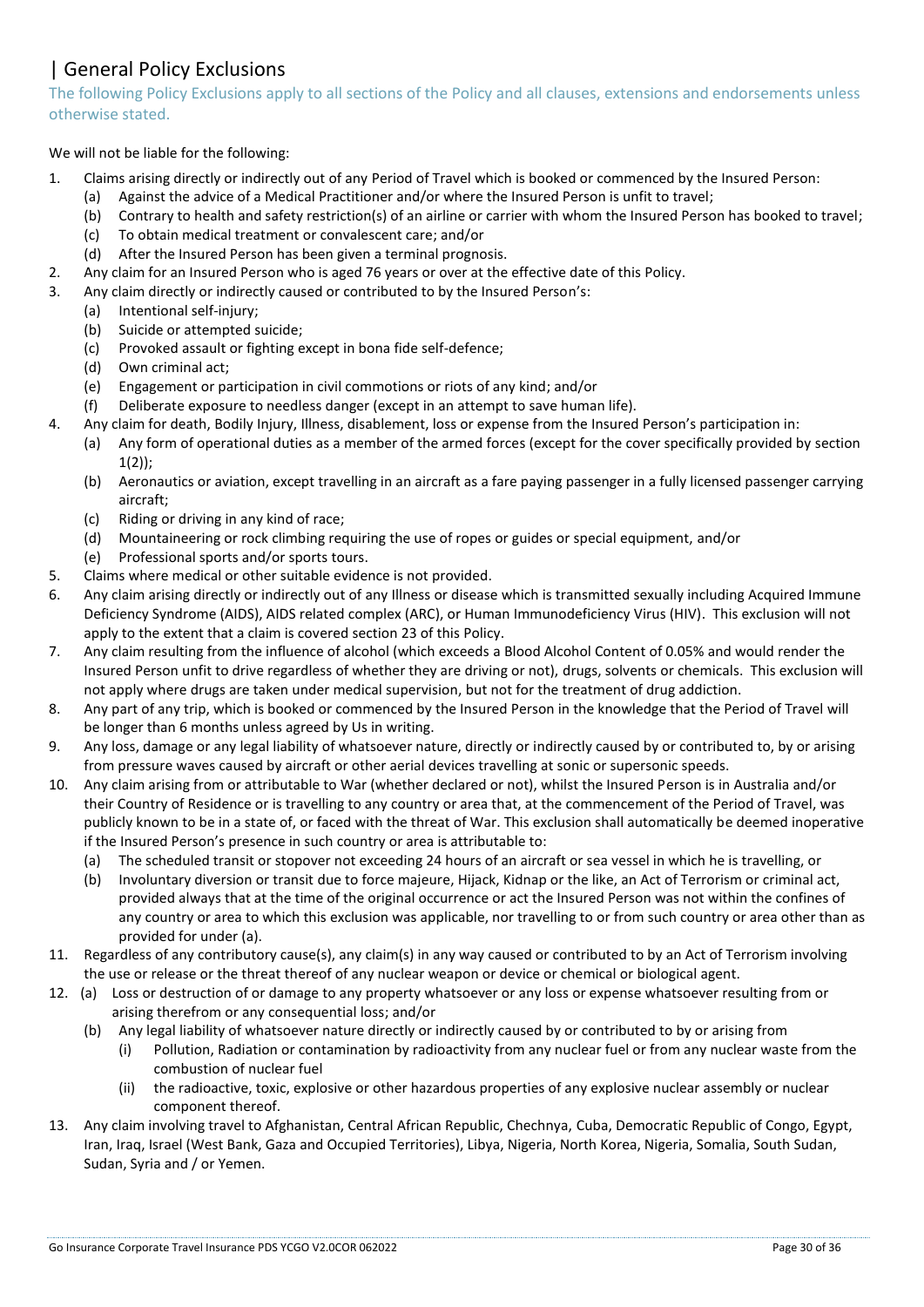- 14. Any claim arising from the Insured Person travelling to a destination for which a travel advisory warning of "Do not travel" or "Reconsider your need to travel" has been issued by the Australian Government Department of Foreign Affairs and Trade and published on their website [www.smartraveller.gov.au.](http://www.smartraveller.gov.au/)
- 15. Any claim arising from the Insured Person's pregnancy:
	- i. after the 20th week of gestation for a single pregnancy, or 16 weeks in respect of a multiple pregnancy provided no complications exist with this or any previous pregnancy;
	- ii. if it is the result of medically assisted reproductive programs, including but not limited to IVF and GIFT;
	- iii. for medical treatment and investigation that is normally conducted in respect of pregnancy or which is not for an unexpected, serious medical complication;
	- iv. for the cost of childbirth (regardless of the cause and irrespective of what stage of gestation the child is born); and/or
	- v. for the cost of medical treatment for a newborn child.
- 16. Any claim arising from the Insured Person's participation in contact sports, motor sports, hunting, pot-holing or caving, rodeo, hang gliding, paraponting/parapenting, microlight flying, BASE jumping, and/or high diving.
- 17. Any claim arising from the Insured Person's participation in snow sport activities including but not limited to ski, snowboard, snow blade or skibob racing, ski jumping, the use of skeletons and bobsleighs, speed skating, ice hockey, heli-skiing, luging, ski acrobatics, ski flying, ski stunting, snow cat skiing, ski touring, ski radonee, snow mobiling or any snowsport unless declared and accepted by Us.
- 18. Any claim arising from errors or omissions in the Insured Person's booking arrangements, failure to obtain vaccinations/inoculations or prevention of access by the government of a country into which the Insured Person wishes to enter (other than as provided for under this Policy).
- 19. Any claim arising directly or indirectly out of the use of a two-wheeled or three-wheeled motor vehicle (including but not limited to; Motorcycles, Mopeds and Scooters) unless;
	- a. if You are the rider
		- i. You are wearing appropriate protective clothing and a helmet on Your head (this is irrespective of the law in the country You are in);
		- ii. You hold a licence which permits you to be riding that vehicle at the time of the event giving rise to the claim;
		- iii. the engine capacity is no greater than 250cc (if You are riding a Motorcycle) and no greater than 100cc if You are riding a Scooter or Moped.
	- b. if You are the passenger
		- i. You are wearing appropriate protective clothing and a helmet on Your head (this is irrespective of the law in the country You are in);
		- ii. the driver holds a licence permitting him to be riding that vehicle at the time of the event giving rise to the claim;
		- iii. the engine capacity is no greater than 250cc (if You are riding a Motorcycle) and no greater than 100cc if You are riding a Scooter or Moped.
- 20. Any claim for Consequential Loss of any kind including loss of enjoyment or any financial loss (other than financial losses for which benefits are provided under this Policy).
- 21. Any claim arising from the Insured Person diving underwater if the Insured Person is
	- i. not qualified for the dive undertaken or not diving under licensed instruction;
	- ii. diving alone;
	- iii. diving in caves or ice diving; and/or
	- iv. diving to a depth greater than 30 metres.
- 22. With the exception of cover provided under Section 29, any claim caused by or resulting from:
	- (a) Coronavirus disease (COVID-19);
		- (b) Any mutation or variation of COVID-19;
		- (c) Severe acute respiratory syndrome coronavirus 2 (SARS-CoV-2);
		- (d) Any mutation or variations of SARS-CoV-2;
		- (e) Any epidemic, pandemic or mass outbreak of infectious disease
		- (f) Any fear or threat of (a), (b), (c), (d) or (e) above.
- 23. Any claim which is excluded by the Exclusions in each specific section of this Policy.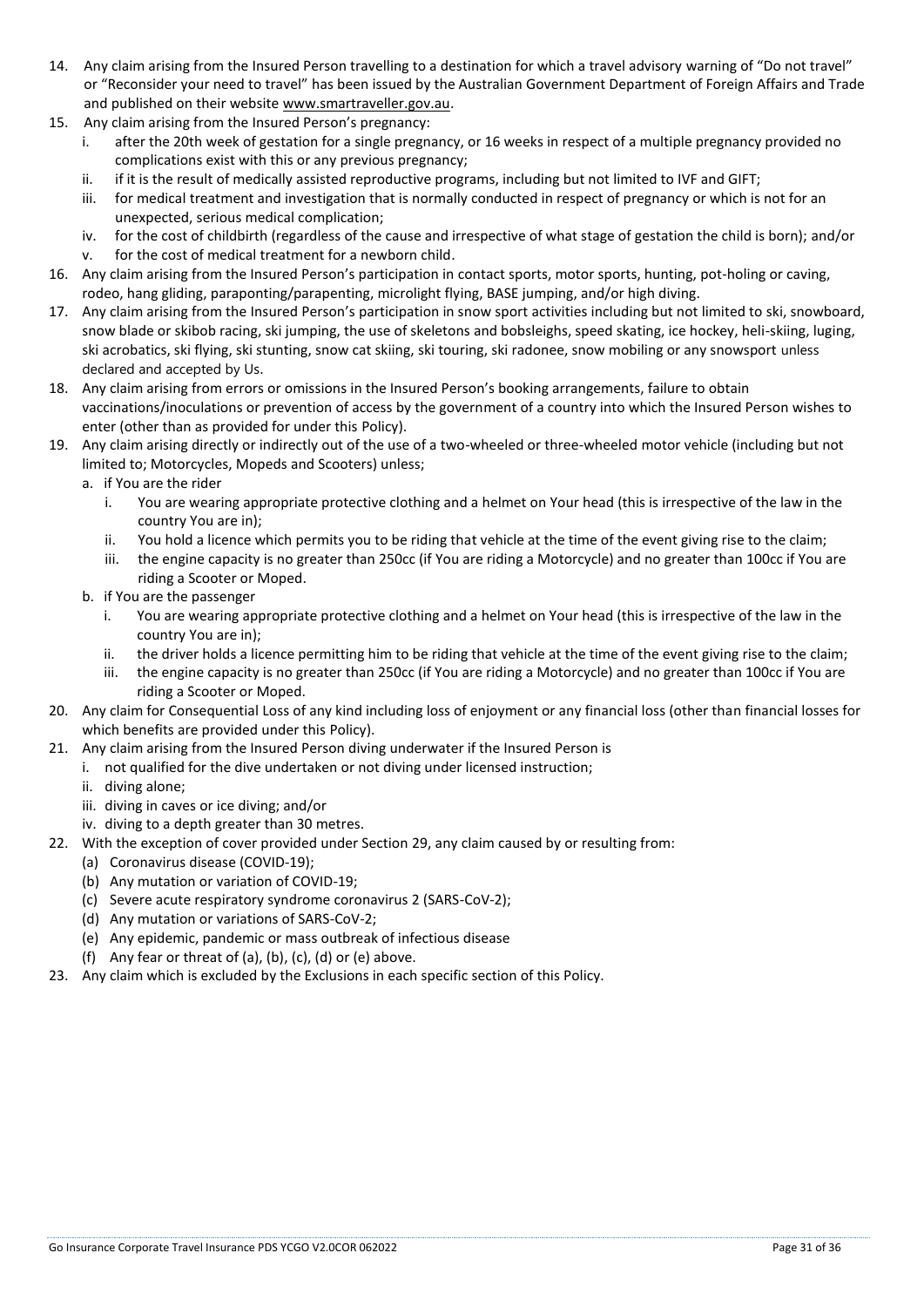# | General Policy Conditions

The following Policy Conditions apply to all sections of the Policy and all clauses, extensions and endorsements unless otherwise stated.

Each section of the Policy has conditions and they must be read in conjunction with the following General Conditions which apply to all sections unless otherwise stated. If any term, condition, exclusion or endorsement or part thereof is found to be invalid or unenforceable, the remainder will be in full force and effect.

- 1. You and the Insured Person must provide assistance and co-operate with Us or Our representatives including in obtaining or providing any records We deem necessary to evaluate the claim. In no event will We be liable to pay any claim hereunder unless You and the Insured Person fully co-operate with Us and/or Our representatives in the investigation of a claim.
- 2. If You or the Insured Person fail to comply with any obligation to act in a certain way specified in the terms, provisions, conditions and endorsements of this Policy, it may prejudice Your or the Insured Person's entitlement to successfully claim under this Policy.
- 3. If You or anyone acting on Your behalf makes any false or fraudulent claim or supports a claim by false or fraudulent document, device or statement, We may decline Your claim and cancel this Policy.
- 4. The maximum duration for any one continuous Period of Travel shall not exceed 6 months. We will not cover You and/or the Insured Person for any part of the trip where the Period of Travel exceeds 6 months in duration unless agreed by Us in writing.
- 5. This Policy is issued on the condition that You have no knowledge of any other corporate travel Insurance in force except as specifically declared to Us at inception or agreed by Us during the Period of Insurance. If at the time of any incident which results in a claim under this policy, there is another insurance policy covering the same loss, damage, expense or liability, You must give us details. If You make a claim under one insurance and You are paid the full amount of Your claim, You cannot make a claim under the other insurance. If You make a claim under any other insurance and You are not paid the full amount of Your claim, We will pay the difference, up to the amount this Policy covers You for, provided Your claim is covered by this Policy. We may seek contribution to amounts We have paid, or must pay, from Your other insurer. You must give Us any information We reasonably ask for to help Us make a claim from Your other insurer.
- 6. Following notice of a claim, the Insured Person shall, when relevant to Our consideration of the claim, provide all authorisations necessary to obtain their medical records. We have the right to have the Insured Person examined by a physician and/or vocational expert of Our choice and at Our expense when and as often as We may reasonably request. If lawful, We may also arrange for an autopsy to be performed.
- 7. If the Insured Person has not returned to their Country of Residence before the expiration of a Period of Travel for reasons which are beyond their control, this Policy will remain in force for up to a further three (3) months or until return, whichever is the earlier, without additional premium. In the event of the Insured Person being victim of Hijack or Kidnap cover shall continue whilst such Insured Person is subject to the control of the person(s) or their associates making the Hijack and during travel direct to their Country of Residence and/or original destination up to 12 months from the date of Hijack.
- 8. Subject to Our agreement, this Policy can be extended at Your request following departure but the Period of Travel cannot exceed 12 months from the date of original departure.
- 9. This Policy is governed by the laws of the Commonwealth of Australia and the state or territory in which the Policy was issued.
- 10. If this Policy covers any loss, event or liability that is also covered under a health, medical or statutory scheme or otherwise recoverable via any other source, We will only pay the difference between what is payable by that alternative source and what You or the Insured Person would be entitled to recover under the terms of this Policy and where permitted by law.
- 11. We shall not be deemed to provide cover and nor shall We be liable to pay any claim or provide any Benefit under this Policy to the extent that the provision of such cover, payment of such claim or provision of such benefit would expose Us to any sanction, prohibition or restriction under United Nations resolutions or the trade or economic sanctions, laws or regulations of the European Union, Australia, United Kingdom or United States of America.
- 12. You or the Insured Person must advise Us of any possible claim within one (1) calendar month of the Insured Person's return to their Country of Residence.
- 13. All certificates, information and evidence required by Us will be provided at Your or the Insured Person's expense.
- 14. Any items which become the subject of a claim for loss or damage must where possible be retained for Our inspection and forwarded to Us at Your expense. All such items will become Our property following acceptance and settlement of the claim.
- 15. You and the Insured Person must take and cause to be taken all reasonable precautions to avoid injury, illness or disease; take all practicable steps to minimise loss/claim; safeguard insured property from loss, theft or damage; and to recover property that has been lost or stolen.
- 16. We are entitled at Our own expense to issue proceedings in Your or the Insured Person's name to recover compensation or secure an indemnity or contribution from any third party in respect of any loss or damage for which We have indemnified You and/or the Insured Person under this Policy. You and the Insured Person must assist Us to obtain or pursue a recovery from a third party or insurers by providing all information and documentation We reasonably and necessarily require.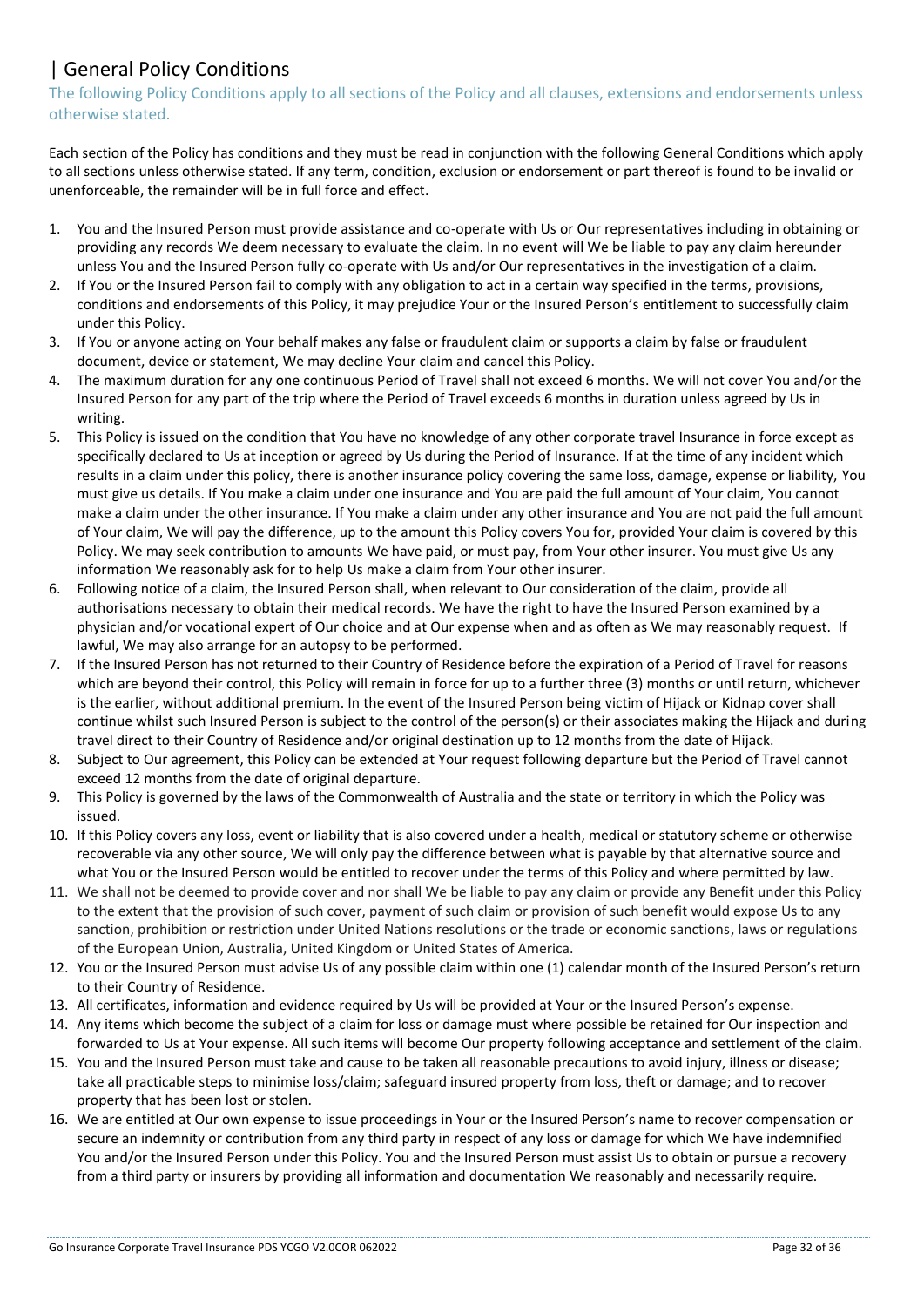- 17. We may at Our option discharge any liability under this Policy by replacing or repairing any article(s) which have been lost or damaged or by issuing a credit voucher.
- 18. You and/or the Insured Person must refund any amounts that We have paid to You or the Insured Person (or on behalf of You or the Insured Person) that are not covered by this insurance within one calendar month of Our request.
- 19. If a Period of Travel is curtailed for any reason covered by this insurance and the Insured Person does not hold a ticket for return travel to their Country of Residence, the cost of a one-way ticket to their Country of Residence will be deducted from any settlement effected under this Policy. This deduction will be assessed as the published fare(s) available for purchase on the date of the Insured Person's early return to their Country of Residence and of comparable standard to their pre-booked travel arrangements.
- 20. You and/or the Insured Person must prove the claim. This means You and/or the Insured Person must provide independent documentary evidence of the event giving rise to the claim. You or the Insured Person must also provide evidence to verify the losses sustained and/or costs incurred.
- 21. If, following the inception of cover and during the Period of Insurance, the Insured purchases in its entirety or creates any new branch, wholly owned subsidiary or associated company, cover shall automatically extend to such entity from the date of such purchase or creation at no additional premium. It is a condition of this Policy that following such event, the wage roll, number of Insured Persons or travel pattern shall not increase by more than 10%. Where such an event results in an increase of more than 10%, We agree to extend cover to that entity for fourteen (14) days during which time You shall provide relevant additional information including any information required by Us and pay any additional premium required by Us. If this information is not forthcoming after fourteen (14) days, cover in respect of the new entity shall be deemed to have never been in force.
- 22. Any material change in Your business activities that involves increased risk must be notified to Us and agreed in writing. Further, any change to an Insured Person's occupation in which greater risk may be incurred than in the occupation originally disclosed to Us must be notified to Us and agreed in writing. Failure to notify Us of these changes may result in the Policy not operating and any claim not being covered. Special terms may have to be applied and an additional premium may be required.
- 23. An Insured Person has a right to recover under this Policy only through Section 48 of the Insurance Contracts Act 1984 (Cth) (the Act) and is not a party to the contract of insurance. Only You (the insured entity) can vary or cancel the Policy. Section 48 of the Act allows a third party beneficiary under a contract of general insurance to claim from an insurer, in accordance with the contract, the amount of any loss suffered by them even though they are not a party to the contract. Any benefit payable under the Policy will be paid to You (the insured entity) or if an Insured Person suffered the loss that benefit will be paid to the Insured Person. Under no circumstances will We pay both You and an Insured Person in respect of the same event or loss.
- 24. If the aggregate amount of all sums payable under this Policy exceeds the Aggregate Limit of Liability, the Benefits payable to You or each Insured Person shall be proportionally reduced until the total of all Benefits payable hereunder is equal to the Aggregate Limit of Liability.
- 25. Except for Cancellation & Curtailment cover (only), We will pay for any otherwise covered loss, damage, liability, cost or expense caused by Cyber Act or Cyber Incident, subject always to the policy's full terms, conditions, limitations and exclusions.
- 26. Any reference to an Act, legislation or legislative instrument in this document also refers to that Act, legislation or legislative instrument as amended and may be in force from time to time.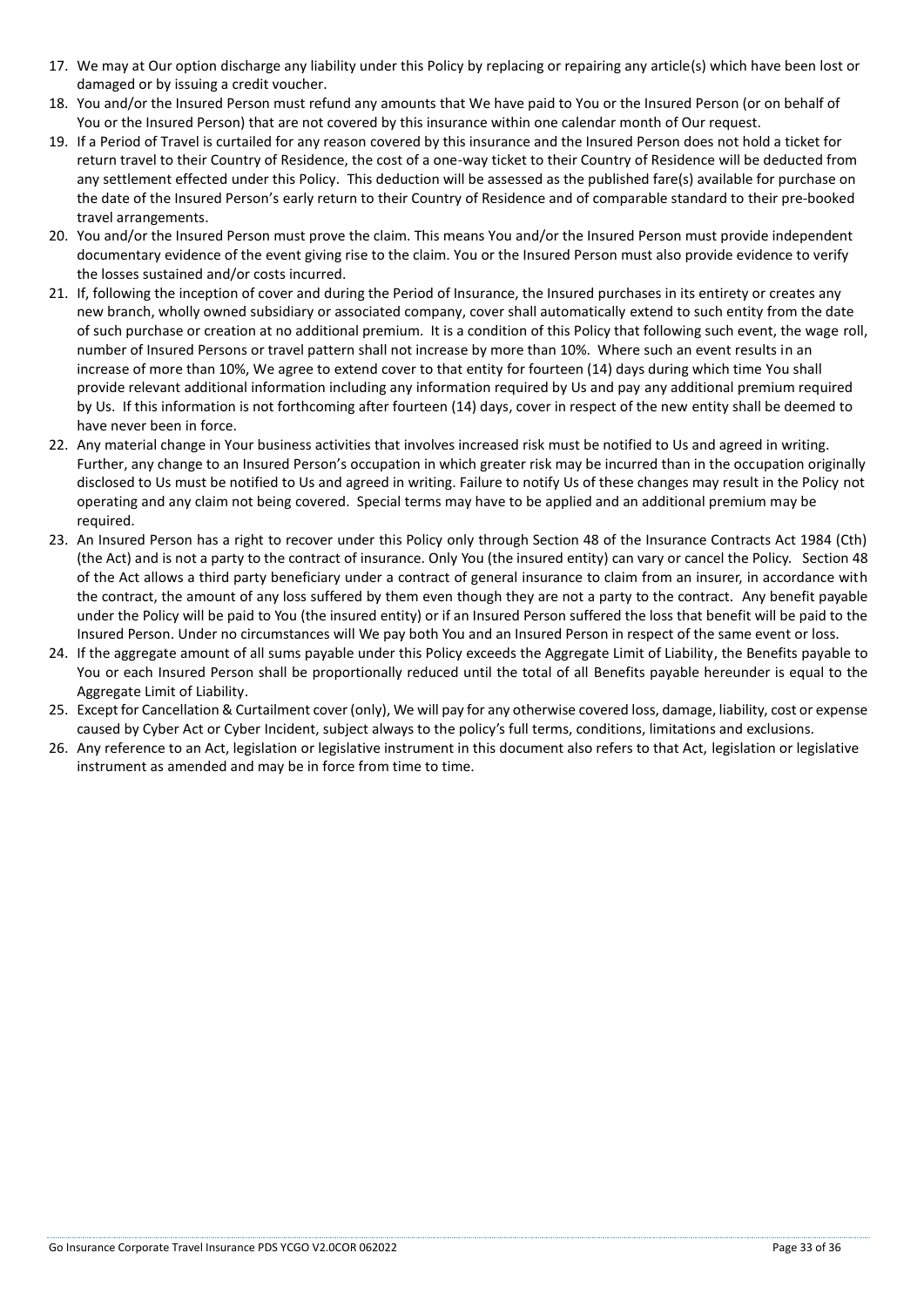# | Global Emergency Assistance

In case of emergencies, Go Insurance has a team of medical, insurance and travel specialists to help You and the Insured Person 24 hours a day, seven days a week. Our dedicated team is multi-lingual and has a wealth of resources available to help when You and the Insured Person need it most. Our emergency assistance team can assist with the following:

- Liaising with doctors and hospitals to ensure the Insured Person obtains necessary medical treatment.
- Attending to payment of hospital and treatment costs on Your behalf.
- Co-ordinating the Insured Person's return home if they are injured or fall ill and cannot continue their Period of Travel.
- Repatriation and/or evacuation due to medical necessity.
- Providing assistance with lost or damaged passports and Travel Documents.
- Providing emergency funds if necessary.
- Passing urgent messages to the Insured Person's family or travel agent.
- Helping to reschedule travel arrangements following an emergency if Your agent is unable to do so.
- Arranging travel for Close Relatives to travel to the Insured Person if necessary on medical grounds.
- Emergency travel arrangements.

Contact details for Our emergency assistance team are noted below.

Telephone + 61 (0) 7 3481 9880 Email sos@goinsurance.com.au

Please have Your Policy number available when contacting Us in an emergency.

# | Claims Procedure

For all non-emergency claims, You must give Us notice of Your claim as soon as possible. You must complete a claim form and submit it to Us with original supporting documentation. Please ensure You take a copy of Your documentation before sending Your submission to Us. When completing the claim form, please provide as much information about Your claim as possible. This will assist Us in processing Your claim quickly.

All certificates, information and evidence required for the assessment of Your claim shall be provided at Your expense. You must prove Your loss and no claim will be admitted where You are unable to do so. As a minimum, all claims must be accompanied by the following (where possible and relevant):

- A copy of the Insured Person's passport ID page declaring their name, date and place of birth.
- A copy of the Insured Person's travel itinerary.
- The Property Irregularity Report for loss or damage whilst in the custody of a travel carrier. In the event of permanent loss, evidence of any compensation provided to You by the carrier.
- In the case of property, money and loss of passport claims, a written report from the police or other relevant authority.
- Repair report/quotation from a reputable repairer if a claimed item has been damaged.
- Proof of ownership/value for claimed items.
- In the case of medical expenses claims, a report from the attending Medical Practitioner detailing the condition together with invoices or receipts for costs incurred.
- Proof of expenses incurred as a direct result of the event giving rise to the claim.
- Any other documentation or information We reasonably and necessarily require to assess Your claim.

All claims should be addressed to:

Go Insurance PO Box 5964 Brendale Qld 4500 Australia

Telephone + 61 (0) 7 3481 9888 or 1300 819 888 Facsimile + 61 (0) 7 3481 9899 Email claims@goinsurance.com.au

YourCover Pty Ltd ABN 35 169 038 466 T/as Go Insurance (Go) is an Australian Financial Services Licensee (no. 461299) authorised by ASIC to deal in and provide general advice on insurance products.

This insurance is underwritten by Certain Underwriters at Lloyd's. These underwriters have authorised Go to act on their behalf to arrange, issue, vary and cancel insurance products.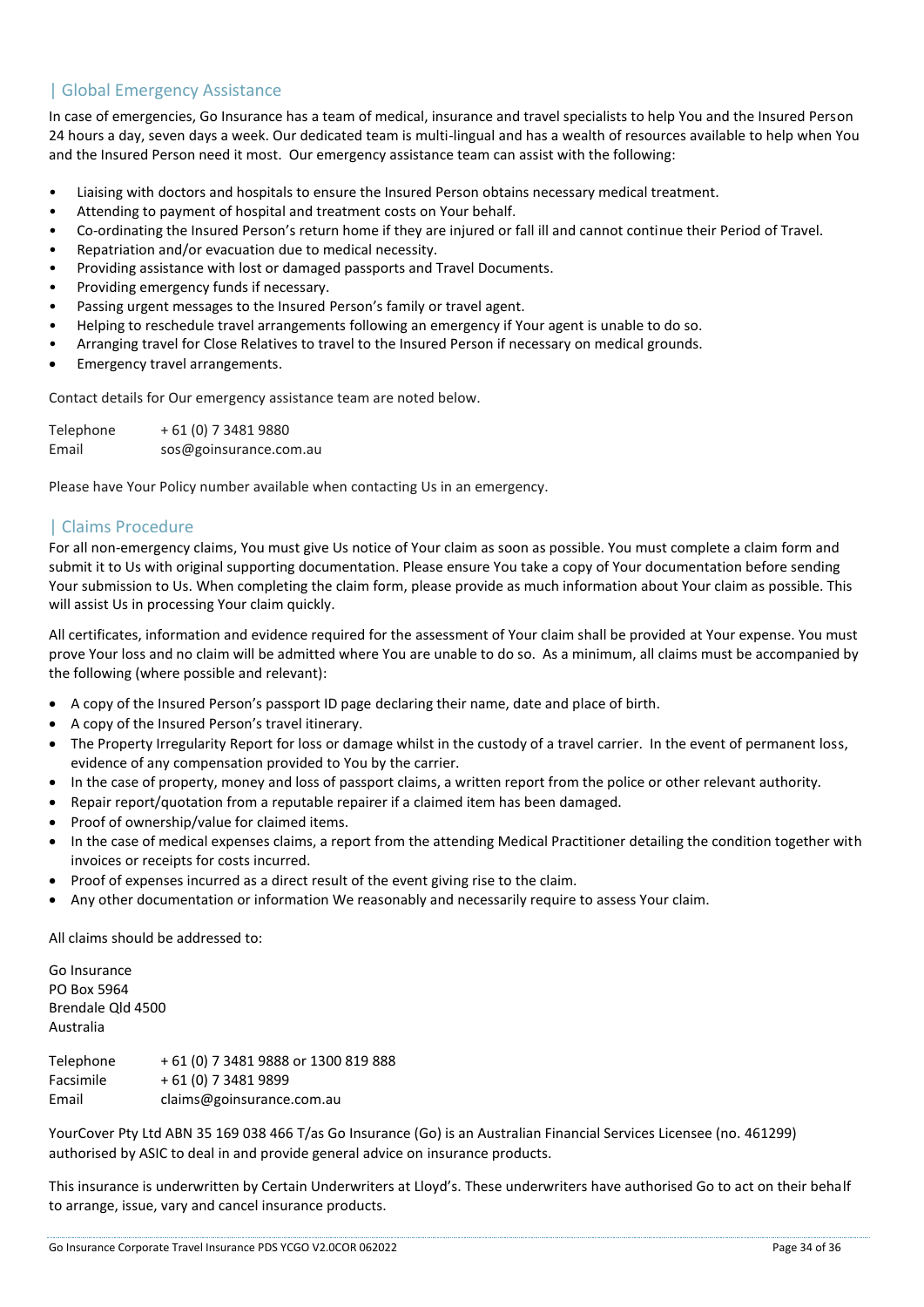# Financial Services Guide (FSG)

#### I About this Financial Services Guide

This FSG is an important document about the financial services offered by YourCover Pty Ltd trading as Go Insurance. This document is designed to help You make an informed choice as to whether this product suits Your needs. This FSG contains information about the services provided as well as how We are remunerated and how We manage any concerns or complaints You have.

#### I Date Prepared

This FSG was prepared on 1 July 2021.

#### I What Financial Services are provided?

YourCover Pty Ltd trading as Go Insurance is authorised to advise on and deal in general insurance. Any advice given to You by YourCover Pty Ltd trading as Go Insurance will be of a general nature and not take into account Your personal objectives, needs or financial situation.

A distributor is able to give You factual information about travel insurance offered by YourCover Pty Ltd trading as Go Insurance and can arrange to issue, vary or renew Your insurance.

If You have purchased a policy from a distributor, that entity acts on behalf of YourCover Pty Ltd trading as Go Insurance and certain Underwriters at Lloyd's. The distributor does not act on Your behalf. If You require more advice than the distributor can provide, you should contact Go Insurance on 1300 819 888.

You should carefully read the Product Disclosure Statement before making a decision to purchase any insurance product.

#### I Who Is the Product Issuer?

YourCover Pty Ltd (ABN 35 169 038 466) AFS License no 461299 trading as Go Insurance is an Australian Financial Services Licensee (AFS licensee) and is authorised by ASIC to issue, deal in and provide general advice on general insurance products. YourCover Pty Ltd issues insurance certificates under a binding authority with Certain Underwriters at Lloyd's.

Our contact details are noted below:

| PO Box 5964, Brendale Qld 4500       |
|--------------------------------------|
| + 61 (0) 7 3481 9888 or 1300 819 888 |
| + 61 (0) 7 3481 9899                 |
| mail@goinsurance.com.au              |
| www.goinsurance.com.au               |
|                                      |

YourCover Pty Ltd has a binding authority which means it can enter into, cancel or vary these products without reference to the Underwriters provided it acts within the binding authority. YourCover Pty Ltd acts for the Underwriters and not You.

#### I How are We remunerated?

YourCover Pty Ltd is paid a commission by the Underwriters for arranging and managing travel insurance services on their behalf. This amount is calculated as a percentage of the premium You pay for the policy. Employees of YourCover Pty Ltd receive an annual salary and may receive performance related bonuses depending on the nature of their employment.

YourCover Pty Ltd may work in partnership with third party organisation (affiliates and agents) that introduce customers. YourCover Pty Ltd may pay a referral fee to a third party organisation if they have referred You to Go Insurance and You have purchased a policy. The referral fee is paid out of the commission that YourCover Pty Ltd receives from the Underwriters.

Distributors receive a commission and/or policy fee from YourCover Pty Ltd for handling Your insurance arrangements.